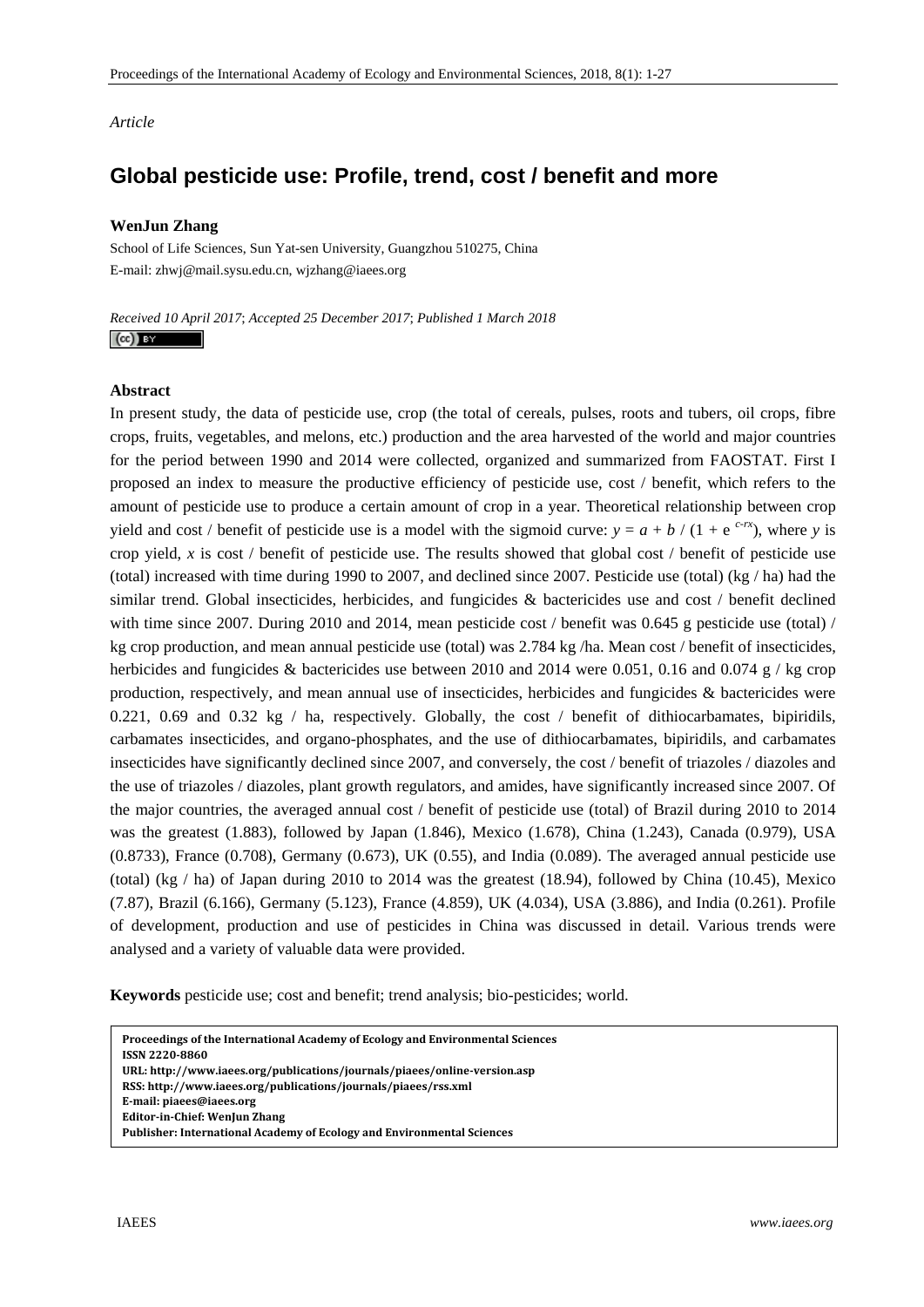#### **1 Introduction**

Global croplands are not unlimited and global population grows continually (Zhang et al., 2006; Zhang, 2008). Therefore it is necessary to take all measures to increase crop production in order to ensure food safety (Zhang et al., 2007, 2011). Reducing crop loss from pest injury is one of the major tasks to ensure crop production (Peshin et al., 2009; Peshin and Zhang, 2014).

Globally, in total of approximately 9000 species of insects and mites, 50000 species of plant pathogens, and 8000 species of weeds injure crops (Zhang et al., 2011), of which insect pests caused an estimated 14% of loss, plant pathogens caused the 13% loss, and weeds the 13% loss (Pimentel, 2009a, b). Pesticide use is necessary in crop production. It was estimated that nearly one-third of the agricultural products are produced by using pesticides (Liu et al., 2002; Zhang et al., 2011). Without pesticide use, the loss of fruits, vegetables and cereals from pest injury may reach 78%, 54% and 32%, respectively (Cai, 2008). Crop loss from pest injury declined by 35% to 42% when pesticides were used (Pimentel, 1997). Fungicides were used to 80% fruit and vegetable crops in USA. The economic value of the apple was estimated to increase 1223 million US dollars by using fungicides (Guo et al., 2007). Without pesticide use, the export of cotton, wheat and soybean in USA would decline by 27% (Zhang et al., 2011).

However, pesticide overuse and pollution have increased as well (Carson, 1962; Pimentel, 2009b; Liu et al., 2008; Zhang and Liu, 2017). A government report in 2016 stated that pesticide use of Chinese farmers reached three times the global average. In 2013, Greenpeace reported that 70% of pesticide used in China was not absorbed by plants, but instead seeped into the soil and groundwater (Fan, 2017). Chen et al. (2005) reported that pesticide poisoning caused by insecticides, rodenticides, and herbicides accounted for 7.16%, 6.47%, 3.42% of the total (Zhang et al., 2011). The major pesticides for human poisonings were highly toxic organophosphorus pesticides, which accounted for 86.02% of the total cases (Zhang et al., 2011). A study published in June 2017 found nearly 3000 children were poisoned by pesticides in eastern China's Zhejiang province between 2006 and 2015, with most cases occurring during the farming season (Fan, 2017). Global pesticide use may have resulted in biodiversity loss (Kumar et al., 2013; Zhang et al., 2011). There are more than 20000 species of bees on Earth, which pollinate more than 90% of the world's 107 major crops. However, bee populations have significantly declined in the past years. It is reported that 75% of the honey in the world has been found to have traces of insecticides harmful to bees, particularly neonicotinoids, including acetamiprid, clothianidin, imidacloprid, thiacloprid, and thiamethoxam (Harvard School of Public Health, 2015; Sheridan et al., 2017). Neonicotinoids have been identified as a key contributor to the decline in the number of bees worldwide. Furthermore, both species and abundance of insects have declined during the past decades and pesticide use was considered as one of the major factors. Scientists in Radboud University Nijmegen and Entomological Society Krefeld have investigated insect species and abundance in more than 100 nature reserves of Western Europe since 1980s', and found that the insect population in Orbroicher Bruch nature reserve has declined by 78%. A pitfall record indicated that there were 143 species of hoverflies in 1989 and 104 species in 2014 (Jin, 2017). In addition, pesticide use has led to various human / animal diseases, and injured human fecundity and intelligence quotient (IQ) in the past years (Chen et al., 2004; Zhang et al., 2011; Zhang, 2018).

It should be noted that pesticides refer in particular chemical pesticides in terms of environmental impact and human health, while a variety of bio-pesticides, in particular microbial pesticides (NPV, etc.), are environmentally friendly. As the substituent of chemical pesticides, bio-pesticide use is quickly increasing and they are expected to become the predominant pesticides in the future (Sanjaya et al., 2013; Darvishzadeh et al., 2014; Jafarbeigi et al., 2014; Sharifian and Darvishzadeh, 2015; Gupta et al., 2017).

In present study, I try to analyse global use of about 40 categories of pesticides, make trend and cost /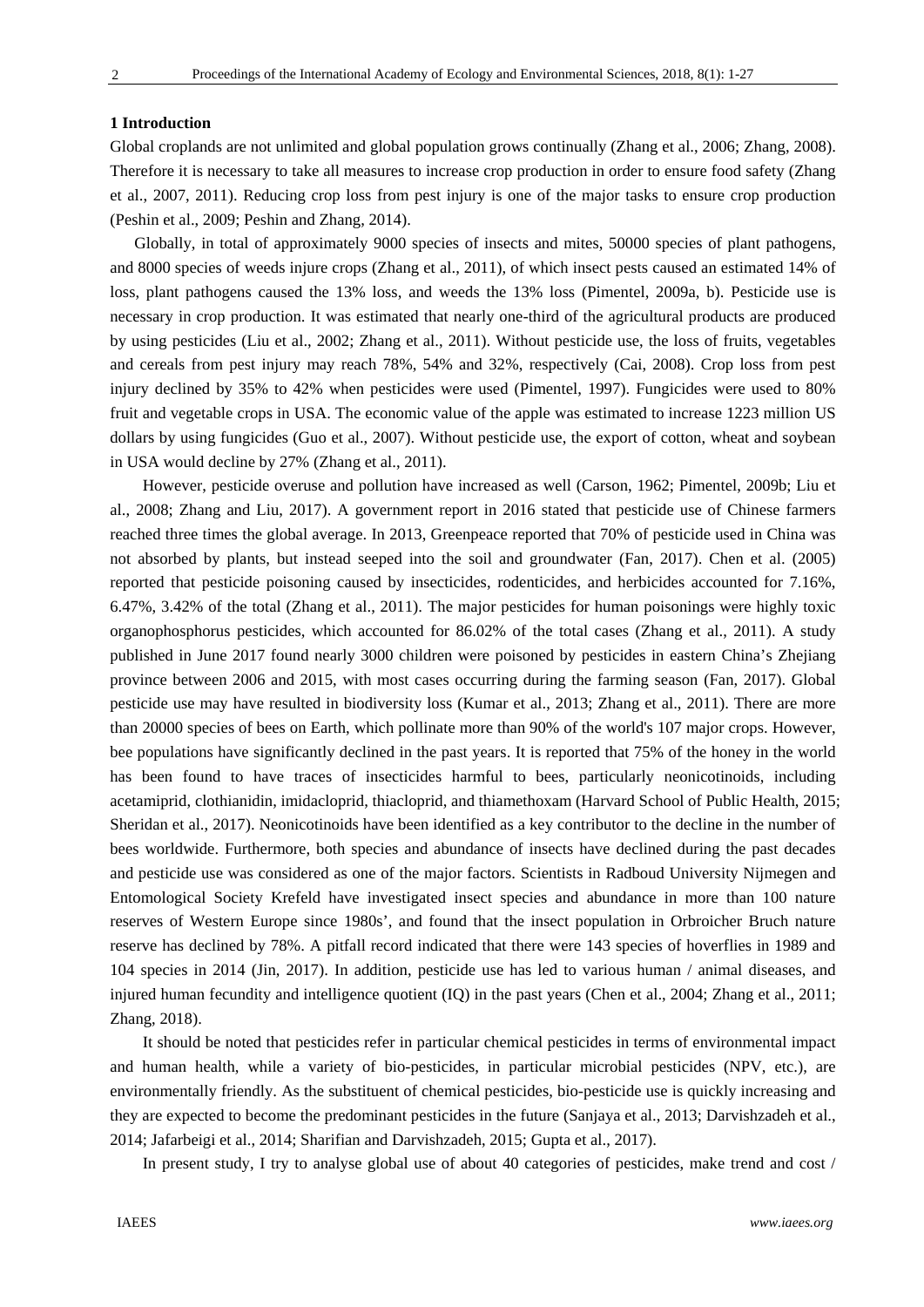benefit analysis on global and regional pesticide use, based on the big data collected and organized from FAOSTAT databases.

# **2 Material and Methods**

# **2.1 Data source**

Data of pesticide use (tonnes of active ingredients), crop (the total of cereals, pulses, roots and tubers, oil crops, fibre crops, fruits, vegetables, and melons, etc.) production (tonnes) and the area harvested (ha) of the world and major countries, for the period between 1990 and 2014 (in total of 25 years) were collected, organized and analyzed from nearly four millions of data in FAOSTAT (http://www.fao.org/faostat/en/#data). More than 40 categories of pesticides were used as follows: (1) Insecticides: chlorinated hydrocarbons, organo-phosphates, carbamates insecticides, pyrethroids, botanic. produc & biologic., seed treatm insecticides, organo-phospates-SdTr In, carbamates-insect-SdTr, pyrethroids-SeedTr Ins, others-SeedTreat Ins, other insecticides. (2) Herbicides: phenoxy hormone products, triazines, amides, carbamates herbicides, dinitroanilines, urea derivates, sulfonyl ureas, bipiridils, uracil, other herbicides. (3) Fungicides & Bactericides: inorganics, dithiocarbamates, benzimidazoles, triazoles / diazoles, diazines / morpholines, botanic prod & biolog SdTrF, seed treatm fungicides, dithiocarbamates-SeedTrF, benzimidazoles-SeedTrF, Ttiazoles diazoles-SdTrF, others-SeedTreatFung, disinfectants, other fungicides. (4) Rodenticides: anticoagulants, cyanide generators, hypercalcaemics, narcotics, other rodenticides. (5) Plant Growth Regulators. (6) Mineral Oils. (7) Other Pesticides nes. (8) Pesticides (total).

 In present study, all pesticide use was measured by the content of active ingredients. It is known that absolutely most pesticides were used in agricultural production. Excepting pesticide use (total), the profile of pesticide production, trade and use, etc., were collected from references (Fan, 2017; Dong, 2017; Gu, 2017).

Some data for some countries and years missed in the big data of FAOSTAT. However, I used big data analytics to collect, organize and analyse the data. With certain fault tolerance, big data analytics allows limited missing and local errors in data sets. Therefore, the results in this study will be reliable and usable.

## **2.2 Linear regression for trend analysis**

Time series of pesticide use were generally a linear function of year. I used linear regression (Zhang et al., 2006; Zhang and Zhang, 2007; Zhang and Liu, 2017) to fit the trend for each of pesticides (Table 1):  $x = a + b$ *t*, where *t* is year (e.g., 2010), *x* is the pesticide use (tonnes of active ingredients) at *t*, and *b* is the annual growth rate of pesticide use. Linear regressions were statistically tested with  $F$ -statistic, based on  $r^2$  for the regression. In addition, linear regression was used to other indices also. In most cases, linear regression was used as the supplement of trend analysis rather than accurate prediction.

# **2.3 Cost / benefit of pesticide use**

# 2.3.1 Cost / benefit

In the past we generally use total use (tonnes / country, tonnes / province, etc.) and use strength (i.e., pesticide use) (kg / ha, etc.) to measure pesticide use and pollution in a crop, region, or country. Both of them do not take production efficiency into consideration and are incomplete indices. Here I propose an index to measure the production efficiency of pesticide use, cost / benefit. It refers to the amount of pesticide use to produce a certain amount of crop in a year, which has the scientific units as g pesticide use / kg crop production, or kg pesticide use / tonne crop production, etc. It is more reasonable than the use strength and total use in assessing production efficiency. Joint use of cost / benefit and use strength (or total use) can reflect the comprehensive impact of pesticide use in terms of production efficiency and environmental impact.

2.3.2 Theoretical relationship between crop yield and cost / benefit of pesticide use

Suppose that the other production conditions (background crop yield, pest occurrence level, etc.) are kept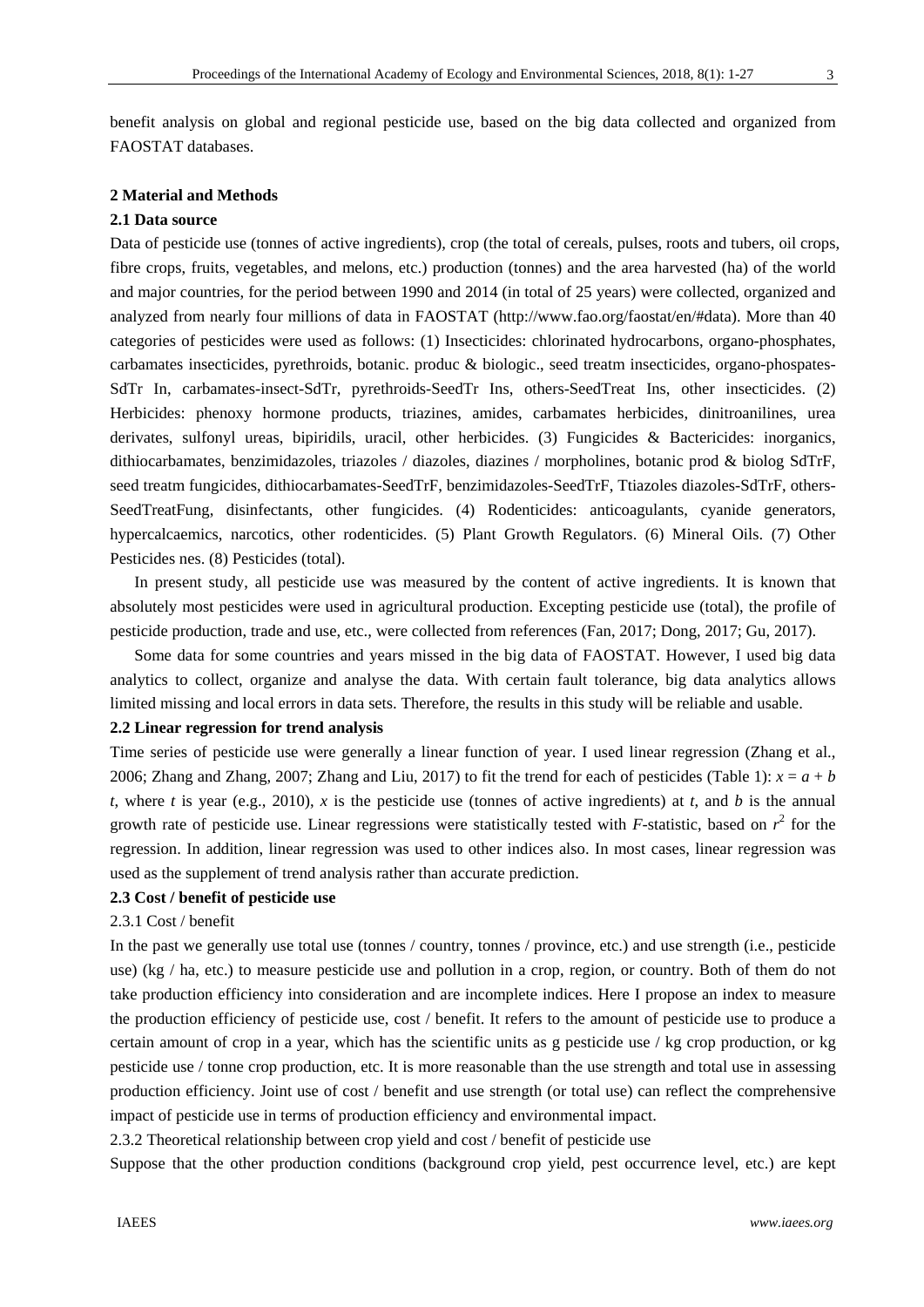unchanged and the relationship between crop yield (*y*) and pest mortality (*z*) is approximately a linear equation

 $y = a + b z$ 

It is known that the change of pest mortality with dosage of pesticide use (*u*) follows a sigmoid curve approximately

$$
z = 1/(1 + e^{k-du})
$$

*u* is approximately supposed to be linearly correlated to cost / benefit of pesticide use, *x* 

$$
u = f + g x
$$

thus we have the equation

$$
y = a + b / (1 + e^{c-rx})
$$
 (1)

as illustrated by Fig. (4), where  $c = k - df$ ,  $r = d$  g. From eq. (1), the upper limit, i.e., max  $y = a + b$  is the crop yield without any pest injury due to unlimited pesticide use, and the lower limit, i.e., min  $y = a + b / (1 + e^c)$ , is the crop yield without any pesticide use. The *x*-axis coordinate of inflection point,  $h = c / r$ , is the cost / benefit in which the change of a unit of cost / benefit will lead to the maximal increase of crop yield. Therefore, there is a threshold cost / benefit, *h*. The marginal benefit of pesticide use will decline if pesticide use exceeds *h*. Eq (1) is the model for the theoretical relationship between crop yield and cost / benefit of pesticide use.

The reasonable cost / benefit will be in the interval [*h*, *v*], where *v* is the cost / benefit corresponding to the approximate upper limit of crop yield, e.g., 90% of  $(a + b)$ .



**Fig. 1** An illustration of **t**heoretical relationship between crop yield and cost / benefit of pesticide use. *h* is the cost / benefit in which the change of an unit of cost / benefit will lead to the maximal increase of crop yield.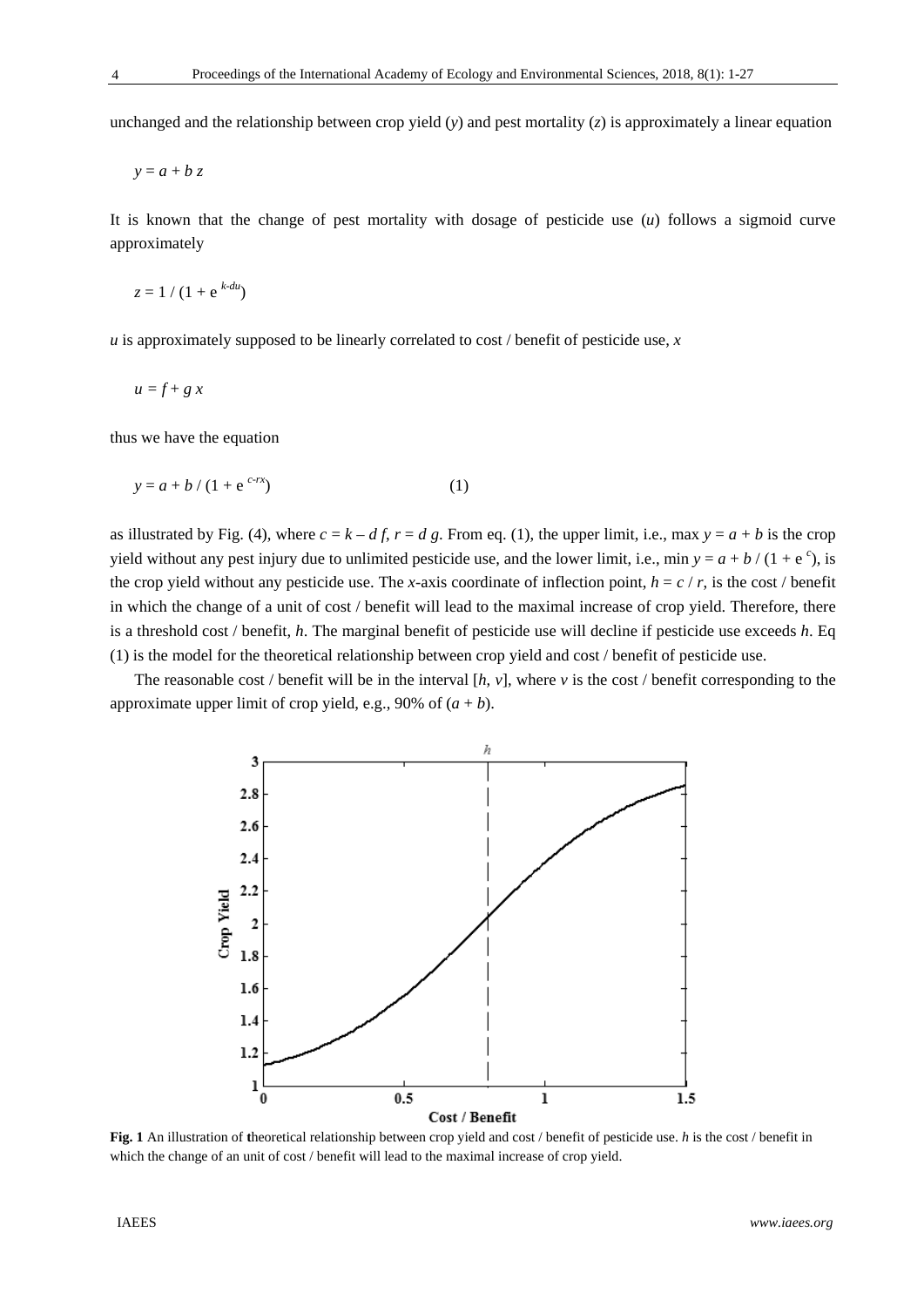#### **3 Results**

#### **3.1 Global profile and trend**

#### 3.1.1 Global pesticide use

Global pesticide use increased with time during 1990 and 2007. However, the trend changed since 2007 (Fig. 2). Therefore, two phases,  $1990 \sim 2007$ , and  $2007 \sim 2014$ , can be divided to analyze different trends of pesticide use in the two phases. Linear regressions of global uses for various pesticides are listed in Table 1.

 It can be found that the use of pesticide (total), insecticides, herbicides, and fungicides & bactericides significantly increased with time during 1990 and 2007 (Fig. 2, Table 1). Use of pesticide (total), herbicides, and fungicides & bactericides oscillated since 2007. Insecticide use significantly declined since 2007.

The use of plant growth regulators and other pesticides nes. has continually increased since 1990.

 Insecticides: the use of chlorinated hydrocarbons has continually declined since 1990. The use of carbamates insecticides increased with time during 1990 and 2007 and declined since 2007. The use of other insecticides, excepting those in Table 1, has continually increased since 1990 (Table 1).

 Herbicides: the use of amides and other herbicides have continually increased since 1990. The use of triazines, urea derivates, uracil and bipiridils increased with time during 1990 and 2007, but bipiridils use declined since 2007 (Table 1).

Fungicides & Bactericides: The use of triazoles and diazoles has continually increased since 1990. Triazoles diazoles-SdTrF and disinfectants increased during 1990 and 2007, and declined since 2007. Dithiocarbamates use oscillated during 1990 and 2007, and greatly declined since 2007. The use of inorganics , benzimidazoles, dithiocarbamates-SeedTrF, and other fungicides increased during 1990 and 2007, and oscillated since 2007 (Table 1).

Rodenticides: Anticoagulants use oscillated during 1990 and 2007, and declined since 2007. The use of other rodenticides excepting those in Table 1 has continually declined since 1990 (Table 1).

Projection of pesticide use in 2018 and 2020, based on linear regressions, are listed in Table 1.



 **Fig. 2** Changes of global use of various pesticides (tonnes of active ingredients).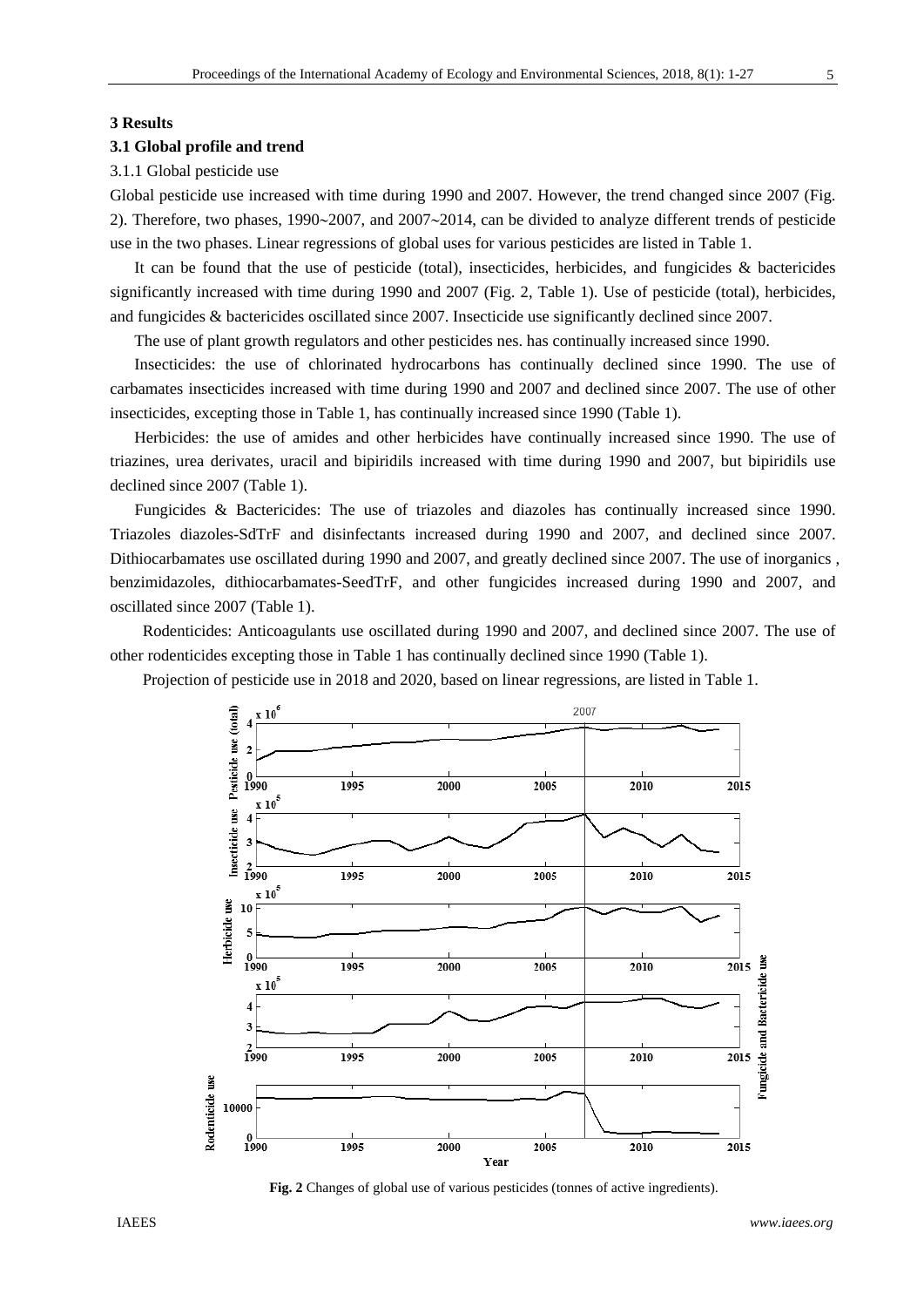|      | <b>Table 1</b> Linear regressions and projection of global pesticide use. |               |
|------|---------------------------------------------------------------------------|---------------|
|      | 1990~2007                                                                 | $2007 - 2014$ |
| cide |                                                                           |               |

|                                      |                  | 1990~2007               |                           |                  |               | 2007~2014   |                |                                  |                          | Projection       |
|--------------------------------------|------------------|-------------------------|---------------------------|------------------|---------------|-------------|----------------|----------------------------------|--------------------------|------------------|
| Pesticide                            | $\boldsymbol{a}$ | $\boldsymbol{b}$        | r <sup>2</sup>            | $\boldsymbol{p}$ | a             | b           | r <sup>2</sup> | $\boldsymbol{p}$                 | 2018                     | 2020             |
| <b>Insecticides</b>                  | $-14404733.36$   | 7363.15 0.6024 0.0002   |                           |                  | 35696188.67   | $-17595.79$ |                |                                  | 0.6831 0.0114 187884.45  | 152692.87        |
| Chlorinated Hydrocarbons             | 2861117.80       | $-1425.72$ 0.8576       |                           | $\bf{0}$         | 1462496.66    | $-726.24$   |                | $0.6246$ $0.0196$ 0              |                          | $\mathbf{0}$     |
| Organo-Phosphates                    | 1368504.93       | -660.79                 | 0.0805                    | 0.254            | 3544804.91    | $-1745.57$  |                |                                  | 0.3982 0.0934 22244.65   | 18753.51         |
| Carbamates Insecticides              | $-884292.30$     |                         | 450.32 0.2828 0.0231      |                  | 7017234.37    | $-3484.28$  |                | 0.6829 0.0114 0                  |                          | $\overline{0}$   |
| Pyrethroids                          | 147352.59        |                         | -70.41 0.0193 0.5824      |                  | -915816.61    | 459.99      |                |                                  | 0.1055 0.4325 12443.21   | 13363.19         |
| Botanic.Produc&Biologic.             | $-37359.23$      |                         | 18.96 0.0807 0.2533       |                  | 1621904.16    | $-804.25$   |                | $0.0654$ $0.5409$ 0              |                          | $\mathbf{0}$     |
| Organo-phospates-SdTr In             | $-19967.54$      |                         | 10.56 0.0007              | 0.916            | 23186.93      | $-11.52$    |                | 0.3189 0.1447 0                  |                          | $\mathbf{0}$     |
| Carbamates-insect-SdTr               | $-22989.60$      | 11.76                   | 0.0046 0.7899             |                  | 12599.59      | $-6.23$     | 0.0488         | 0.599 27.45                      |                          | 14.99            |
| Pyrethroids-SeedTr Ins               | $-15116.84$      | 7.80                    | 0.0022 0.8547             |                  | $-599.07$     | 0.33        |                | 0.0007 0.9496                    | 66.87                    | 67.53            |
| Others-SeedTreat Ins                 | $-146001.48$     | 73.51                   | 0.1151 0.1683             |                  | -54473.81     | 27.87       |                |                                  | 0.075 0.5115 1767.85     | 1823.59          |
| Seed Treatm Insecticides             | $-269463.87$     | 136.44                  | 0.0211 0.5655             |                  | $-641601.01$  | 321.34      |                |                                  | 0.1286 0.3831 6863.11    | 7505.79          |
| Other Insecticides                   | -4424700.47      | 2226.81 0.8198          |                           | $\bf{0}$         | -3040871.10   | 1534.34     |                |                                  | 0.7874 0.0033 55427.02   | 58495.7          |
| <b>Herbicides</b>                    | -58782170.67     | 29713.20 0.8206         |                           | $\overline{0}$   | 42705789.11   | $-20783.21$ |                |                                  | 0.2376 0.2205 765271.33  | 723704.91        |
| Phenoxy Hormone Products             | -761549.99       | 393.82                  |                           | 0.055 0.3487     | 1270849.53    | $-616.98$   |                |                                  | 0.0764 0.5075 25783.89   | 24549.93         |
| Triazines                            | $-404648.02$     | 209.04                  | 0.0283 0.5049             |                  | -669830.95    | 342.54      |                |                                  | 0.021 0.7324 21414.77    | 22099.85         |
| Amides                               | -1825419.95      | 922.15                  | 0.3885 0.0057             |                  | -4119363.02   | 2063.40     |                |                                  | 0.5737 0.0295 44578.18   | 48704.98         |
| Carbamates Herbicides                | $-60717.02$      | 32.65                   | 0.0321                    | 0.477            | $-20768.22$   | 12.60       |                |                                  | 0.0011 0.9383 4658.58    | 4683.78          |
| Dinitroanilines                      | 8789.61          | $-1.55$                 |                           | 0 0.9801         | -187399.00    | 96.44       |                |                                  | 0.2 0.2666 7216.92       | 7409.8           |
| Urea derivates                       | $-702541.22$     | 358.18                  | 0.4113 0.0041             |                  | 1312705.19    | $-647.44$   |                |                                  | 0.4462 0.0702 6171.27    | 4876.39          |
| <b>Sulfonyl Ureas</b>                | $-100595.53$     | 50.84                   | 0.1294 0.1426             |                  | -486651.49    | 243.35      |                |                                  | 0.4664 0.0619 4428.81    | 4915.51          |
| <b>Bipiridils</b>                    | -2069237.50      | 1038.92  0.5804  0.0002 |                           |                  | 3411141.35    | $-1685.14$  |                |                                  | 0.6739 0.0125 10528.83   | 7158.55          |
| Uracil                               | $-67997.08$      | 34.22                   |                           | 0.282 0.0234     | 65925.42      | $-32.46$    | 0.1619         |                                  | 0.323 421.14             | 356.22           |
| Other Herbicides                     | -9707022.35      | 4894.33                 | 0.7145                    | $\mathbf{0}$     | -41845708.44  | 20902.62    | 0.6086         | 0.0224                           | 335778.72                | 377583.96        |
| <b>Fungicides &amp; Bactericides</b> | -18133401.93     | 9236.53 0.8356          |                           | $\mathbf{0}$     | 6139742.78    | $-2845.29$  |                | 0.1734 0.3048                    | 397947.56                | 392256.98        |
| Inorganics                           | -8568818.94      | 4318.44 0.6447          |                           | 0.0001           | -2256093.06   | 1160.76     |                |                                  | 0.0937 0.4609 86320.62   | 88642.14         |
| Dithiocarbamates                     | -2168354.38      | 1101.66 0.1687          |                           | 0.0905           | 3874969.75    | $-1907.40$  | 0.7792         | 0.0037                           | 25836.55                 | 22021.75         |
| Benzimidazoles                       | -591795.72       | 297.78 0.7275           |                           | $\bf{0}$         | 396052.23     | $-193.79$   | 0.1849         |                                  | 0.2876 4984.01           | 4596.43          |
| Triazoles, Diazoles                  | -301881.53       |                         | 153.75 0.2382 0.0399      |                  | $-1884933.16$ | 943.52      | 0.873          |                                  | 0.0007 19090.2           | 20977.24         |
| Diazines, Morpholines                | $-304768.87$     |                         | 154.07 0.0773 0.2638      |                  | $-5213.40$    | 4.24        |                |                                  | 0.0004 0.9619 3342.92    | 3351.4           |
| Botanic prod&biologSdTrF             | $-9068.17$       | 4.55                    | 0.2029 0.0607             |                  | $-9248.62$    | 4.62        | 0.1014         | 0.442 74.54                      |                          | 83.78            |
| Dithiocarbamates-SeedTrF             | $-61863.11$      | 31.10                   | 0.3658 0.0078             |                  | $-15223.12$   | 7.80        |                | 0.0123 0.7934 517.28             |                          | 532.88           |
| Benzimidazoles-SeedTrF               | -10398.94        | 5.24                    | 0.1911 0.0696             |                  | $-1938.33$    | 1.00        |                | 0.0031 0.8961 79.67              |                          | 81.67            |
| Triazoles diazoles-SdTrF             | $-87233.56$      |                         | 43.79 0.6854              | $\mathbf{0}$     | 162367.29     | $-80.50$    |                | $0.6692$ $0.0131$ 0              |                          | $\boldsymbol{0}$ |
| Seed Treatm Fungicides               | $-674845.87$     | 338.79                  | 0.8073                    | $\bf{0}$         | 612241.38     | $-303.14$   |                | $0.4088\  \  0.0878\  \  504.86$ |                          | $\boldsymbol{0}$ |
| Others-SeedTreatFung                 | -118888.49       | 59.81                   |                           | 0.218 0.0507     | 41996.49      | $-20.61$    |                | 0.3196 0.1442 405.51             |                          | 364.29           |
| Disinfectants                        | $-540571.03$     |                         | 271.45  0.4421  0.0026    |                  | 2688674.36    | $-1334.59$  |                | $0.6426$ $0.0167$ 0              |                          | $\boldsymbol{0}$ |
| Other Fungicides                     | $-6719966.92$    | 3381.53 0.6753          |                           | $\bf{0}$         | -2339246.29   | 1189.76     |                |                                  | 0.1824 0.2912 61689.39   | 64068.91         |
| <b>Rodenticides</b>                  | $-70298.52$      |                         | 41.85 0.0744 0.2735       |                  | 2300566.86    | $-1142.67$  |                | 0.3607 0.1154 0                  |                          | $\boldsymbol{0}$ |
| Anticoagulants                       | 345.27           | $-0.08$                 |                           | 0 0.9905         | 130422.82     | $-64.79$    |                | 0.8352 0.0015 0                  |                          | $\overline{0}$   |
| <b>Cyanide Generators</b>            | $-24486.17$      | 12.30                   |                           | 0.063 0.3149     | $-2101.24$    | 1.05        |                | 0.0729 0.5177 17.66              |                          | 19.76            |
| Hypercalcaemics                      | 108.06           |                         | $-0.05$ $0.0102$ $0.6895$ |                  | 0.00          | $0.00$ NaN  |                | NaN                              | $\boldsymbol{0}$         | $\boldsymbol{0}$ |
| Narcotics                            | $-1078.73$       |                         | 0.54 0.0086 0.7147        |                  | $-11.70$      | 0.01        |                | 0.3185 0.1451 8.48               |                          | 8.5              |
| Other Rodenticides                   | 68870.27         |                         | $-34.15$ 0.2824 0.0232    |                  | 91418.56      | $-45.27$    |                | 0.5953 0.0249 63.7               |                          | $\boldsymbol{0}$ |
| <b>Plant Growth Regulators</b>       | -1098747.89      |                         | 558.44 0.5057 0.0009      |                  | -7045777.90   | 3521.42     |                |                                  | 0.5737 0.0295 60447.66   | 67490.5          |
| <b>Mineral Oils</b>                  | -1190806.85      |                         | 640.22 0.0949 0.2136      |                  | 12897127.70   | $-6398.94$  |                | 0.2314 0.2275 0                  |                          | $\boldsymbol{0}$ |
| <b>Other Pesticides nes</b>          | -131115590.06    | 66205.30 0.8056         |                           | $\bf{0}$         | -45941789.40  | 23757.18    |                |                                  | 0.8301 0.0016 2000199.84 | 2047714.2        |
| Pesticides (total)                   | $-226280630.40$  | 114505.36 0.9402        |                           | 0                | 28796803.29   | $-12537.14$ |                |                                  | 0.0396 0.6365 3496854.77 | 3471780.49       |

 $x = a + b t$ , where *t* is year (e.g., 2010), *x* is the pesticide use (tonnes of active ingredients) at *t*, and *b* is the annual growth rate of pesticide

use. Highlighted regressions are statistically significant at  $p=0.05$ . Red: ascending trend; blue: descending trend.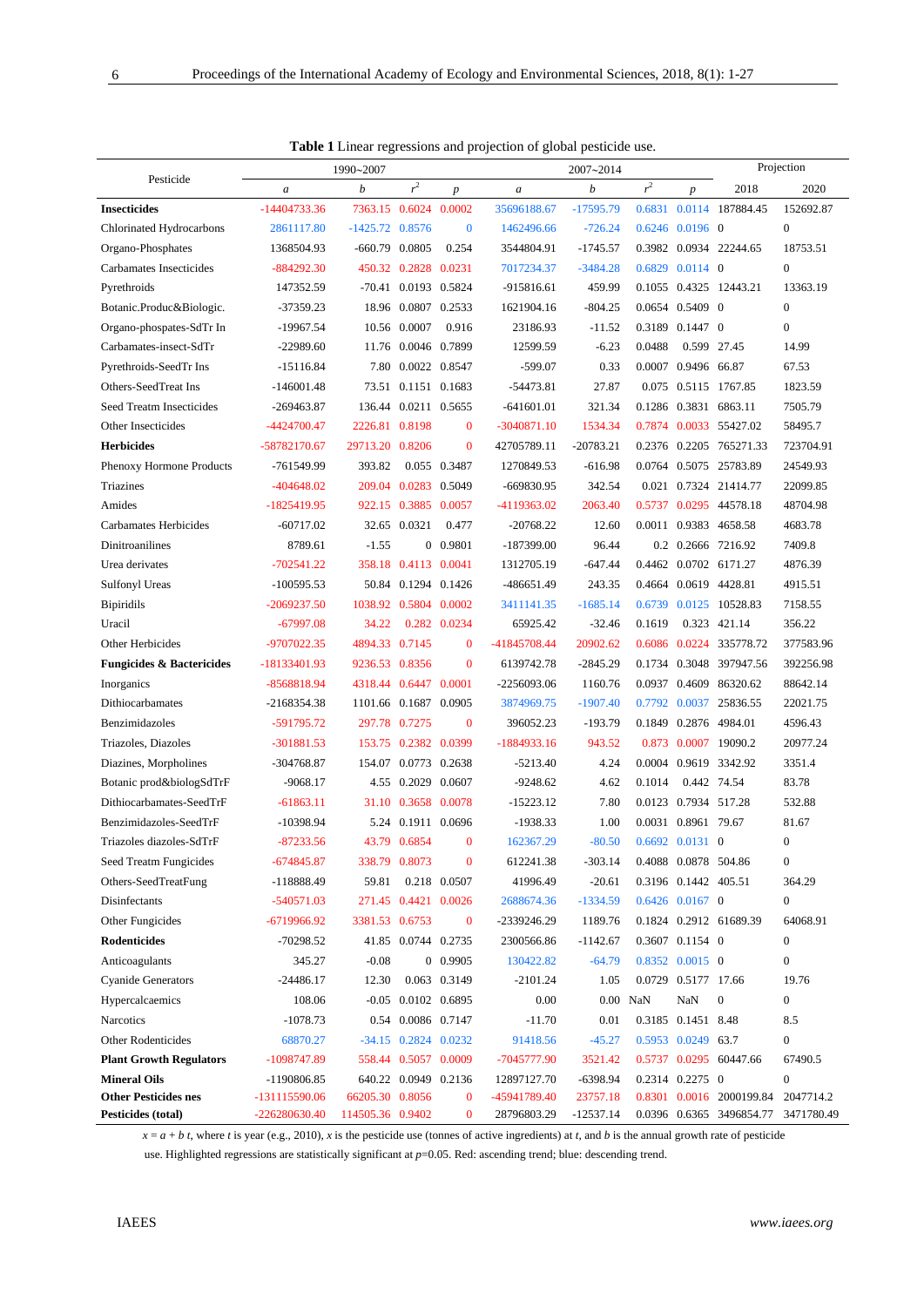In 2014, the use of other pesticides nes. accounted for the most proportion of total pesticides (53.84%), seconded by herbicides (25.10%), and followed by fungicides & bactericides (12.06%), insecticides (7.50%), plant growth regulators (1.24%), etc (Fig. 3).

 The use of insecticides in 2014: In addition to other insecticides, organo-phosphates is the most used insecticides, followed by pyrethroids, carbamates insecticides, botanic. produc & biologic., carbamates-insect-SdTr, chlorinated hydrocarbons, pyrethroids-SeedTr Ins, etc (Table 2).

The use of herbicides in 2014: In addition to other herbicides, amides is the most used herbicides, followed by phenoxy hormone products, bipiridils, triazines, urea derivates, dinitroanilines, carbamates herbicides, sulfonyl ureas, and uracil (Table 2).

 The use of fungicides & bactericides in 2014: Inorganics is the most used fungicides & bactericides, followed by other fungicides, dithiocarbamates, triazoles and diazoles, benzimidazoles, diazines, morpholines seed treatm fungicides, disinfectants, etc. (Table 2).

The use of rodenticides in 2014: In addition to other rodenticides, anticoagulants are the most used rodenticides, seconded by narcotics.



**Fig. 3** Proportion of global pesticide use in 2014.

3.1.2 Cost / benefit of global pesticide use

3.1.2.1 Pesticide use (total)

Generally, pesticide cost / benefit (g pesticide use (total) / kg crop production) increased (0.0158 / yr) with time during 1990 to 2007, and declined  $(0.0182 / yr)$  since 2007 (Fig. 4, Table 3). Pesticide use (total) (kg / ha) had the similar trend as that of pesticide cost / benefit.

The linear regression models of pesticide cost / benefit for the two periods are as follows:

19902007: *u*=-30.8984+0.0158*t r*  $2^2$ =0.7779, *p*=0 20072014: *u*=37.3293-0.0182*t r*  $v^2$ =0.6104, *p*=0.0221

where *u*: pesticide cost / benefit (g pesticide use (total) / kg crop production), *t*: year.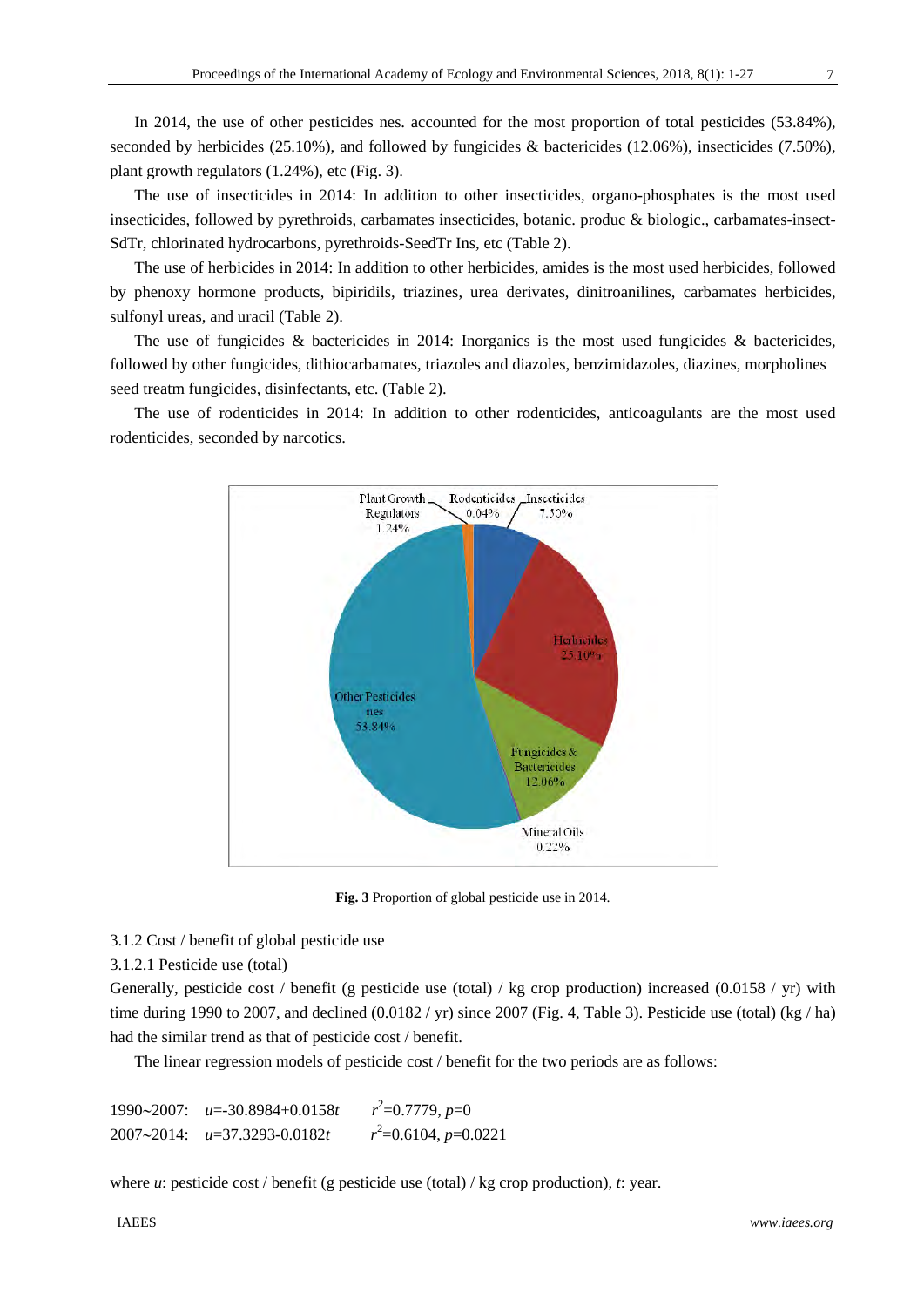

**Fig. 4** Global pesticide use (total), crop yield and pesticide cost / benefit since 1990. There are three distinct phases for pesticide use (total),  $1990~2007$  and  $2007~2014$  in the period.

| <b>Insecticides</b>      |          | <b>Herbicides</b>              |           | <b>Fungicides &amp; Bactericides</b> |          | <b>Rodenticides</b>   |                |  |
|--------------------------|----------|--------------------------------|-----------|--------------------------------------|----------|-----------------------|----------------|--|
| Other Insecticides       | 47690.4  | Other<br>Herbicides            | 327892.54 | Inorganics                           | 87257.16 | Other<br>Rodenticides | 287.05         |  |
| Organo-Phosphates        | 29972.53 | Amides                         | 38333.54  | Other Fungicides                     | 56527.62 | Anticoagulants        | 13.73          |  |
| Pyrethroids              | 8257.6   | Phenoxy<br>Hormone<br>Products | 23920.24  | Dithiocarbamates                     |          | 33354.76 Narcotics    | 0.04           |  |
| Carbamates Insecticides  | 3914.79  | <b>Bipiridils</b>              | 17242.99  | Triazoles, Diazoles                  | 15519.06 | Cyanide<br>Generators | $\overline{0}$ |  |
| Seed Treatm Insecticides | 1596.49  | Triazines                      | 15158.55  | Benzimidazoles                       | 6988.88  | Hypercalcaemics       | $\overline{0}$ |  |
| Others-SeedTreat Ins     | 1349.96  | Urea derivates                 | 9493.33   | Diazines, Morpholines                | 3192.64  |                       |                |  |
| Botanic.Produc&Biologic. | 491.1    | <b>Dinitroanilines</b>         | 6507.89   | Seed Treatm Fungicides               | 1754.42  |                       |                |  |
| Carbamates-insect-SdTr   | 177.34   | Carbamates<br>Herbicides       | 4003.5    | Disinfectants                        | 932.4    |                       |                |  |
| Chlorinated Hydrocarbons | 147.51   | <b>Sulfonyl Ureas</b>          | 2678.05   | Others-SeedTreatFung                 | 444.74   |                       |                |  |
| Pyrethroids-SeedTr Ins   | 23.91    | Uracil                         | 606.01    | Dithiocarbamates-SeedTrF             | 408.18   |                       |                |  |
|                          |          |                                |           | Triazoles diazoles-SdTrF             | 360.75   |                       |                |  |
|                          |          |                                |           | Botanic prod & biologSdTrF           | 43.68    |                       |                |  |
|                          |          |                                |           | Benzimidazoles-SeedTrF               | 23.62    |                       |                |  |

**Table 2** Rankings of global pesticide use (tonnes of active ingredients) in 2014.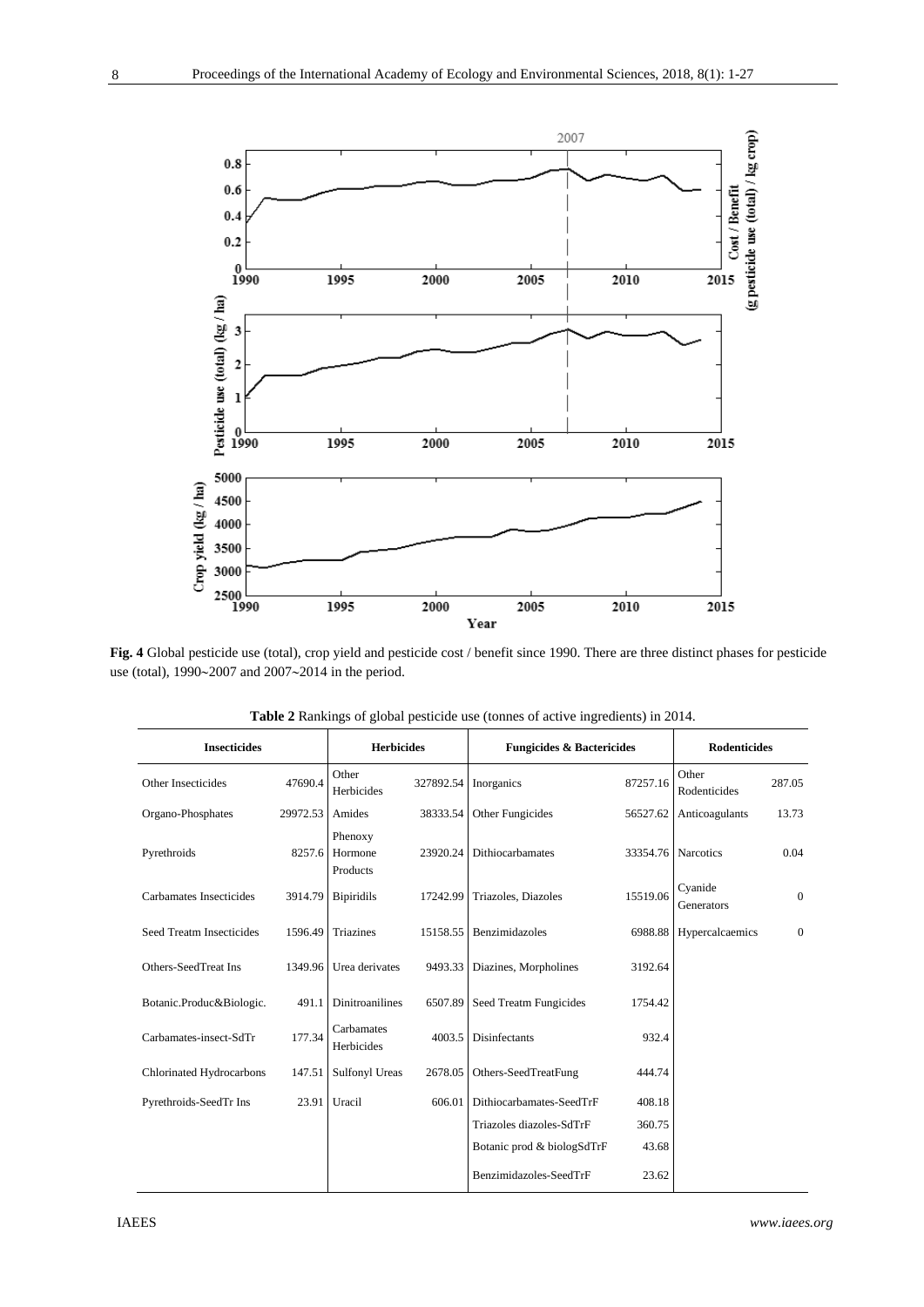According to Table 3, mean pesticide cost / benefit (g pesticide use (total) / kg crop production) between 1990 and 2007, and between 2008 and 2014 are 0.6178 and 0.6652, respectively (for example, 0.6652 g pesticide (total) was used to produce 1 kg crop). And mean annual pesticide use (total) (kg / ha) between 1990 and 2007, and between 2008 and 2014 are 2.2063 and 2.8203, respectively.

3.1.2.2 Use of insecticides, herbicides, and fungicides & bactericides

Generally, insecticides, herbicides, and fungicides & bactericides use declined with time since 2007 (Fig. 5, Table 3). The linear regression models since 2007 are as follows:

Insecticides use: *u*=33.3651-0.0165*t r*  $2^2$ =0.7263, *p*=0.0072 Herbicides use: *u*=47.8033-0.0234*t r* 2 =0.3728, *p*=0.1079 Fungicides & bactericides use: *u*=11.2203-0.0054*t r* 2 =0.4881, *p*=0.0539 where  $u$ : pesticide use (kg / ha),  $t$ : year.

|      |          | $Cost / Benefit (g pesticide use / kg crop production)$ |                        |          |                    |                      | Pesticide Use (kg / ha) |        |                      |          |                    |                      |  |  |
|------|----------|---------------------------------------------------------|------------------------|----------|--------------------|----------------------|-------------------------|--------|----------------------|----------|--------------------|----------------------|--|--|
| Year | Insecti. | Herbi.                                                  | Fungi. $&$<br>Bacteri. | Rodenti. | Other<br>Pest. nes | Pesti.Use<br>(total) | Insecti.                | Herbi. | Fungi. &<br>Bacteri. | Rodenti. | Other<br>Pest. nes | Pesti.Use<br>(total) |  |  |
| 1990 | 0.0876   | 0.1334                                                  | 0.0817                 | 0.0038   | 0.0084             | 0.3427               | 0.2743                  | 0.4178 | 0.2558               | 0.0118   | 0.0264             | 1.0736               |  |  |
| 1991 | 0.0801   | 0.1221                                                  | 0.0795                 | 0.0038   | 0.2284             | 0.5411               | 0.2459                  | 0.3749 | 0.2442               | 0.0116   | 0.7016             | 1.6618               |  |  |
| 1992 | 0.0718   | 0.1165                                                  | 0.0732                 | 0.0036   | 0.2286             | 0.5205               | 0.229                   | 0.3714 | 0.2333               | 0.0116   | 0.7289             | 1.6594               |  |  |
| 1993 | 0.0675   | 0.1134                                                  | 0.077                  | 0.0037   | 0.2409             | 0.527                | 0.2183                  | 0.3671 | 0.2492               | 0.0119   | 0.7796             | 1.7053               |  |  |
| 1994 | 0.0733   | 0.1323                                                  | 0.0719                 | 0.0036   | 0.2735             | 0.5804               | 0.2379                  | 0.4296 | 0.2335               | 0.0117   | 0.8881             | 1.8848               |  |  |
| 1995 | 0.078    | 0.1262                                                  | 0.0727                 | 0.0036   | 0.3018             | 0.6117               | 0.2526                  | 0.4085 | 0.2354               | 0.0117   | 0.9773             | 1.9807               |  |  |
| 1996 | 0.0775   | 0.1327                                                  | 0.0689                 | 0.0035   | 0.2961             | 0.6033               | 0.2651                  | 0.4541 | 0.2357               | 0.0119   | 1.0134             | 2.0646               |  |  |
| 1997 | 0.0767   | 0.1361                                                  | 0.0798                 | 0.0035   | 0.3079             | 0.6323               | 0.2651                  | 0.4702 | 0.2756               | 0.0122   | 1.0634             | 2.1839               |  |  |
| 1998 | 0.0657   | 0.1312                                                  | 0.0777                 | 0.0032   | 0.3166             | 0.6272               | 0.2302                  | 0.4597 | 0.2723               | 0.0113   | 1.1091             | 2.1973               |  |  |
| 1999 | 0.0703   | 0.1367                                                  | 0.0772                 | 0.0031   | 0.3354             | 0.6589               | 0.2531                  | 0.4923 | 0.2779               | 0.0113   | 1.2076             | 2.3725               |  |  |
| 2000 | 0.0766   | 0.1443                                                  | 0.0899                 | 0.003    | 0.3202             | 0.6685               | 0.2819                  | 0.5313 | 0.331                | 0.0111   | 1.1785             | 2.4606               |  |  |
| 2001 | 0.0676   | 0.1437                                                  | 0.0783                 | 0.003    | 0.3141             | 0.6334               | 0.2521                  | 0.536  | 0.292                | 0.0112   | 1.1716             | 2.3623               |  |  |
| 2002 | 0.0649   | 0.1355                                                  | 0.0768                 | 0.003    | 0.3264             | 0.6324               | 0.2426                  | 0.5065 | 0.2872               | 0.0112   | 1.2204             | 2.3645               |  |  |
| 2003 | 0.0731   | 0.1609                                                  | 0.081                  | 0.0028   | 0.3223             | 0.6674               | 0.2741                  | 0.603  | 0.3037               | 0.0107   | 1.2078             | 2.5012               |  |  |
| 2004 | 0.0817   | 0.1579                                                  | 0.0852                 | 0.0028   | 0.317              | 0.6707               | 0.319                   | 0.6168 | 0.3329               | 0.011    | 1.2383             | 2.6197               |  |  |
| 2005 | 0.0831   | 0.1628                                                  | 0.0864                 | 0.0027   | 0.3302             | 0.6905               | 0.3204                  | 0.6275 | 0.333                | 0.0105   | 1.273              | 2.6618               |  |  |
| 2006 | 0.0835   | 0.2037                                                  | 0.0838                 | 0.0034   | 0.3482             | 0.748                | 0.3253                  | 0.7934 | 0.3264               | 0.0131   | 1.3564             | 2.9135               |  |  |
| 2007 | 0.0858   | 0.21                                                    | 0.0873                 | 0.003    | 0.3527             | 0.7644               | 0.3419                  | 0.8366 | 0.3478               | 0.0121   | 1.4052             | 3.0454               |  |  |
| 2008 | 0.062    | 0.1721                                                  | 0.0814                 | 0.0004   | 0.3419             | 0.6685               | 0.2555                  | 0.7095 | 0.3358               | 0.0017   | 1.4094             | 2.756                |  |  |
| 2009 | 0.0699   | 0.197                                                   | 0.0828                 | 0.0002   | 0.3496             | 0.7195               | 0.2907                  | 0.82   | 0.3445               | 0.0009   | 1.455              | 2.9944               |  |  |
| 2010 | 0.0639   | 0.1753                                                  | 0.0851                 | 0.0003   | 0.3556             | 0.6891               | 0.2648                  | 0.7265 | 0.3527               | 0.0013   | 1.4736             | 2.8554               |  |  |
| 2011 | 0.0517   | 0.1717                                                  | 0.0813                 | 0.0004   | 0.3454             | 0.6717               | 0.2186                  | 0.7266 | 0.3439               | 0.0016   | 1.4618             | 2.8425               |  |  |
| 2012 | 0.0612   | 0.1921                                                  | 0.0747                 | 0.0003   | 0.3485             | 0.7089               | 0.2579                  | 0.8096 | 0.3149               | 0.0011   | 1.4685             | 2.9867               |  |  |
| 2013 | 0.047    | 0.1264                                                  | 0.0684                 | 0.0003   | 0.329              | 0.5909               | 0.2044                  | 0.55   | 0.2977               | 0.0012   | 1.4318             | 2.5718               |  |  |
| 2014 | 0.0448   | 0.1498                                                  | 0.072                  | 0.0002   | 0.3214             | 0.6081               | 0.2015                  | 0.674  | 0.324                | 0.001    | 1.4458             | 2.7353               |  |  |

**Table 3** Global pesticide use and cost / benefit since 1990.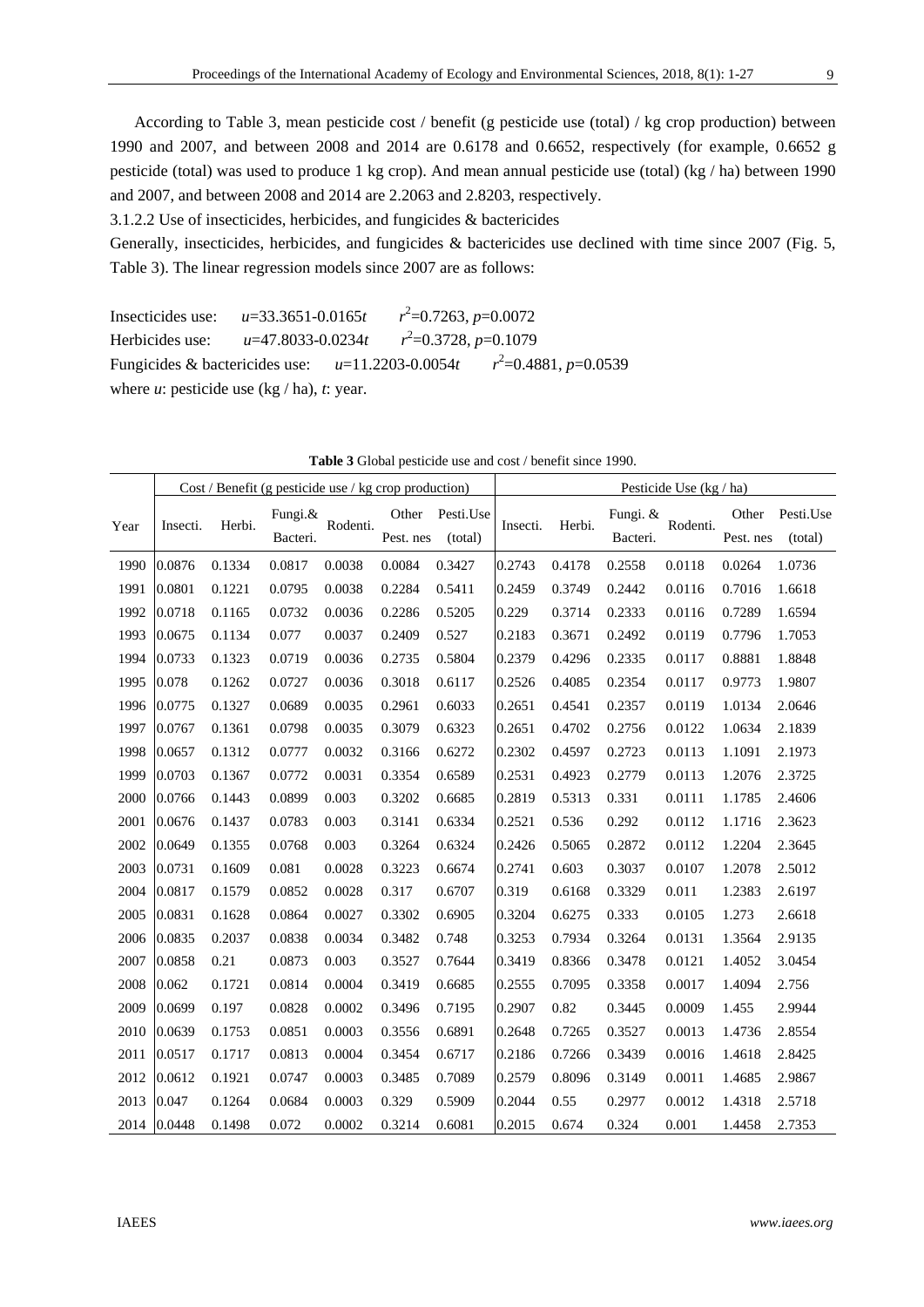Cost / benefit of the use of insecticides, herbicides and fungicides & bactericides declined with time since 2007 (Fig. 5, Table 3). The linear regression models for their cost and benefit since 2007 are as follows:

Insecticides use: *u*=9.6458-0.0048*t r*  $t^2$ =0.7633, *p*=0.0046 Herbicides use: *u*=16.16-0.008*t r*  $l^2$ =0.5292, *p*=0.0408 Fungicides & bactericides use: *u*=4.8694-0.0024*t r*  $^{2}$ =0.767, *p*=0.0044 where *u*: pesticide cost / benefit (g pesticide use / kg crop production), *t*: year.

According to Table 3, mean cost / benefit of insecticides, herbicides and fungicides & bactericides use between 2008 and 2014 are 0.0572, 0.1692 and 0.0779 g / kg crop production, respectively. And mean annual use of insecticides, herbicides and fungicides & bactericides between 2008 and 2014 are 0.2419, 0.7166 and 0.3305 kg / ha, respectively.



**Fig. 5** Global use and cost / benefit of insecticides, herbicides, and fungicides & bactericides since 1990. There are generally two distinct phases,  $1990~2007$ , and  $2007~2014$  in the period.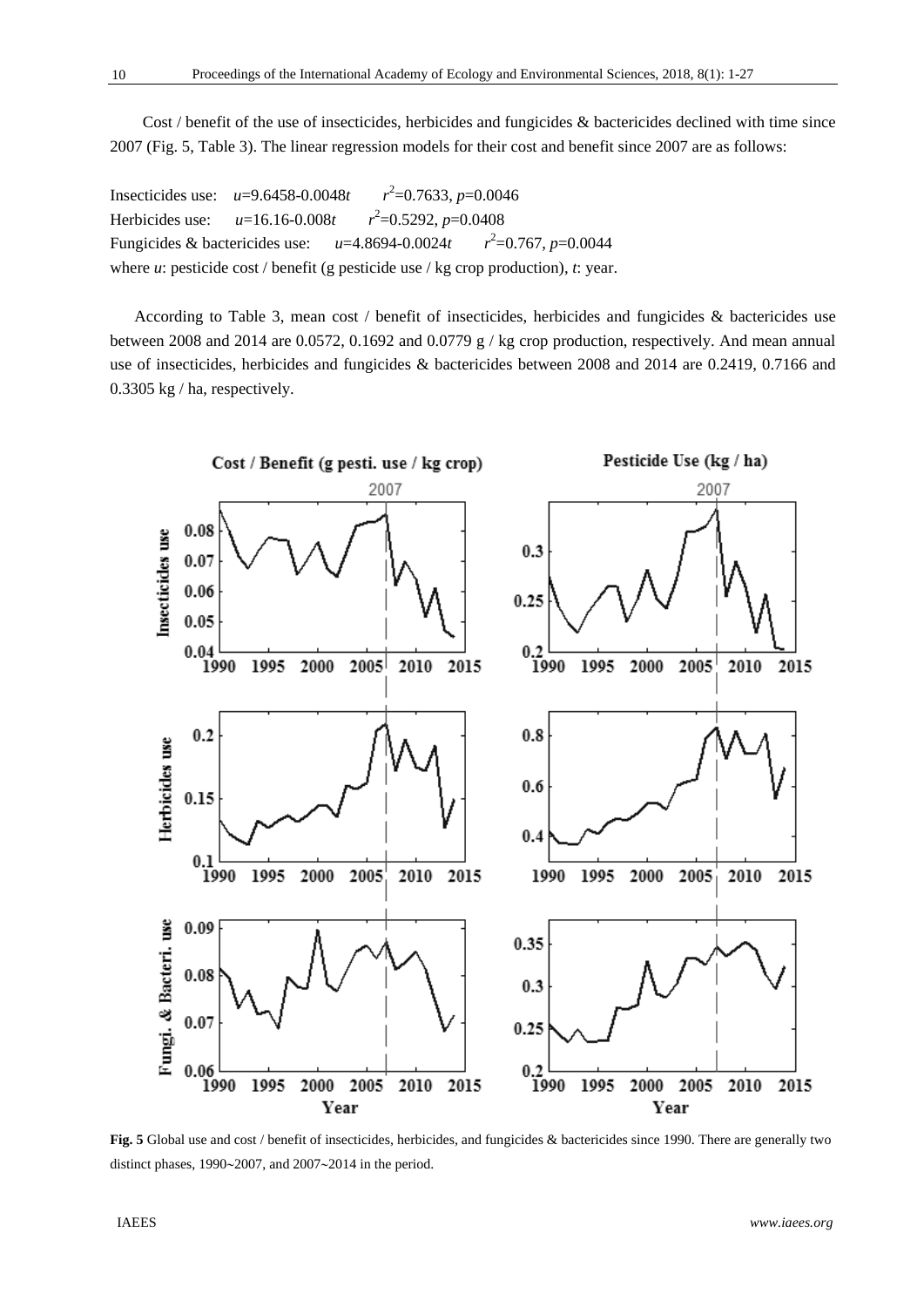With 30~40% of effective use (directly act on target crops and pests), if pesticides have fully functioned without any waste, by using various accurate tools and methods,  $\sim 0.0172$  to  $\sim 0.0229$  g insecticides use / kg crop production,  $\sim 0.0508$  to  $\sim 0.0677$  g herbicides use (total) / kg crop production,  $\sim 0.0234$  to  $\sim 0.0312$  g fungicides & bactericides use (total) / kg crop production; or  $\sim 0.0726$  to  $\sim 0.0968$  kg / ha insecticides use,  $\sim$ 0.2149 to  $\sim$ 0.2866 kg / ha herbicides use, and  $\sim$ 0.0992 to  $\sim$ 0.1322 kg / ha fungicides & bactericides use, should have been the most ideal (i.e., the possible limit) indices for the three pesticides at the crop yield levels and production conditions between 2008 and 2014 (In present study, the symbol  $\sim$  without prepositive value means 'approximately' or 'around').

3.1.2.3 Use of major finer categories of pesticides

Cost / benefit and use of major finer categories of pesticides are shown in Table 4 and Table 5 respectively. According to linear regressions in the tables, the cost / benefit of dithiocarbamates, bipiridils, carbamates insecticides, and organo-phosphates, and the use of dithiocarbamates, bipiridils, and carbamates insecticides have significantly declined since 2007. Conversely, the cost / benefit of triazoles / diazoles and the use of triazoles / diazoles, plant growth regulators, and amides, have significantly increased since 2007.

#### **3.2 Profile and trend of pesticide use in the major countries**

3.2.1 Pesticide use (total)

Pesticide use (total) and cost / benefit and use of major countries are shown in Table 6. The averaged annual cost / benefit (g pesticide use (total) / kg crop production) during 2010 to 2014 of Brazil is the greatest (1.883), seconded by Japan (1.846), and followed by Mexico (1.678), China (1.243), Canada (0.979), USA (0.8733), France (0.708), Germany (0.673), which are higher than global average (0.645), excepting UK (0.55) and India (0.089). The averaged annual pesticide use (total) (kg / ha) during 2010 to 2014 of Japan is the greatest (18.94), seconded by China (10.45), and followed by Mexico (7.87), Brazil (6.166), Germany (5.123), France (4.859), UK (4.034), USA (3.886), which are higher than global average (2.784), excepting India (0.261).

Pesticide use (total) and cost / benefit and use of most of the major countries reached the maximum around  $2007~2009$ . According to linear regressions in the table, the cost / benefit of pesticide use (total) of China and Brazil has significantly declined and France has significantly increased since 2009. The pesticide use (total) of Canada and Germany has significantly increased since 2009.

3.2.2 Use of insecticides, herbicides and fungicides & bactericides

(1) Insecticides

Insecticides cost / benefit and use of major countries are shown in Table 7. The averaged annual cost / benefit (g insecticides use / kg crop production) during 2010 to 2014 of Japan is the greatest (0.646), seconded by Mexico (0.492) and USA (0.141), higher than global average (0.051), followed by Canada (0.047), India  $(0.033)$ , France  $(0.028)$ , UK  $(0.024)$ , and Germany  $(0.017)$ . The averaged annual insecticides use (kg / ha) during 2010 to 2014 of Japan is the greatest (6.634), seconded by Mexico (2.313), and followed by Brazil (1.163), USA (0.627), higher than global average (0.221), followed by France (0.196), UK (0.174), Canada (0.125), Germany (0.124), and India (0.09).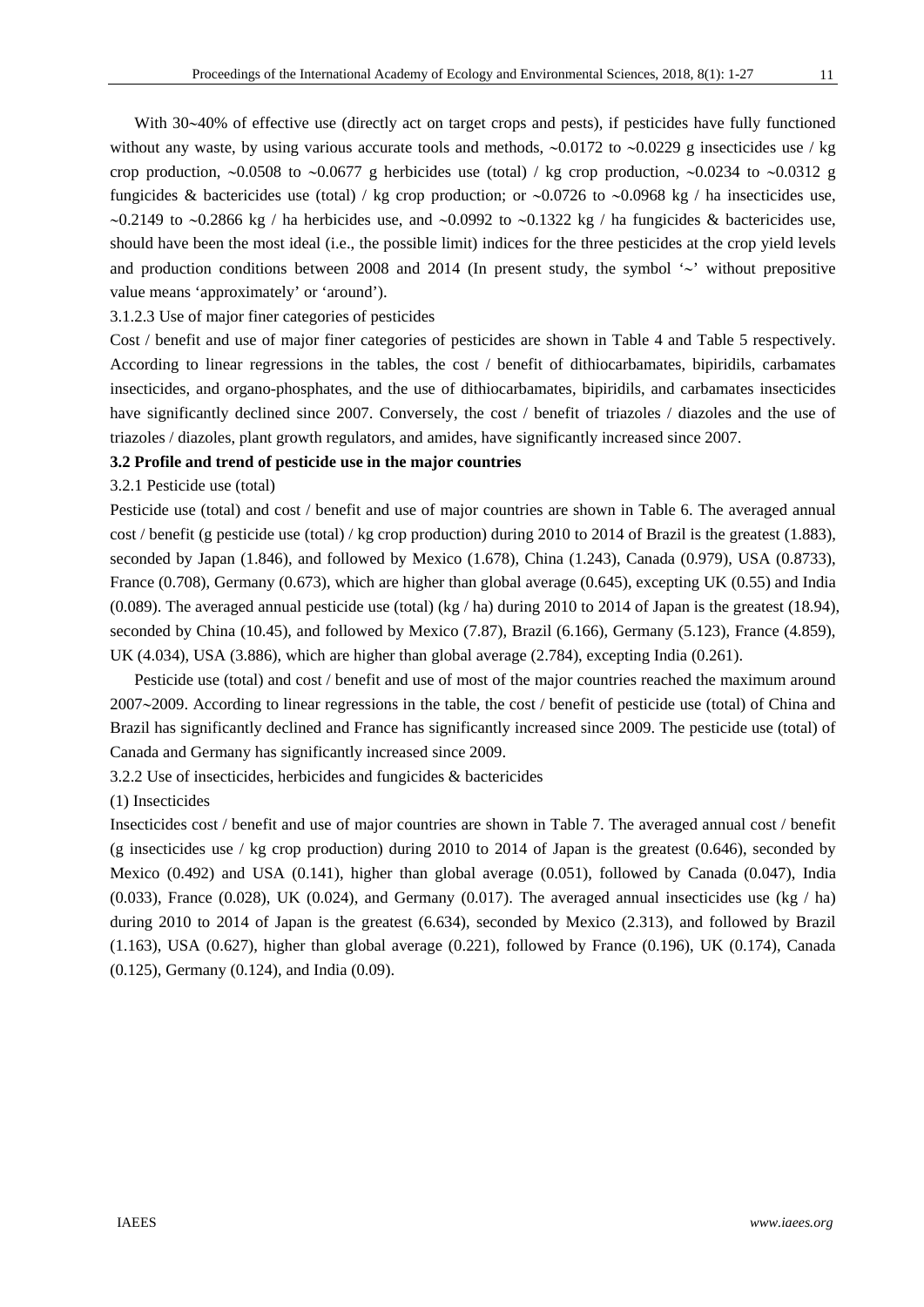|             |                  |            | Insecticides   | <b>Table 4</b> Grobal Cost / benefit (g pesticide use / Kg Crop production) and trend of major finer categories of pesticides since 1990. |           | Herbicides     |                          |           | Fungi. &                          |                |            |
|-------------|------------------|------------|----------------|-------------------------------------------------------------------------------------------------------------------------------------------|-----------|----------------|--------------------------|-----------|-----------------------------------|----------------|------------|
|             |                  |            |                |                                                                                                                                           |           |                |                          |           | Bacteri.                          |                | Plant      |
|             | Year             | Organo-    |                | Pyrethroids Carbamates                                                                                                                    | Amides    | Phenoxy        | <b>Bipiridils</b>        |           | Inorganics Dithiocarb Triazoles / |                | Growth     |
|             |                  | Phosphates |                | Insecticides                                                                                                                              |           | Hormone        |                          |           | amates                            | Diazoles       | Regulators |
|             |                  |            |                |                                                                                                                                           |           | Products       |                          |           |                                   |                |            |
| 1990        |                  | 0.0139     | 0.0015         | 0.0055                                                                                                                                    | 0.0011    | 0.0063         | $\blacksquare$           | 0.0057    | 0.0046                            | 0.0008         | 0.0036     |
| 1991        |                  | 0.0134     | 0.0013         | 0.0038                                                                                                                                    | 0.0013    | 0.0038         | $\overline{\phantom{a}}$ | 0.0056    | 0.0045                            | 0.001          | 0.0038     |
| 1992        |                  | 0.0136     | 0.0019         | 0.0042                                                                                                                                    | 0.0013    | 0.0047         | 0.0002                   | 0.0052    | 0.0057                            | 0.0012         | 0.0037     |
| 1993        |                  | 0.014      | 0.0016         | 0.0038                                                                                                                                    | 0.0029    | 0.0057         | 0.0006                   | 0.0078    | 0.0063                            | 0.001          | 0.0033     |
| 1994        |                  | 0.0136     | 0.0022         | 0.0025                                                                                                                                    | 0.0032    | 0.0096         | 0.0009                   | 0.0079    | 0.0067                            | 0.0011         | 0.0045     |
| 1995        |                  | 0.0159     | 0.0017         | 0.0035                                                                                                                                    | 0.0058    | 0.0083         | 0.0008                   | 0.0163    | 0.0083                            | 0.0019         | 0.0058     |
| 1996        |                  | 0.0159     | 0.0022         | 0.0032                                                                                                                                    | 0.0067    | 0.0087         | 0.0026                   | 0.014     | 0.0087                            | 0.0019         | 0.0052     |
| 1997        |                  | 0.0164     | 0.0033         | 0.0032                                                                                                                                    | 0.0069    | 0.0086         | 0.0013                   | 0.0109    | 0.0089                            | 0.0014         | 0.0035     |
| 1998        |                  | 0.0144     | 0.0021         | 0.0035                                                                                                                                    | 0.0064    | 0.0053         | 0.0012                   | 0.0195    | 0.0149                            | 0.0016         | 0.0035     |
| 1999        |                  | 0.0134     | 0.0021         | 0.0034                                                                                                                                    | 0.0044    | 0.005          | 0.0014                   | 0.0186    | 0.0127                            | 0.0016         | 0.0037     |
| 2000        |                  | 0.0098     | 0.002          | 0.0035                                                                                                                                    | 0.0056    | 0.0061         | 0.0014                   | 0.0263    | 0.0155                            | 0.0016         | 0.0042     |
| 2001        |                  | 0.0058     | 0.0017         | 0.0044                                                                                                                                    | 0.0036    | 0.0041         | 0.001                    | 0.0224    | 0.0066                            | 0.0012         | 0.0038     |
| 2002        |                  | 0.0033     | 0.0003         | 0.0025                                                                                                                                    | 0.0029    | 0.0024         | 0.0004                   | 0.0199    | 0.0042                            | 0.0007         | 0.0034     |
| 2003        |                  | 0.0096     | 0.0007         | 0.0031                                                                                                                                    | 0.004     | 0.0106         | 0.0018                   | 0.0185    | 0.0069                            | 0.0009         | 0.0038     |
| 2004        |                  | 0.0112     | 0.0011         | 0.0044                                                                                                                                    | 0.0049    | 0.0058         | 0.0041                   | 0.0171    | 0.0073                            | 0.0011         | 0.0048     |
| 2005        |                  | 0.0114     | 0.0009         | 0.0038                                                                                                                                    | 0.0044    | 0.0057         | 0.0023                   | 0.0155    | 0.007                             | 0.0013         | 0.0046     |
| 2006        |                  | 0.0088     | 0.0012         | 0.0046                                                                                                                                    | 0.0049    | 0.0053         | 0.0029                   | 0.0149    | 0.0074                            | 0.0014         | 0.0051     |
| 2007        |                  | 0.0102     | 0.0018         | 0.0057                                                                                                                                    | 0.0052    | 0.0065         | 0.0058                   | 0.0178    | 0.0092                            | 0.0018         | 0.0053     |
| 2008        |                  | 0.0065     | 0.0015         | 0.0058                                                                                                                                    | 0.0048    | 0.0058         | 0.0053                   | 0.0134    | 0.0092                            | 0.0021         | 0.0061     |
| 2009        |                  | 0.0062     | 0.001          | 0.0014                                                                                                                                    | 0.0037    | 0.005          | 0.0046                   | 0.0136    | 0.0079                            | 0.0017         | 0.0041     |
| 2010        |                  | 0.008      | 0.0015         | 0.0017                                                                                                                                    | 0.005     | 0.0072         | 0.0051                   | 0.0127    | 0.0088                            | 0.0022         | 0.0036     |
| 2011        |                  | 0.0058     | 0.0015         | 0.0015                                                                                                                                    | 0.0065    | 0.0064         | 0.0046                   | 0.0166    | 0.0076                            | 0.0024         | 0.0075     |
| 2012        |                  | 0.0065     | 0.0032         | 0.0013                                                                                                                                    | 0.0065    | 0.0068         | 0.0045                   | 0.014     | 0.0065                            | 0.0026         | 0.0084     |
| 2013        |                  | 0.0055     | 0.0016         | 0.0008                                                                                                                                    | 0.0051    | 0.0042         | 0.0024                   | 0.0137    | 0.0061                            | 0.0024         | 0.0083     |
| 2014        |                  | 0.0052     | 0.0014         | 0.0007                                                                                                                                    | 0.0066    | 0.0041         | 0.003                    | 0.015     | 0.0057                            | 0.0027         | 0.0074     |
| 1990        | $\boldsymbol{a}$ | 0.8097     | 0.0936         | $-0.0416$                                                                                                                                 | $-0.3083$ | 0.0539         | $-0.4343$                | $-1.6132$ | $-0.2596$                         | $-0.0241$      | $-0.0964$  |
| $\thicksim$ | $\boldsymbol{b}$ | $-0.0004$  | $\overline{0}$ | $\boldsymbol{0}$                                                                                                                          | 0.0002    | $\overline{0}$ | 0.0002                   | 0.0008    | 0.0001                            | $\overline{0}$ | 0.0001     |
| 2007        | $r^2$            | 0.3654     | 0.1302         | 0.0192                                                                                                                                    | 0.2108    | 0.0035         | 0.4941                   | 0.4908    | 0.0478                            | 0.0338         | 0.1234     |
|             | $\boldsymbol{p}$ | 0.0079     | 0.1413         | 0.5839                                                                                                                                    | 0.0552    | 0.8148         | 0.0024                   | 0.0012    | 0.3833                            | 0.4652         | 0.1529     |
| 2007        | $\boldsymbol{a}$ | 0.9952     | $-0.1012$      | 1.4504                                                                                                                                    | $-0.502$  | 0.4892         | 0.8397                   | 0.3257    | 1.0943                            | $-0.2539$      | $-1.0109$  |
| $\thicksim$ | $\boldsymbol{b}$ | $-0.0005$  | 0.0001         | $-0.0007$                                                                                                                                 | 0.0003    | $-0.0002$      | $-0.0004$                | $-0.0002$ | $-0.0005$                         | 0.0001         | 0.0005     |
| 2014        | $r^2$            | 0.5412     | 0.0371         | 0.6939                                                                                                                                    | 0.3618    | 0.2458         | 0.7788                   | 0.0465    | 0.8946                            | 0.7583         | 0.4439     |
|             | $\boldsymbol{p}$ | 0.0375     | 0.6478         | 0.0102                                                                                                                                    | 0.1147    | 0.2115         | 0.0037                   | 0.6079    | 0.0004                            | 0.0049         | 0.0712     |

| Table 4 Global cost / benefit (g pesticide use / kg crop production) and trend of major finer categories of pesticides since 1990. |  |  |
|------------------------------------------------------------------------------------------------------------------------------------|--|--|
|                                                                                                                                    |  |  |

-: No available data; Linear regression:  $x = a + b$  *t*, where *t* is year (e.g., 2010), *x* is cost / benefit at *t*, and *b* is the annual growth rate.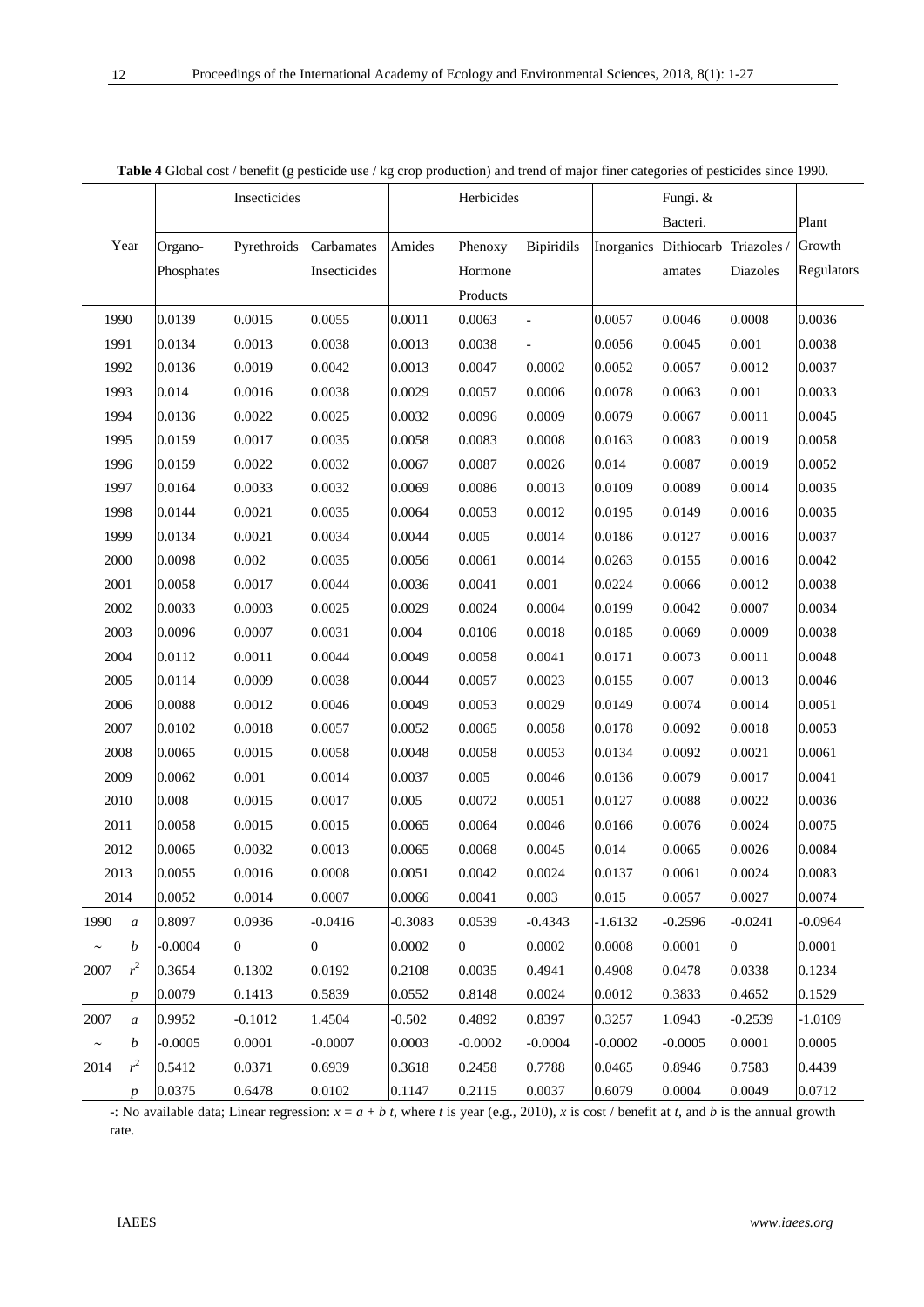|             |                  |            | Insecticides | <b>Table 5</b> Grobal use ( $\kappa g / \ln g$ and trend of major finer ealegories of pesticides since 1770. |           | Herbicides |                          |           | Fungi. &                                            |           |            |
|-------------|------------------|------------|--------------|--------------------------------------------------------------------------------------------------------------|-----------|------------|--------------------------|-----------|-----------------------------------------------------|-----------|------------|
|             |                  |            |              |                                                                                                              |           |            |                          |           | Bacteri.                                            |           | Plant      |
| Year        |                  | Organo-    |              | Pyrethroids Carbamates                                                                                       | Amides    | Phenoxy    |                          |           | Bipiridils Inorganics Dithiocarb Triazoles / Growth |           |            |
|             |                  | Phosphates |              | Insecticides                                                                                                 |           | Hormone    |                          |           | amates                                              | Diazoles  | Regulators |
|             |                  |            |              |                                                                                                              |           | Products   |                          |           |                                                     |           |            |
| 1990        |                  | 0.0436     | 0.0047       | 0.0174                                                                                                       | 0.0036    | 0.0198     | $\overline{\phantom{0}}$ | 0.018     | 0.0143                                              | 0.0024    | 0.0113     |
| 1991        |                  | 0.0412     | 0.0039       | 0.0117                                                                                                       | 0.004     | 0.0116     |                          | 0.0173    | 0.0137                                              | 0.0032    | 0.0116     |
| 1992        |                  | 0.0434     | 0.006        | 0.0133                                                                                                       | 0.004     | 0.015      | 0.0005                   | 0.0166    | 0.0181                                              | 0.004     | 0.0119     |
| 1993        |                  | 0.0452     | 0.0052       | 0.0122                                                                                                       | 0.0094    | 0.0183     | 0.002                    | 0.0251    | 0.0205                                              | 0.0032    | 0.0108     |
| 1994        |                  | 0.0442     | 0.0073       | 0.0082                                                                                                       | 0.0105    | 0.0312     | 0.0028                   | 0.0255    | 0.0216                                              | 0.0036    | 0.0147     |
| 1995        |                  | 0.0515     | 0.0056       | 0.0113                                                                                                       | 0.0189    | 0.0269     | 0.0028                   | 0.0529    | 0.027                                               | 0.0061    | 0.0186     |
| 1996        |                  | 0.0544     | 0.0075       | 0.0111                                                                                                       | 0.0228    | 0.0299     | 0.009                    | 0.048     | 0.0299                                              | 0.0066    | 0.0179     |
| 1997        |                  | 0.0566     | 0.0115       | 0.0109                                                                                                       | 0.0239    | 0.0297     | 0.0046                   | 0.0375    | 0.0308                                              | 0.0048    | 0.0122     |
| 1998        |                  | 0.0505     | 0.0073       | 0.0121                                                                                                       | 0.0224    | 0.0187     | 0.0043                   | 0.0682    | 0.0522                                              | 0.0055    | 0.0123     |
| 1999        |                  | 0.0481     | 0.0076       | 0.0122                                                                                                       | 0.016     | 0.0179     | 0.0049                   | 0.0668    | 0.0459                                              | 0.0059    | 0.0133     |
| 2000        |                  | 0.0362     | 0.0074       | 0.0129                                                                                                       | 0.0206    | 0.0226     | 0.0052                   | 0.0968    | 0.0572                                              | 0.0058    | 0.0154     |
| 2001        |                  | 0.0217     | 0.0063       | 0.0165                                                                                                       | 0.0133    | 0.0152     | 0.0038                   | 0.0837    | 0.0245                                              | 0.0046    | 0.0142     |
| 2002        |                  | 0.0125     | 0.001        | 0.0092                                                                                                       | 0.0107    | 0.0088     | 0.0015                   | 0.0743    | 0.0158                                              | 0.0027    | 0.0125     |
| 2003        |                  | 0.0361     | 0.0026       | 0.0117                                                                                                       | 0.0148    | 0.0398     | 0.0067                   | 0.0692    | 0.0257                                              | 0.0034    | 0.0143     |
| 2004        |                  | 0.0437     | 0.0044       | 0.0172                                                                                                       | 0.0192    | 0.0228     | 0.0162                   | 0.0668    | 0.0286                                              | 0.0044    | 0.0189     |
| 2005        |                  | 0.0438     | 0.0036       | 0.0145                                                                                                       | 0.0171    | 0.0221     | 0.0089                   | 0.0596    | 0.0268                                              | 0.0051    | 0.0176     |
| 2006        |                  | 0.0343     | 0.0045       | 0.018                                                                                                        | 0.0192    | 0.0206     | 0.0113                   | 0.058     | 0.029                                               | 0.0053    | 0.0198     |
| 2007        |                  | 0.0406     | 0.0071       | 0.0227                                                                                                       | 0.0207    | 0.0259     | 0.023                    | 0.0709    | 0.0365                                              | 0.0072    | 0.0211     |
| 2008        |                  | 0.0266     | 0.0063       | 0.0238                                                                                                       | 0.02      | 0.0239     | 0.0218                   | 0.0551    | 0.0378                                              | 0.0086    | 0.0251     |
| 2009        |                  | 0.0257     | 0.0041       | 0.0059                                                                                                       | 0.0153    | 0.021      | 0.0192                   | 0.0567    | 0.0328                                              | 0.0073    | 0.0172     |
| 2010        |                  | 0.0332     | 0.0063       | 0.0071                                                                                                       | 0.0206    | 0.0296     | 0.0211                   | 0.0526    | 0.0363                                              | 0.0091    | 0.0149     |
| 2011        |                  | 0.0244     | 0.0065       | 0.0062                                                                                                       | 0.0276    | 0.0273     | 0.0196                   | 0.0701    | 0.0322                                              | 0.0103    | 0.0316     |
| 2012        |                  | 0.0272     | 0.0133       | 0.0053                                                                                                       | 0.0276    | 0.0286     | 0.019                    | 0.0592    | 0.0273                                              | 0.0111    | 0.0355     |
| 2013        |                  | 0.0238     | 0.0068       | 0.0037                                                                                                       | 0.0224    | 0.0182     | 0.0105                   | 0.0598    | 0.0265                                              | 0.0104    | 0.0361     |
| 2014        |                  | 0.0232     | 0.0064       | 0.003                                                                                                        | 0.0297    | 0.0185     | 0.0134                   | 0.0676    | 0.0259                                              | 0.012     | 0.0333     |
| 1990        | $\boldsymbol{a}$ | 1.5653     | 0.1763       | $-0.6157$                                                                                                    | $-1.4581$ | $-0.4639$  | $-1.7967$                | $-7.012$  | $-1.649$                                            | $-0.2189$ | $-0.8072$  |
| $\thicksim$ | b                | $-0.0008$  | $-0.0001$    | 0.0003                                                                                                       | 0.0007    | 0.0002     | 0.0009                   | 0.0035    | 0.0008                                              | 0.0001    | 0.0004     |
| 2007        | r <sup>2</sup>   | 0.1407     | 0.0373       | 0.2184                                                                                                       | 0.3466    | 0.029      | 0.5225                   | 0.5935    | 0.1319                                              | 0.1844    | 0.4515     |
|             | $\boldsymbol{p}$ | 0.125      | 0.4426       | 0.0505                                                                                                       | 0.0102    | 0.4996     | 0.0016                   | 0.0002    | 0.1385                                              | 0.0754    | 0.0023     |
| 2007        | $\mathfrak a$    | 3.3813     | $-0.6008$    | 5.7803                                                                                                       | $-2.8228$ | 1.4554     | 3.0294                   | $-0.5464$ | 3.6532                                              | $-1.3117$ | $-5.0473$  |
| $\thicksim$ | b                | $-0.0017$  | 0.0003       | $-0.0029$                                                                                                    | 0.0014    | $-0.0007$  | $-0.0015$                | 0.0003    | $-0.0018$                                           | 0.0007    | 0.0025     |
| 2014        | $r^2$            | 0.4725     | 0.0773       | 0.6899                                                                                                       | 0.5042    | 0.1523     | 0.7255                   | 0.0109    | 0.8383                                              | 0.8491    | 0.5387     |
|             | $\boldsymbol{p}$ | 0.0596     | 0.5048       | 0.0107                                                                                                       | 0.0485    | 0.3392     | 0.0073                   | 0.8053    | 0.0014                                              | 0.0011    | 0.0382     |

**Table 5** Global use (kg / ha) and trend of major finer categories of pesticides since 1990.

-: No available data. Linear regression:  $x = a + b$  *t*, where *t* is year (e.g., 2010), *x* is pesticide use at *t*, and *b* is the annual growth rate.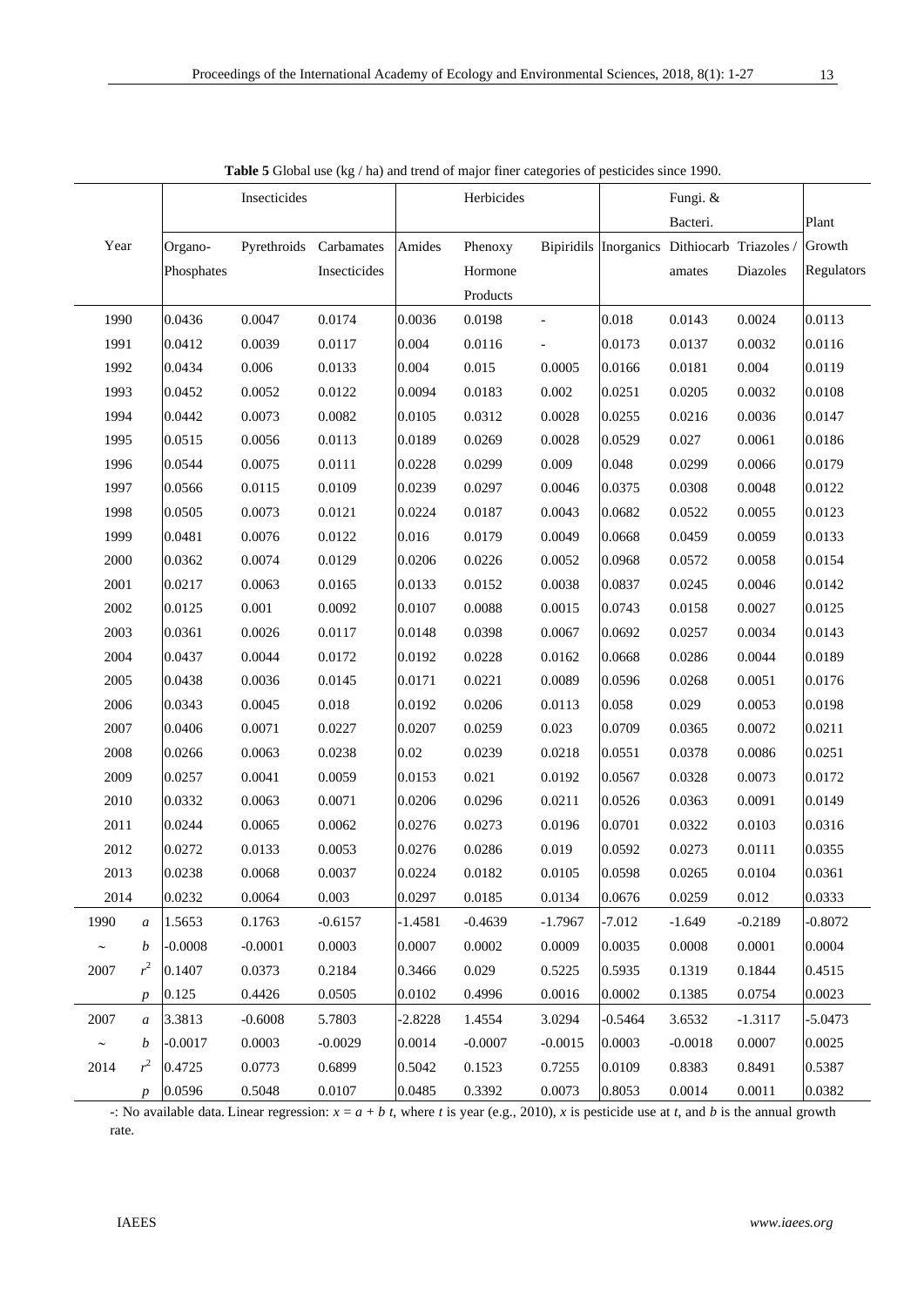| <b>Table 6</b> Pesticide use (total), cost / benefit and trend of major countries since 1990. |                                                               |                  |              |                                    |              |                             |                                                   |                                    |                                    |                             |                   |                                    |          |                            |                     |                                    |                       |                                                                    |                                    |        |                                    |                      |            |
|-----------------------------------------------------------------------------------------------|---------------------------------------------------------------|------------------|--------------|------------------------------------|--------------|-----------------------------|---------------------------------------------------|------------------------------------|------------------------------------|-----------------------------|-------------------|------------------------------------|----------|----------------------------|---------------------|------------------------------------|-----------------------|--------------------------------------------------------------------|------------------------------------|--------|------------------------------------|----------------------|------------|
| Year                                                                                          | Cost / Benefit (g pesticide use (total) / kg crop production) |                  |              |                                    |              |                             |                                                   |                                    |                                    |                             |                   |                                    |          |                            |                     | Pesticide Use (Total) (kg / ha)    |                       |                                                                    |                                    |        |                                    |                      |            |
|                                                                                               |                                                               | Australia Brazil |              |                                    |              |                             | Canada China France Germany India Japan Mexico UK |                                    |                                    |                             |                   | <b>USA</b>                         |          |                            |                     |                                    |                       | Australia Brazil Canada China France Germany India Japan Mexico UK |                                    |        |                                    |                      | <b>USA</b> |
| 1990                                                                                          |                                                               | 0.5971 0.484     |              | $0.4528 -$                         |              |                             | 1.1502 0.5148                                     | $0.2382 -$                         |                                    |                             |                   | 0.8583 0.9933                      | 1.131    |                            | 1.1178 1.1281 0     |                                    |                       | 7.185 3.5278                                                       | $0.4275 -$                         |        |                                    | 6.2905 3.8596        |            |
| 1991                                                                                          |                                                               | 0.679            |              |                                    | 1.079        | 1.1852 0.563                |                                                   | $0.2264 -$                         |                                    |                             |                   | 0.8463 1.0267                      | 1.2166   |                            |                     |                                    | 5.0823 7.5639 3.8462  |                                                                    | $0.4062 -$                         |        |                                    | 6.2447 3.7592        |            |
| 1992                                                                                          |                                                               | $0.6672 -$       |              | ÷.                                 |              | 1.0814 0.9236 0.5486        |                                                   | $0.2133 -$                         |                                    |                             |                   | 0.8767 0.8914                      | 1.3667 - |                            | ÷.                  | 5.2971 6.249                       |                       | 3.4819                                                             | $0.4068 -$                         |        |                                    | 6.6835 3.8518        |            |
| 1993                                                                                          |                                                               | $0.6813 -$       |              |                                    |              | 1.0643 1.087 0.456          |                                                   | $0.1923 -$                         |                                    |                             |                   | 1.0006 1.0988                      | 1.44     |                            |                     |                                    |                       | 5.6706 7.3345 3.1093                                               | $0.3773 -$                         |        |                                    | 7.6461 3.9309        |            |
| 1994                                                                                          |                                                               | $0.9178 -$       |              | 0.4941                             |              | 1.2246 1.1045 0.4859        |                                                   | $0.1737 -$                         |                                    |                             | 1.078             | 0.9161                             | 1.33     |                            |                     | 1.0743 6.4544 7.2644 3.185         |                       |                                                                    | $0.3497 -$                         |        |                                    | 8.0529 4.0216        |            |
| 1995                                                                                          |                                                               | 0.713            | $\sim$       |                                    |              | 1.2699 1.0278 0.5187        |                                                   | $0.1728 -$                         |                                    |                             |                   | 1.0347 1.1075                      | 1.4141 - |                            |                     |                                    |                       | 7.0353 6.6961 3.5715 0.342 -                                       |                                    |        |                                    | 7.9162 4.0633        |            |
| 1996                                                                                          |                                                               | $0.6966 -$       |              |                                    |              | 1.2236 1.0675 0.502         |                                                   | $0.1531 -$                         |                                    |                             |                   | 0.9779 0.9761                      | 1.5379   |                            |                     |                                    | 7.2841 7.5619 3.6992  |                                                                    | $0.3107 -$                         |        |                                    | 8.1033 4.0557        |            |
| 1997                                                                                          |                                                               | $0.8421 -$       |              |                                    |              | 1.2866 1.1833 0.4688        |                                                   | $0.136 -$                          |                                    |                             |                   | 0.9987 0.9687                      | 1.6734   |                            |                     |                                    | 7.5938 8.1465 3.3983  |                                                                    | 0.291                              | $\sim$ |                                    | 7.646 3.9884         |            |
| 1998                                                                                          |                                                               | 0.8588           | $\sim$       |                                    |              |                             | 1.2609 1.1101 0.5149                              | $0.1272 -$                         |                                    |                             | 1.043             | 0.9246                             | 1.7078   | $\sim$                     |                     |                                    |                       | 7.7171 7.9159 3.6565                                               | $0.2704 -$                         |        |                                    | 7.6074 4.0155        |            |
| 1999                                                                                          |                                                               | 0.7378           | 1.007        |                                    |              |                             | 0.6371 1.3054 1.2147 0.4539                       | $0.1129 -$                         |                                    |                             |                   | 1.0341 0.9694                      | 1.51     | 3.0651 1.631               |                     |                                    |                       | 8.2502 8.6348 3.2933                                               | $0.2567 -$                         |        |                                    | 7.9355 4.1024        |            |
| 2000                                                                                          |                                                               | 0.7515           | 1.101        |                                    |              |                             | 0.5932 1.2295 1.0398 0.5036 -                     |                                    |                                    |                             |                   | 2.3527 1.1248 0.9334 0.9326        | 1.4689   |                            |                     |                                    |                       | 3.2962 1.4297 8.0092 7.4282 3.8773 -                               |                                    |        | 25.874 4.3217 7.5147 4.0899        |                      |            |
| 2001                                                                                          |                                                               | 0.6519           |              |                                    |              |                             | 1.1111 0.6789 1.2073 1.1406 0.4685 -              |                                    |                                    |                             |                   | 2.3539 0.9136 1.0882 0.9436 1.4512 |          |                            |                     |                                    |                       | 3.5284 1.4529 7.9994 7.6816 3.6906 -                               |                                    |        | 25.825 3.5658 8.0349 4.0189        |                      |            |
| 2002                                                                                          |                                                               | 0.9386           |              |                                    |              |                             | 1.0705 0.7049 1.199 0.8434 0.5381 -               |                                    |                                    | 2.1279 0.4978 0.9031 1.0168 |                   |                                    |          | 1.2018 3.1955 1.4949 8.349 |                     |                                    |                       | 6.2737 3.8038 -                                                    |                                    |        | 23.155 1.9827 7.2897 4.1908        |                      |            |
| 2003                                                                                          |                                                               | 0.6281           | 1.193        | 0.5572 1.2306 0.9191 0.6208        |              |                             |                                                   | 0.0989 2.1856 0.6705 0.9633 0.9138 |                                    |                             |                   |                                    | 1.3612   |                            |                     |                                    |                       | 3.6768 1.3181 8.5176 5.7622 3.9662 0.2371 22.53                    |                                    |        | 2.6951 7.3688 4.0534               |                      |            |
| 2004                                                                                          |                                                               | 0.8208           |              | 1.4094 0.5363 1.2209 0.7647 0.4761 |              |                             |                                                   | 0.0861 2.053                       |                                    | 0.739                       |                   | 0.9545 0.8405                      | 1.49     |                            |                     | 3.9744 1.4131 8.6979 5.7401 3.8566 |                       |                                                                    | 0.1964 21.473 3.0787 7.3344 4.1221 |        |                                    |                      |            |
| 2005                                                                                          |                                                               | 0.6743           | 1.59         |                                    |              | 0.5362 1.2505 0.8584 0.5479 |                                                   |                                    | 0.0822 1.9763 1.5047 0.9908 0.8145 |                             |                   |                                    | 1.5015   |                            |                     | 4.2523 1.4067 9.0301 5.9393 4.0563 |                       |                                                                    | 0.194 21.205 6.659                 |        |                                    | 7.7145 3.7479        |            |
| 2006                                                                                          |                                                               | 1.266            |              | 1.5633 0.5604 1.3074 0.8233 0.6183 |              |                             |                                                   | 0.083                              | 2.115                              |                             |                   | 1.3811 0.7253 0.8774               | 1.6028   |                            |                     | 4.5589 1.4138 9.5877 5.4737 4.327  |                       |                                                                    |                                    |        | 0.2036 21.945 6.0493 5.6554 3.9477 |                      |            |
| 2007                                                                                          |                                                               |                  | 1.8319 -     |                                    |              | 1.3316 0.9164 0.6691        |                                                   |                                    | 0.0568 1.9295 1.7222 0.7682 0.7659 |                             |                   |                                    |          | 5.8177 -                   |                     |                                    | 9.9567 5.9233 4.6158  |                                                                    |                                    |        | 0.1449 20.835 7.8499 5.5431 3.9076 |                      |            |
| 2008                                                                                          |                                                               |                  |              | 1.7659 0.7186 1.3025 0.8339 0.6209 |              |                             |                                                   |                                    | $0.0288$ 1.8486 1.6022 0.6226 -    |                             |                   |                                    |          |                            | 5.7734 1.9239 10.11 |                                    | 5.8622 4.779          |                                                                    | 0.0772 20.27                       |        | 7.4423 4.987 -                     |                      |            |
| 2009                                                                                          |                                                               |                  |              | 2.0456 0.7959 1.3098 0.6629 0.557  |              |                             |                                                   | 0.059                              | 1.9962 1.7646 0.6533 0.6774        |                             |                   |                                    |          |                            |                     | 6.2789 2.0365 10.198 4.7665 4.3332 |                       |                                                                    | 0.1564 21.1                        |        |                                    | 8.4752 5.0742 3.5575 |            |
| 2010                                                                                          |                                                               |                  |              | 1.9839 0.9463 1.2981 0.682         |              |                             | 0.6531                                            |                                    | 0.0762 1.9022 1.7033 0.5255 -      |                             |                   |                                    |          |                            |                     | 6.4662 2.4098 10.355 4.4653 4.6684 |                       |                                                                    |                                    |        | 0.2073 19.287 7.8184 3.9312 -      |                      |            |
| 2011                                                                                          |                                                               |                  |              | 1.9099 0.9517 1.2625 0.6783 0.7094 |              |                             |                                                   |                                    | 0.0995 1.7693 1.9728 0.4993 -      |                             |                   |                                    |          |                            |                     |                                    |                       | 6.1929 2.4544 10.388 4.4716 5.1415 0.2783 18.338 9.3189 3.7877 -   |                                    |        |                                    |                      |            |
| 2012                                                                                          |                                                               |                  |              | 1.8746 1.0221 1.243 0.6959 0.7051  |              |                             |                                                   |                                    | 0.0929 1.8827 1.7281 0.6226 0.8733 |                             |                   |                                    |          | 6.217                      |                     |                                    |                       | 2.6313 10.478 4.768 5.3675 0.2716 19.372 8.0467 4.0329 3.886       |                                    |        |                                    |                      |            |
| 2013                                                                                          |                                                               |                  |              | 1.8737 0.9195 1.2118 0.7247 0.6666 |              |                             |                                                   |                                    | $0.0773$ 1.8257 1.6247 0.5807 -    |                             |                   |                                    |          |                            |                     | 6.2475 2.7866 10.414 4.9756 5.0625 |                       |                                                                    | 0.2298 18.64                       |        | 7.5886 4.1386 -                    |                      |            |
| 2014                                                                                          |                                                               |                  | 1.7733 1.053 |                                    |              |                             | 1.1992 0.7606 0.6288                              |                                    | 0.1009 1.8492 1.3588 0.521         |                             |                   |                                    |          |                            | 5.7086 2.6919       |                                    |                       | 10.625 5.6138 5.3768 0.3192 19.077 6.5768 4.2787 -                 |                                    |        |                                    |                      |            |
| 1990                                                                                          | $\boldsymbol{a}$                                              |                  |              |                                    | 18.826 41.08 |                             | $-10.13$                                          |                                    |                                    |                             |                   | 23.67 23.275                       |          |                            |                     |                                    |                       | -678.5 233.79 -117.57                                              |                                    |        |                                    | 161.12 -7.94         |            |
|                                                                                               | h                                                             |                  |              |                                    | 0.01         | $-0.02$                     | 0.0053                                            |                                    |                                    |                             | $-0.0114 - 0.011$ |                                    |          |                            |                     |                                    | 0.3431 -0.1135 0.0607 |                                                                    |                                    |        |                                    | $-0.0771$ 0.006      |            |
| 2009                                                                                          |                                                               |                  |              |                                    |              | 0.5039 0.5516 0.2631        |                                                   |                                    |                                    |                             |                   | 0.2455 0.4444                      |          |                            |                     |                                    | 0.7619 0.4188 0.6391  |                                                                    |                                    |        |                                    | 0.1949 0.0673        |            |

**Table 6** Pesticide use (total), cost / benefit and trend of major countries since 1990.

-: No available data on pesticide use (total). Linear regression:  $x = a + b$  *t*, where *t* is year (e.g., 2010), *x* is cost / benefit or pesticide use (total) at *t*, and *b* is the annual growth rate. Linear regressions missing large amount of data are ignored. China's pesticide use (total) has continually declined since 2015 and linear regression between 2009 and 2014 was thus ignored.

*p* 0.0012 0.0809 0.0001 0.0048 0.4637 0.1421 0.2171 0.1463 0.5338 0.0952 0.0114 0.078 0.0294 0.0526 0.1977 0.1464 0.4784

*p* 0.0007 0.0002 0.0207 0.0263 0.0025 0.0263 0.0025 0 0.002 0 0.002 0 0.0514 0.298

0.9451 0.5743 0.9839 0.8886 0.1407 0.4543 0.3488 0.4473 0.1036 0.542 0.8311 0.5812 0.7335 0.6503 0.3731 0.4473 0.1324

2009 *a* 101.19 -72.37 49.03 -35.75 -22.08 -11.76 50.782 145.913 21.99 206.39 -260.97 -343.66 -375.84 -50.03 653.05 666.24 182.96 *b* -0.0494 0.0364 -0.0238 0.0181 0.0113 0.0059 -0.0243 -0.0717 -0.0107 -0.0995 0.131 0.1733 0.1893 0.025 -0.3151 -0.3273 -0.0889

Insecticides use and cost / benefit of most of the major countries reached the maximum around  $2007~2009$ . According to linear regressions in the table, the cost / benefit of insecticides use of UK, Japan and Germany has significantly declined and France has significantly increased since 2009. The insecticides use of UK, Japan and Germany has significantly declined and France has significantly increased since 2009.

2014 *r*  $r<sup>2</sup>$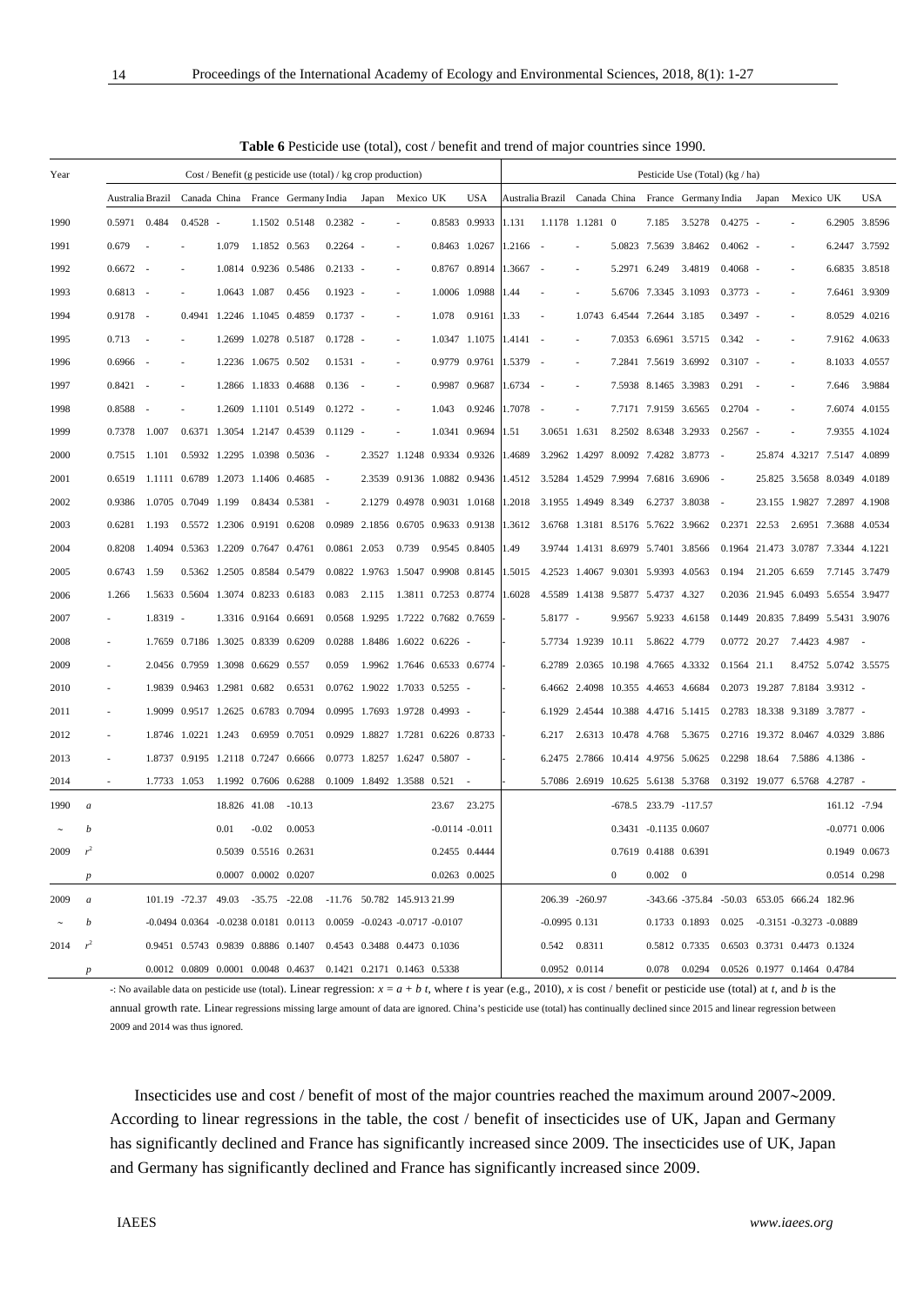### (2) Herbicides

Herbicides cost / benefit and use of major countries are shown in Table 8. The averaged annual cost / benefit (g herbicides use / kg crop production) during 2010 to 2014 of Brazil is the greatest (1.095), seconded by Canada (0.776), and followed by USA (0.548), Mexico (0.487), Japan (0.409), France (0.298), Germany (0.276), UK (0.243), which are higher than global average (0.16), and the last one is India (0.009). The averaged annual herbicides use (kg / ha) during 2010 to 2014 of Japan is the greatest (4.197), seconded by Brazil (3.585), and followed by USA (2.438), Mexico (2.282), Germany (2.103), Canada (2.056), France (2.043), UK (1.782), which are higher than global average (0.69), and the last one is India (0.027).

| <b>Table 7</b> Insecticides use, cost / benefit and trend of major countries since 1990. |  |  |  |  |
|------------------------------------------------------------------------------------------|--|--|--|--|
|------------------------------------------------------------------------------------------|--|--|--|--|

| Year |                  |                  |        |                          |                  |               | Cost /Benefit (g insecticides use / $kg$ crop production) |           |                         |           |            |        |               |                    |                |                                              | Insecicides Use (kg / ha) |           |                    |                 |                          |
|------|------------------|------------------|--------|--------------------------|------------------|---------------|-----------------------------------------------------------|-----------|-------------------------|-----------|------------|--------|---------------|--------------------|----------------|----------------------------------------------|---------------------------|-----------|--------------------|-----------------|--------------------------|
|      |                  | Australia Brazil |        | Canada France            |                  | Germany India |                                                           | Japan     | Mexico                  | UK        | <b>USA</b> |        |               |                    |                | Australia Brazil Canada France Germany India |                           | Japan     | Mexico             | UK              | <b>USA</b>               |
| 1990 |                  | 0.1336           |        | 0.1791 0.0446            | 0.13             | 0.0302        | 0.184                                                     |           |                         | 0.0606    | 0.2135     | 0.2532 |               | 0.4136 0.1111      | 0.8118 0.2072  |                                              | 0.3303                    |           |                    | 0.4439          | 0.8295                   |
| 1991 |                  | 0.152            |        |                          | 0.1223           | 0.026         | 0.1708                                                    |           |                         | 0.0541    | 0.2373     | 0.2723 |               |                    | 0.7805 0.1775  |                                              | 0.3065                    |           |                    | 0.3989          | 0.8689                   |
| 1992 |                  | 0.1493           |        |                          | 0.0662           | 0.0204        | 0.1557                                                    |           |                         | 0.0438    | 0.2047     | 0.3059 |               |                    | 0.4479 0.1294  |                                              | 0.2969                    |           |                    | 0.334           | 0.8845                   |
| 1993 |                  | 0.1525           |        |                          | 0.0639           | 0.0324        | 0.1362                                                    |           |                         | 0.0498    | 0.2556     | 0.3224 |               |                    | 0.4314 0.2211  |                                              | 0.2673                    |           |                    | 0.3803          | 0.9145                   |
| 1994 |                  | 0.2054           | ٠      | 0.058                    | 0.0562           | 0.0266        | 0.1189                                                    |           |                         | 0.0563    | 0.2127     | 0.2977 |               | 0.126              | 0.3699 0.1741  |                                              | 0.2393                    |           |                    | 0.4203          | 0.9337                   |
| 1995 |                  | 0.1596           |        |                          | 0.1083           | 0.0262        | 0.1129                                                    |           |                         | 0.0511    | 0.273      | 0.3165 |               |                    | 0.7052 0.1802  |                                              | 0.2236                    |           |                    | 0.3911          | 1.0017                   |
| 1996 |                  | 0.1388           |        |                          | 0.0829           | 0.0205        | 0.0968                                                    |           |                         | 0.0455    | 0.2514     | 0.3065 |               |                    | 0.5873 0.1513  |                                              | 0.1965                    |           |                    | 0.3767          | 1.0447                   |
| 1997 |                  | 0.1765           |        |                          | 0.0655           | 0.0202        | 0.0809                                                    |           |                         | 0.0468    | 0.2245     | 0.3508 |               |                    | 0.4507 0.1465  |                                              | 0.173                     |           |                    | 0.3583          | 0.9242                   |
| 1998 |                  | 0.1993           |        |                          | 0.0481           | 0.0222        | 0.0732                                                    |           |                         | 0.0416    | 0.1778     | 0.3964 |               |                    | 0.3432 0.158   |                                              | 0.1555                    |           |                    | 0.3035          | 0.7722                   |
| 1999 |                  | 0.1877           |        | 0.2282 0.0325            | 0.0344           | 0.0206        | 0.067                                                     |           |                         | 0.043     | 0.2109     | 0.3841 | 0.6945        | 0.0832             | 0.2447 0.1494  |                                              | 0.1523                    |           |                    | 0.3296          | 0.8926                   |
| 2000 |                  | 0.1682           |        | 0.2225 0.0308            | 0.033            | 0.0197        | ÷,                                                        | 0.8044    | 0.3422                  | 0.0468    | 0.2174     | 0.3288 | 0.6662        | 0.0742             | 0.2355 0.1517  |                                              | ÷                         | 8.8467    | 1.3146             | 0.3771          | 0.9535                   |
| 2001 |                  | 0.1459           |        | 0.2185 0.0339            | 0.0285           | 0.0183        | ÷.                                                        | 0.7841    | 0.2532                  | 0.0519    | 0.1821     | 0.3248 |               | 0.6939 0.0727      | 0.1917 0.1445  |                                              | ÷,                        | 8.6023    | 0.9883             | 0.3832          | 0.7754                   |
| 2002 |                  | 0.2101           |        | 0.2148 0.0352            | 0.0236           | 0.0221        |                                                           | 0.7075    | 0.171                   | 0.0443    | 0.2202     | 0.269  | 0.6412 0.0747 |                    | 0.1756 0.156   |                                              |                           | 7.6994    | 0.6809             | 0.3574          | 0.9075                   |
| 2003 |                  | 0.1406           |        | 0.2226 0.0446            | 0.0274           | 0.0181        | ×,                                                        | 0.7985    | 0.217                   | 0.0416    | 0.1736     | 0.3047 | 0.6862        | 0.1055             | 0.1719 0.1159  |                                              |                           | 8.2309    | 0.8724             | 0.3183          | 0.7702                   |
| 2004 |                  | 0.1837           | 0.2835 | 0.0322                   | 0.0247           | 0.0164        | 0.0557                                                    | 0.7227    | 0.2475                  | 0.0367    | 0.1812     | 0.3335 | 0.7995        | 0.0848             | 0.1856 0.1327  |                                              | 0.1269                    | 7.5591    | 1.0313             | 0.282           | 0.8887                   |
| 2005 |                  | 0.1509           |        | 0.2996 0.0215            | 0.0275           | 0.0145        | 0.05                                                      | 0.7022    | 0.3252                  | 0.0381    | 0.1294     | 0.3361 |               | 0.8013 0.0563      | 0.1902 0.1074  |                                              | 0.1179                    | 7.5345    | 1.4391             | 0.2964          | 0.5955                   |
| 2006 |                  | 0.2834           |        | 0.2975 0.0197            | 0.0246           | 0.0125        | 0.0483                                                    | 0.779     | 0.3115                  | 0.0441    | 0.1672     | 0.3588 | 0.8677        | 0.0498             | 0.1636 0.0872  |                                              | 0.1185                    | 8.0828    | 1.3644             | 0.3438          | 0.7522                   |
| 2007 |                  |                  | 0.346  | $\overline{\phantom{a}}$ | 0.0249           | 0.0225        | 0.035                                                     | 0.7113    | 0.4115                  | 0.044     | 0.1502     |        | 1.0988        | $\sim$             | 0.1611 0.1553  |                                              | 0.0893                    | 7.6811    | 1.8756             | 0.3176          | 0.7665                   |
| 2008 |                  |                  |        | 0.3708 0.0403            | 0.0133           | 0.0168        | 0.0291                                                    | 0.6654    | 0.3668                  | 0.0346    | ÷,         |        | 1.2122        | 0.1078             | 0.0936 0.1294  |                                              | 0.0779                    | 7.2958    | 1.704              | 0.2772          | ÷,                       |
| 2009 |                  |                  |        | 0.3728 0.0369            | 0.0117           | 0.0192        | 0.0067                                                    | 0.7662    | 0.4162                  | 0.0355    | 0.1192     |        |               | 1.1442 0.0943      | 0.0839 0.1495  |                                              | 0.0179                    | 8.0991    | 1.999              | 0.2754          | 0.6259                   |
| 2010 |                  |                  | 0.3849 | 0.0466                   | 0.0114           | 0.0199        | 0.0282                                                    | 0.7028    | 0.3989                  | 0.0279    | ×,         |        | 1.2546        | 0.1187             | 0.0745 0.1422  |                                              | 0.0766                    | 7.1265    | 1.8311             | 0.2085          | $\sim$                   |
| 2011 |                  | ÷.               | 0.3355 | 0.0485                   | 0.0275           | 0.018         | 0.0369                                                    | 0.6438    | 0.5125                  | 0.0252    | ٠.         |        | 1.088         | 0.1251             | 0.1812 0.1304  |                                              | 0.1033                    | 6.6729    | 2.4209             | 0.1912          | $\sim$                   |
| 2012 |                  |                  | 0.3092 | 0.0525                   | 0.0316           | 0.0169        | ÷,                                                        | 0.656     | 0.5564                  | 0.0236    | 0.1409     |        | 1.0255        | 0.1351             | 0.2164         | 0.1286                                       |                           | 6.7503    | 2.5907             | 0.1529          | 0.6268                   |
| 2013 |                  | $\sim$           | 0.3588 | 0.0418                   | 0.0361           | 0.0167        | $\overline{\phantom{a}}$                                  | 0.6068    | 0.5489                  | 0.0235    | ٠.         |        | 1.1963        | 0.1265             | 0.2476 0.1267  |                                              | ٠                         | 6.1955    | 2.5636             | 0.1678          | $\overline{\phantom{a}}$ |
| 2014 |                  | ÷.               | 0.3878 | 0.0477                   | 0.0352           | 0.011         | ÷                                                         | 0.6227    | 0.4456                  | 0.0181    | ×,         |        | 1.2483        | 0.1219             | 0.2596 0.0944  |                                              |                           | 6.4238    | 2.1569             | 0.1483          | $\overline{\phantom{a}}$ |
| 1990 | $\boldsymbol{a}$ |                  |        |                          | 10.5096 1.2752   |               |                                                           |           |                         | 1.8698    | 10.4778    |        |               |                    | 67.5303 7.1684 |                                              |                           |           |                    | 13.0713 21.7551 |                          |
|      | b                |                  |        |                          | $-0.0052$        | $-0.0006$     |                                                           |           |                         | $-0.0009$ | $-0.0051$  |        |               |                    |                | $-0.0336 - 0.0035$                           |                           |           |                    | $-0.0064$       | $-0.0105$                |
| 2009 | $r^2$            |                  |        |                          | 0.75             | 0.5476        |                                                           |           |                         | 0.6095    | 0.5274     |        |               |                    | 0.7683 0.4356  |                                              |                           |           |                    | 0.6028          | 0.2724                   |
|      | $\boldsymbol{p}$ |                  |        |                          | $\boldsymbol{0}$ | 0.0002        |                                                           |           |                         | $\bf{0}$  | 0.0006     |        |               |                    | $\bf{0}$       | 0.0015                                       |                           |           |                    | 0.0001          | 0.0263                   |
| 2009 | $\boldsymbol{a}$ |                  | 2.0689 | $-2.4542$                | -11.2191 2.9822  |               |                                                           |           | 57.7623 -36.3451 5.8641 |           |            |        |               | $-15.106 - 9.7301$ |                | -82.173 18.7328                              |                           |           | 644.3677 -179.1387 | 45.9351         |                          |
|      | $\boldsymbol{b}$ |                  |        | $-0.0009$ $0.0012$       | 0.0056           | $-0.0015$     |                                                           | $-0.0284$ | 0.0183                  | $-0.0029$ |            |        | 0.0081        | 0.0049             | 0.0409         | $-0.0092$                                    |                           | $-0.3169$ | 0.0902             | $-0.0227$       |                          |
| 2014 | $r^2$            |                  | 0.0027 | 0.1778                   | 0.8589           | 0.7623        |                                                           | 0.8116    | 0.2501                  | 0.8796    |            |        | 0.0275        | 0.4368             | 0.9013 0.8323  |                                              |                           | 0.7698    | 0.2904             | 0.8049          |                          |
|      | $\boldsymbol{D}$ |                  |        | 0.9223 0.4051            | 0.0078           | 0.0231        |                                                           | 0.0142    | 0.3124                  | 0.0057    |            |        | 0.7535 0.153  |                    | 0.0038 0.0112  |                                              |                           | 0.0216    | 0.2699             | 0.0153          |                          |

-: No available data on insecticides use. Linear regression:  $x = a + b$  *t*, where *t* is year (e.g., 2010), *x* is cost / benefit or insecticides use at *t*, and *b* is the annual

growth rate. Linear regressions missing large amount of data are ignored.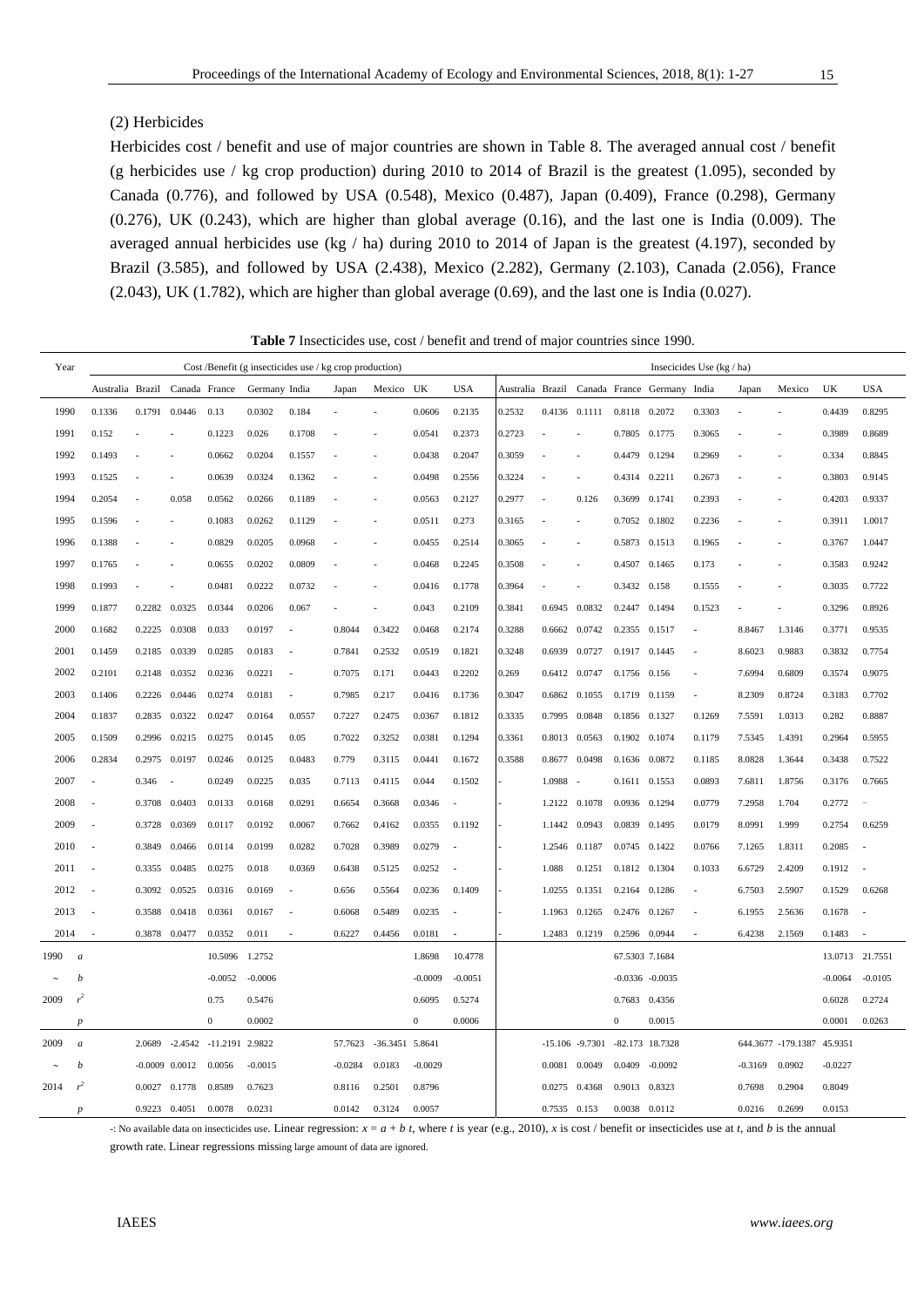Herbicides use and cost / benefit of most of the major countries reached the maximum around  $2007~2009$ . According to linear regressions in the table, the herbicides use of France and Canada has significantly increased since 2009.

|      | Table 8 Herbicides use, cost / benefit and trend of major countries since 1990. |                                |                          |                      |           |                       |                                                       |           |           |                 |                          |        |                          |                             |               |                                              |                          |                |           |           |                  |
|------|---------------------------------------------------------------------------------|--------------------------------|--------------------------|----------------------|-----------|-----------------------|-------------------------------------------------------|-----------|-----------|-----------------|--------------------------|--------|--------------------------|-----------------------------|---------------|----------------------------------------------|--------------------------|----------------|-----------|-----------|------------------|
| Year |                                                                                 |                                |                          |                      |           |                       | Cost /Benefit (g herbicides use / kg crop production) |           |           |                 |                          |        |                          |                             |               |                                              | Herbicides Use (kg / ha) |                |           |           |                  |
|      |                                                                                 | Australia Brazil Canada France |                          |                      |           | Germany India         |                                                       | Japan     | Mexico UK |                 | <b>USA</b>               |        |                          |                             |               | Australia Brazil Canada France Germany India |                          | Japan          | Mexico    | UK        | <b>USA</b>       |
| 1990 |                                                                                 | 0.4123                         | 0.2231                   | 0.3749               | 0.4406    | 0.2623                | 0.0185                                                |           |           | 0.5339          | 0.5112                   | 0.781  |                          | 0.5152 0.9341               | 2.7525 1.7973 |                                              | 0.0332                   |                |           | 3.9128    | 1.9865           |
| 1991 |                                                                                 | 0.4688                         |                          |                      | 0.3863    | 0.3129                | 0.0188                                                |           |           | 0.5326          | 0.5327                   | 0.8401 |                          |                             | 2.4653 2.1378 |                                              | 0.0338                   |                |           | 3.9294    | 1.9505           |
| 1992 |                                                                                 | 0.4607                         |                          |                      | 0.3014    | 0.2859                | 0.0224                                                |           |           | 0.5614          | 0.4538                   | 0.9437 |                          |                             | 2.0394 1.8144 |                                              | 0.0427                   |                |           | 4.2798    | 1.9608           |
| 1993 |                                                                                 | 0.4705                         |                          |                      | 0.3071    | 0.23                  | 0.0191                                                |           |           | 0.6453          | 0.5405                   | 0.9943 |                          |                             | 2.0724 1.5683 |                                              | 0.0375                   |                |           | 4.9307    | 1.9336           |
| 1994 |                                                                                 | 0.6337                         | ÷.                       | 0.3707               | 0.3692    | 0.2738                | 0.0193                                                |           |           | 0.7223          | 0.4732                   | 0.9184 | ÷,                       | 0.8059                      | 2.4283 1.7944 |                                              | 0.0388                   | ٠              |           | 5.3956    | 2.0772           |
| 1995 |                                                                                 | 0.4923                         | $\overline{\phantom{a}}$ |                      | 0.3355    | 0.2769                | 0.0173                                                |           |           | 0.6977          | 0.5472                   | 0.9764 | $\overline{\phantom{a}}$ |                             | 2.1854 1.9068 |                                              | 0.0342                   | $\overline{a}$ |           | 5.3379    | 2.0077           |
| 1996 |                                                                                 | 0.5014                         |                          |                      | 0.3931    | 0.2621                | 0.0198                                                |           |           | 0.6632          | 0.4916                   | 1.1071 | ÷.                       |                             | 2.785         | 1.9312                                       | 0.0402                   |                |           | 5.496     | 2.0427           |
| 1997 |                                                                                 | 0.5989                         |                          |                      | 0.3619    | 0.2541                | 0.0182                                                |           |           | 0.6787          | 0.4753                   | 1.1901 |                          |                             | 2.4913 1.8419 |                                              | 0.0389                   |                |           | 5.196     | 1.9567           |
| 1998 |                                                                                 | 0.5906                         |                          |                      | 0.3754    | 0.2664                | 0.0194                                                |           |           | 0.7086          | 0.4593                   | 1.1744 |                          |                             | 2.6769 1.8918 |                                              | 0.0411                   |                |           | 5.1681    | 1.9949           |
| 1999 |                                                                                 | 0.4746                         |                          | 0.5378 0.5326        | 0.4282    | 0.2393                | 0.0183                                                |           |           | 0.6986          | 0.434                    | 0.9713 |                          | 1.6368 1.3633               | 3.0438 1.7361 |                                              | 0.0416                   |                |           | 5.3608    | 1.8366           |
| 2000 |                                                                                 | 0.5189                         |                          | 0.6418 0.4818        | 0.3277    | 0.2372                | ٠.                                                    | 0.334     | 0.3581    | 0.6477          | 0.425                    | 1.0143 |                          | 1.9215 1.1613 2.3409 1.8259 |               |                                              | ä,                       | 3.6731         | 1.376     | 5.2149    | 1.8638           |
| 2001 |                                                                                 | 0.4501                         |                          | 0.6479 0.5431        | 0.3675    | 0.2094                | ÷.                                                    | 0.3526    | 0.331     | 0.7564          | 0.4505                   | 1.002  |                          | 2.0575 1.1623 2.4751 1.6499 |               |                                              | ä,                       | 3.868          | 1.292     | 5.5847    | 1.9186           |
| 2002 |                                                                                 | 0.6481                         | 0.6168 0.564             |                      | 0.2944    | 0.2239                | ÷.                                                    | 0.3481    | 0.1881    | 0.6178          | 0.4614                   | 0.8298 |                          | 1.8411 1.1959 2.1899 1.5829 |               |                                              | $\overline{\phantom{a}}$ | 3.7875         | 0.7492    | 4.987     | 1.9016           |
| 2003 |                                                                                 | 0.4337                         |                          | 0.7207 0.4291        | 0.3022    | 0.2681                | $\overline{\phantom{a}}$                              | 0.3524    | 0.2788    | 0.6634          | 0.4227                   | 0.9399 |                          | 2.2211 1.0149               | 1.8948 1.713  |                                              | ÷.                       | 3.6324         | 1.1206    | 5.0748    | 1.8748           |
| 2004 |                                                                                 | 0.5667                         |                          | 0.8143 0.4103        | 0.2623    | 0.217                 | 0.0184                                                | 0.3764    | 0.2935    | 0.6337          | 0.3812                   | 1.0288 | 2.2963 1.081             |                             | 1.9688 1.758  |                                              | 0.042                    | 3.9373         | 1.2226    | 4.8697    | 1.8697           |
| 2005 |                                                                                 | 0.4656                         | 0.937                    | 0.4183               | 0.3204    | 0.2351                | 0.012                                                 | 0.3764    | 0.5563    | 0.6587          | 0.3996                   | 1.0368 |                          | 2.5059 1.0972               | 2.2166 1.7402 |                                              | 0.0283                   | 4.0391         | 2.4618    | 5.1286    | 1.8389           |
| 2006 |                                                                                 | 0.8742                         |                          | 0.9495 0.4399        | 0.2652    | 0.2737                | 0.0154                                                | 0.3873    | 0.5101    | 0.3953          | 0.4124                   | 1.1068 |                          | 2.7689 1.1099               | 1.7632 1.9157 |                                              | 0.0379                   | 4.0181         | 2.2344    | 3.0826    | 1.8553           |
| 2007 |                                                                                 | ÷.                             | $1.1394 -$               |                      | 0.318     | 0.2819                | 0.0131                                                | 0.3795    | 0.5536    | 0.4183          | 0.3829                   |        | $3.6185 -$               |                             |               | 2.0554 1.9446                                | 0.0333                   | 4.0985         | 2.5232    | 3.0181    | 1.9538           |
| 2008 |                                                                                 | $\overline{a}$                 |                          | 1.0487 0.5611        | 0.2892    | 0.2664                | 0.0082                                                | 0.3731    | 0.4751    | 0.3082          | $\overline{\phantom{a}}$ |        |                          | 3.4286 1.5021               | 2.0328 2.0504 |                                              | 0.022                    | 4.0909         | 2.2071    | 2.4689    | J.               |
| 2009 |                                                                                 | $\sim$                         | 1.2341                   | 0.6305               | 0.2349    | 0.2149                | 0.0073                                                | 0.4192    | 0.5121    | 0.3217          | 0.3979                   |        |                          | 3.7881 1.6131               | 1.6891 1.6719 |                                              | 0.0195                   | 4.4313         | 2.4595    | 2.4983    | 2.0894           |
| 2010 |                                                                                 | $\sim$                         |                          | 1.0976 0.7645        | 0.2493    | 0.2667                | 0.008                                                 | 0.4164    | 0.4768    | 0.2339          | $\overline{\phantom{a}}$ |        |                          | 3.5775 1.9469               | 1.6325 1.9065 |                                              | 0.0218                   | 4.2224         | 2.1886    | 1.75      | ÷,               |
| 2011 |                                                                                 | ÷.                             |                          | 1.0448 0.7701        | 0.3229    | 0.2904                | 0.0113                                                | 0.3899    | 0.5776    | 0.224           | J.                       |        |                          | 3.3878 1.9861               | 2.1289 2.1049 |                                              | 0.0317                   | 4.0412         | 2.7281    | 1.6993    | J.               |
| 2012 |                                                                                 | $\sim$                         |                          | 1.1585 0.8092 0.3021 |           | 0.3078                | ÷.                                                    | 0.3979    | 0.5591    | 0.2753          | 0.5479                   |        |                          | 3.8423 2.0832 2.0696 2.343  |               |                                              | ×,                       | 4.094          | 2.6033    | 1.7833    | 2.4379           |
| 2013 |                                                                                 | ä,                             |                          | 1.0864 0.7271        | 0.3025    | 0.2721                | $\overline{\phantom{a}}$                              | 0.4143    | 0.4571    | 0.2522          | $\overline{\phantom{a}}$ |        |                          | 3.6224 2.2034 2.077         |               | 2.0662                                       |                          | 4.2295         | 2.1351    | 1.7976    |                  |
| 2014 |                                                                                 | ÷.                             |                          | 1.0857 0.8064        | 0.3126    | 0.2447                | $\overline{\phantom{a}}$                              | 0.4265    | 0.3629    | 0.2289          | $\sim$                   |        |                          | 3.4952 2.0613               | 2.3074 2.0924 |                                              |                          | 4.3999         | 1.7566    | 1.88      |                  |
| 1990 | $\boldsymbol{a}$                                                                |                                |                          |                      | 12.5864   | 3.9078                |                                                       |           |           | 22.7348 16.7091 |                          |        |                          |                             | 69.4234 6.016 |                                              |                          |                |           |           | 161.9454 18.2141 |
|      | b                                                                               |                                |                          |                      | $-0.0061$ | $-0.0018$             |                                                       |           |           | $-0.0111$       | $-0.0081$                |        |                          |                             |               | $-0.0336 - 0.0021$                           |                          |                |           | $-0.0787$ | $-0.0081$        |
| 2009 | $r^2$                                                                           |                                |                          |                      | 0.4315    | 0.1538                |                                                       |           |           | 0.2392          | 0.7142                   |        |                          |                             | 0.3052 0.0073 |                                              |                          |                |           | 0.2045    | 0.3796           |
|      | $\boldsymbol{p}$                                                                |                                |                          |                      | 0.0017    | 0.0872                |                                                       |           |           | 0.0286          | $\mathbf{0}$             |        |                          |                             | 0.0115 0.7207 |                                              |                          |                |           | 0.0453    | 0.0065           |
| 2009 | $\boldsymbol{a}$                                                                |                                |                          | 39.1507 -45.583      |           | $-30.0098$ $-10.2236$ |                                                       | $-1.7673$ | 47.8092   | 20.804          |                          |        |                          | 53.9185 -176.63             |               | $-248.90 - 160.0335$                         |                          | 9.0046         | 220.7041  | 166.5359  |                  |
|      | b                                                                               |                                | $-0.0189$ $0.023$        |                      | 0.0151    | 0.0052                |                                                       | 0.0011    | $-0.0235$ | $-0.0102$       |                          |        | $-0.025$                 | 0.0888                      | 0.1247        | 0.0806                                       |                          | $-0.0024$      | $-0.1086$ | $-0.0818$ |                  |
| 2014 | r <sup>2</sup>                                                                  |                                | 0.2728                   | 0.4203               | 0.6064    | 0.0874                |                                                       | 0.0213    | 0.3194    | 0.263           |                          |        | 0.0734                   | 0.6801                      | 0.7734        | 0.4503                                       |                          | 0.0008         | 0.325     | 0.2633    |                  |
|      | $\boldsymbol{p}$                                                                |                                | 0.2878                   | 0.1638               | 0.068     | 0.5694                |                                                       | 0.7829    | 0.2426    | 0.2982          |                          |        | 0.6034                   | 0.0434                      | 0.0209        | 0.1445                                       |                          | 0.9577         | 0.2376    | 0.2978    |                  |

-: No available data on herbicides use. Linear regression:  $x = a + b$  t, where t is year (e.g., 2010), x is cost / benefit or herbicides use at t, and b is the annual growth rate. Linear regressions missing large amount of data are ignored.

# (3) Fungicides & bactericides

Fungicides & bactericides cost / benefit and use of major countries are shown in Table 9. The averaged annual cost / benefit (g fungicides & bactericides use / kg crop production) during 2010 to 2014 of Japan is the greatest (0.773), followed by Mexico (0.698), France (0.315), Brazil (0.249), UK (0.181), Germany (0.156),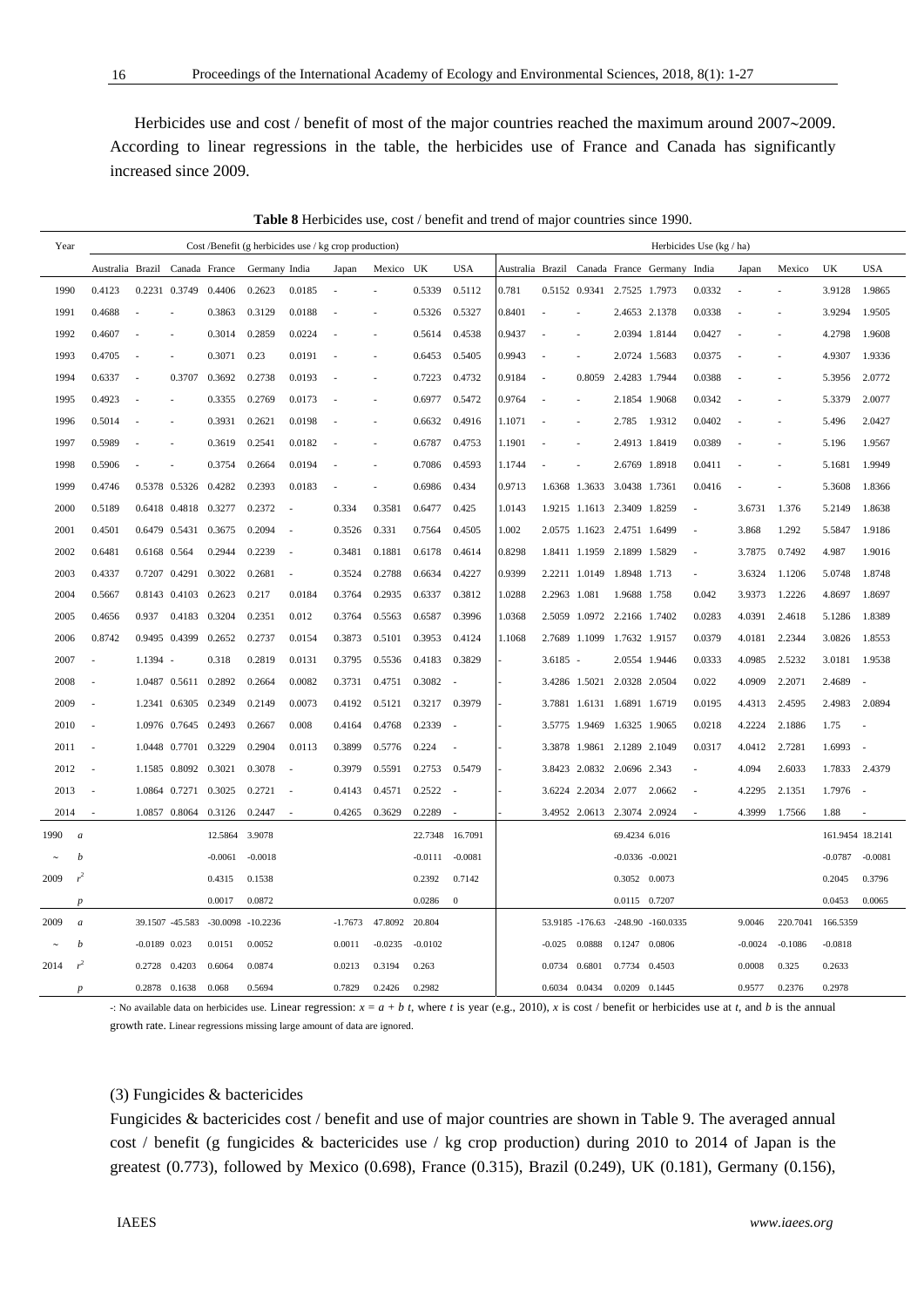which are higher than global average (0.074), and the last two are USA (0.052) and India (0.021). The averaged annual fungicides & bactericides use (kg / ha) during 2010 to 2014 of Japan is the greatest (7.934), followed by Mexico (3.275), France (2.162), UK (1.332), Germany (1.194), Brazil (0.814), which are higher than global average (0.32), and the last two are USA (0.229), and India (0.058).

Fungicides & bactericides use and cost / benefit of most of the major countries reached the maximum around 2007 $\sim$ 2009. According to linear regressions in the table, both cost / benefit and use of fungicides & bactericides of Mexico has significantly declined since 2009.

| Year                   | Cost /Benefit (g fungicides $\&$ bactericides use / kg crop production)<br>Fungicides & Bactericides Use (kg / ha) |            |                      |                |               |                          |           |                  |           |                          |                  |                  |                          |                 |                    |                          |                |           |                |            |
|------------------------|--------------------------------------------------------------------------------------------------------------------|------------|----------------------|----------------|---------------|--------------------------|-----------|------------------|-----------|--------------------------|------------------|------------------|--------------------------|-----------------|--------------------|--------------------------|----------------|-----------|----------------|------------|
|                        | Australia Brazil Canada France                                                                                     |            |                      |                | Germany India |                          | Japan     | Mexico UK        |           | <b>USA</b>               | Australia Brazil |                  |                          | Canada France   | Germany India      |                          | Japan          | Mexico    | UK             | <b>USA</b> |
| 1990                   | 0.0428                                                                                                             |            | 0.0818 0.1279 0.4887 |                | 0.1801        | 0.0346                   |           |                  | 0.1945    | 0.0562                   | 0.081            | 0.189            | 0.3187 3.053             |                 | 1.234              | 0.0621                   |                |           | 1.4255         | 0.2183     |
| 1991                   | 0.0486                                                                                                             |            |                      | 0.6367         | 0.1718        | 0.0348                   |           |                  | 0.1901    | 0.0569                   | 0.0872           |                  |                          | 4.0633          | 1.1735             | 0.0624                   |                |           | 1.4025         | 0.2084     |
| 1992                   | 0.0478                                                                                                             | ÷,         |                      | 0.4852         | 0.1741        | 0.033                    |           |                  | 0.1952    | 0.0454                   | 0.0979           | Ĭ.               |                          | 3.2829          | 1.1047             | 0.063                    |                |           | 1.4878         | 0.1961     |
| 1993                   | 0.0488                                                                                                             |            |                      | 0.6413         | 0.1388        | 0.0303                   |           |                  | 0.2225    | 0.0598                   | 0.1032           | J.               |                          | 4.3275          | 0.9462             | 0.0595                   |                |           | 1.7005         | 0.2138     |
| 1994                   | 0.0658                                                                                                             | ٠          | 0.1032 0.6095        |                | 0.1421        | 0.0288                   |           |                  | 0.2113    | 0.0468                   | 0.0953           | $\sim$           | 0.2244                   | 4.0088          | 0.9312             | 0.058                    |                |           | 1.5781         | 0.2056     |
| 1995                   | 0.0511                                                                                                             |            | $\sim$               | 0.5209         | 0.1664        | 0.0272                   |           | ٠                | 0.2013    | 0.0582                   | 0.1013           | ٠                | $\overline{\phantom{a}}$ | 3.3938          | 1.1456             | 0.0538                   |                |           | 1.5397         | 0.2134     |
| 1996                   | 0.0459                                                                                                             |            | $\sim$               | 0.5302         | 0.1649        | 0.0252                   |           | $\overline{a}$   | 0.1882    | 0.0521                   | 0.1013           |                  | $\overline{\phantom{a}}$ | 3.7562          | 1.2147             | 0.0511                   |                |           | 1.5592         | 0.2166     |
| 1997                   | 0.0548                                                                                                             |            | ٠                    | 0.6903         | 0.1448        | 0.0225                   | ÷,        | $\sim$           | 0.1902    | 0.0536                   | 0.1089           | J.               | $\overline{\phantom{a}}$ | 4.7525          | 1.05               | 0.0481                   |                |           | 1.4562         | 0.2206     |
| 1998                   | 0.0583                                                                                                             | ÷,         | ÷.                   | 0.6058         | 0.1552        | 0.0255                   | ÷,        |                  | 0.1849    | 0.0533                   | 0.116            |                  | $\overline{\phantom{a}}$ | 4.3201          | 1.1023             | 0.0543                   |                |           | 1.3487         | 0.2317     |
| 1999                   | 0.0647                                                                                                             | $0.1592 -$ |                      | 0.6497         | 0.1402        | 0.0191                   |           |                  | 0.1864    | 0.0456                   | 0.1325           | 0.4845           | $\sim$                   | 4.6183          | 1.0173             | 0.0434                   |                |           | 1.4305         | 0.1931     |
| 2000                   | 0.0539                                                                                                             | $0.1495 -$ |                      | 0.5613         | 0.1339        | $\overline{\phantom{a}}$ | 1.197     | 0.4246           | 0.1374    | 0.0433                   | 0.1053           | $0.4477 -$       |                          | 4.0097          | 1.0306             | $\overline{\phantom{a}}$ | 13.1642 1.6311 |           | 1.1062         | 0.1898     |
| 2001                   | 0.0467                                                                                                             | $0.1364 -$ |                      | 0.6193         | 0.1124        | ÷.                       | 1.1956    | 0.3294           | 0.161     | 0.0437                   | 0.104            | $0.4333 -$       |                          | 4.1708          | 0.8858             | $\overline{\phantom{a}}$ | 13.1174 1.2855 |           | 1.1885         | 0.1861     |
| 2002                   | 0.0673                                                                                                             | $0.127 -$  |                      | 0.4435         | 0.155         | ×,                       | 1.0529    | 0.1388           | 0.136     | 0.0443                   | 0.0861           | 0.379            | $\overline{\phantom{a}}$ | 3.2987          | 1.0954             | ä,                       | 11.458         | 0.5526    | 1.098          | 0.1824     |
| 2003                   | 0.045                                                                                                              | $0.1266 -$ |                      | 0.4848         | 0.1716        | ÷.                       | 1.0151    | 0.1747           | 0.1454    | 0.0427                   | 0.0975           | 0.3902           | $\sim$                   | 3.0397          | 1.0965             | ÷,                       | 10.4636 0.702  |           | 1.1124         | 0.1892     |
| 2004                   | 0.0588                                                                                                             | $0.1682 -$ |                      | 0.3735         | 0.1071        | 0.0271                   | 0.9389    | 0.198            | 0.1792    | 0.0386                   | 0.1067           | 0.4744           | $\sim$                   | 2.8041          | 0.8674             | 0.0617                   | 9.8197         | 0.8247    | 1.3771         | 0.1892     |
| 2005                   | 0.0483                                                                                                             | $0.1849 -$ |                      | 0.394          | 0.1437        | 0.0196                   | 0.8832    | 0.6232           | 0.1854    | 0.0476                   | 0.1076           | 0.4944           | $\sim$                   | 2.7259          | 1.0636             | 0.0463                   | 9.4769         | 2.7581    | 1.4434         | 0.2189     |
| 2006                   | 0.0907                                                                                                             | $0.1618 -$ |                      | 0.4134         | 0.1527        | 0.0146                   | 0.9352    | 0.5595           | 0.1848    | 0.0466                   | 0.1148           | 0.4718           | $\sim$                   | 2.7484          | 1.069              | 0.0357                   | 9.7036         | 2.4505    | 1.4412         | 0.2097     |
| 2007                   | ÷,                                                                                                                 | $0.1671 -$ |                      | 0.4379         | 0.1693        | 0.0277                   | 0.8265    | 0.7571           | 0.1977    | 0.0408                   |                  | $0.5307 -$       |                          | 2.8306          | 1.168              | 0.0706                   | 8.9245         | 3.451     | 1.4263         | 0.2082     |
| 2008                   | $\overline{\phantom{a}}$                                                                                           | $0.1857 -$ |                      | 0.4156         | 0.1538        | 0.0165                   | 0.7936    | 0.7602           | 0.1787    | $\overline{\phantom{a}}$ |                  | 0.6072           | $\sim$                   | 2.9217          | 1.1837             | 0.0442                   | 8.7017         | 3.5313    | 1.4311 -       |            |
| 2009                   | $\overline{\phantom{a}}$                                                                                           | $0.2311 -$ |                      | 0.3386         | 0.1446        | 0.0154                   | 0.7935    | 0.8363           | 0.1891    | 0.0394                   |                  | $0.7094 -$       |                          | 2.4343          | 1.1251             | 0.0408                   | 8.387          | 4.0166    | 1.4691         | 0.2071     |
| 2010                   | $\overline{\phantom{a}}$                                                                                           | $0.3219 -$ |                      | 0.3286         | 0.1546        | 0.0183                   | 0.7646    | 0.8276           | 0.173     | ÷,                       |                  | $1.0491 -$       |                          | 2.1516          | 1.1052             | 0.0498                   | 7.7532         | 3.7988    | 1.2942         | $\sim$     |
| 2011                   | $\sim$                                                                                                             | $0.3114 -$ |                      | 0.2712         | 0.1635        | 0.0234                   | 0.7181    | 0.8828           | 0.162     | J,                       |                  | $1.0097 -$       |                          | 1.788           | 1.1854             | 0.0654                   | 7.443          | 4.1699    | 1.2287         | $\sim$     |
| 2012                   | $\sim$                                                                                                             | $0.2022 -$ |                      | 0.2982         | 0.1359        | $\overline{\phantom{a}}$ | 0.8095    | 0.6126           | 0.2033    | 0.0515                   |                  | 0.6705           | $\sim$                   | 2.0429          | 1.0345             | $\overline{\phantom{a}}$ | 8.3298         | 2.8527    | 1.3171         | 0.2291     |
| 2013                   | $\sim$                                                                                                             | $0.2257 -$ |                      | 0.3285         | 0.154         | $\overline{\phantom{a}}$ | 0.7893    | 0.6187           | 0.192     | ٠.                       |                  | $0.7527 -$       |                          | 2.2557          | 1.1697             | $\overline{\phantom{a}}$ | 8.0587         | 2.8899    | 1.3682         | $\sim$     |
| 2014                   | $\sim$                                                                                                             | $0.1828 -$ |                      | 0.3481         | 0.1727        | ÷.                       | 0.784     | 0.5503           | 0.1766    | ٠                        |                  | 0.5886           | $\sim$                   | 2.5692          | 1.4769             | $\sim$                   | 8.0874         | 2.6634    | 1.4503         | $\sim$     |
| 1990 a                 |                                                                                                                    |            |                      | 23.9414 2.2892 |               |                          |           |                  | 3.0733    | 1.7722                   |                  | $-74.7405$       |                          | 140.6887 3.5332 |                    |                          |                |           | 18.9163 1.8024 |            |
| h                      |                                                                                                                    |            |                      | $-0.0117$      | $-0.0011$     |                          |           |                  | $-0.0014$ | $-0.0009$                |                  | 0.0375           |                          | $-0.0686$       | $-0.0012$          |                          |                |           | $-0.0088$      | $-0.0008$  |
| r <sup>2</sup><br>2009 |                                                                                                                    |            |                      | 0.4355         | 0.1051        |                          |           |                  | 0.1448    | 0.5168                   |                  | 0.7638           |                          | 0.3263          | 0.0048             |                          |                |           | 0.1026         | 0.0891     |
| $\boldsymbol{p}$       |                                                                                                                    |            |                      | 0.0015         | 0.1631        |                          |           |                  | 0.098     | 0.0008                   |                  | $\boldsymbol{0}$ |                          | 0.0085          | 0.7705             |                          |                |           | 0.1686         | 0.2288     |
| $2009 \, a$            |                                                                                                                    | 36.9735    |                      | $-3.9573$      | $-6.2327$     |                          | $-6.0021$ | 134.4483 -1.8621 |           |                          |                  | 106.1197         |                          |                 | -69.1551 -102.3679 |                          | $-9.5274$      | 624.6754  | $-11.1136$     |            |
| b                      |                                                                                                                    | $-0.0183$  |                      | 0.0021         | 0.0032        |                          | 0.0034    | $-0.0665$        | 0.001     |                          |                  | $-0.0524$        |                          | 0.0355          | 0.0515             |                          | 0.0087         | $-0.3089$ | 0.0062         |            |
| 2014 $r^2$             |                                                                                                                    | 0.352      |                      | 0.0192         | 0.2058        |                          | 0.0386    | 0.757            | 0.0162    |                          |                  | 0.2697           |                          | 0.0564          | 0.3929             |                          | 0.0021         | 0.7472    | 0.0155         |            |
|                        |                                                                                                                    | 0.2145     |                      | 0.7937         | 0.3662        |                          | 0.7091    | 0.0242           | 0.81      |                          |                  | 0.291            |                          | 0.6506          | 0.1829             |                          | 0.9317         | 0.0263    | 0.8142         |            |

-: No available data on fungicides & bactericides use. Linear regression:  $x = a + b$  *t*, where *t* is year (e.g., 2010), *x* is cost / benefit or fungicides & bactericides use

at *t*, and *b* is the annual growth rate. Linear regressions missing large amount of data are ignored.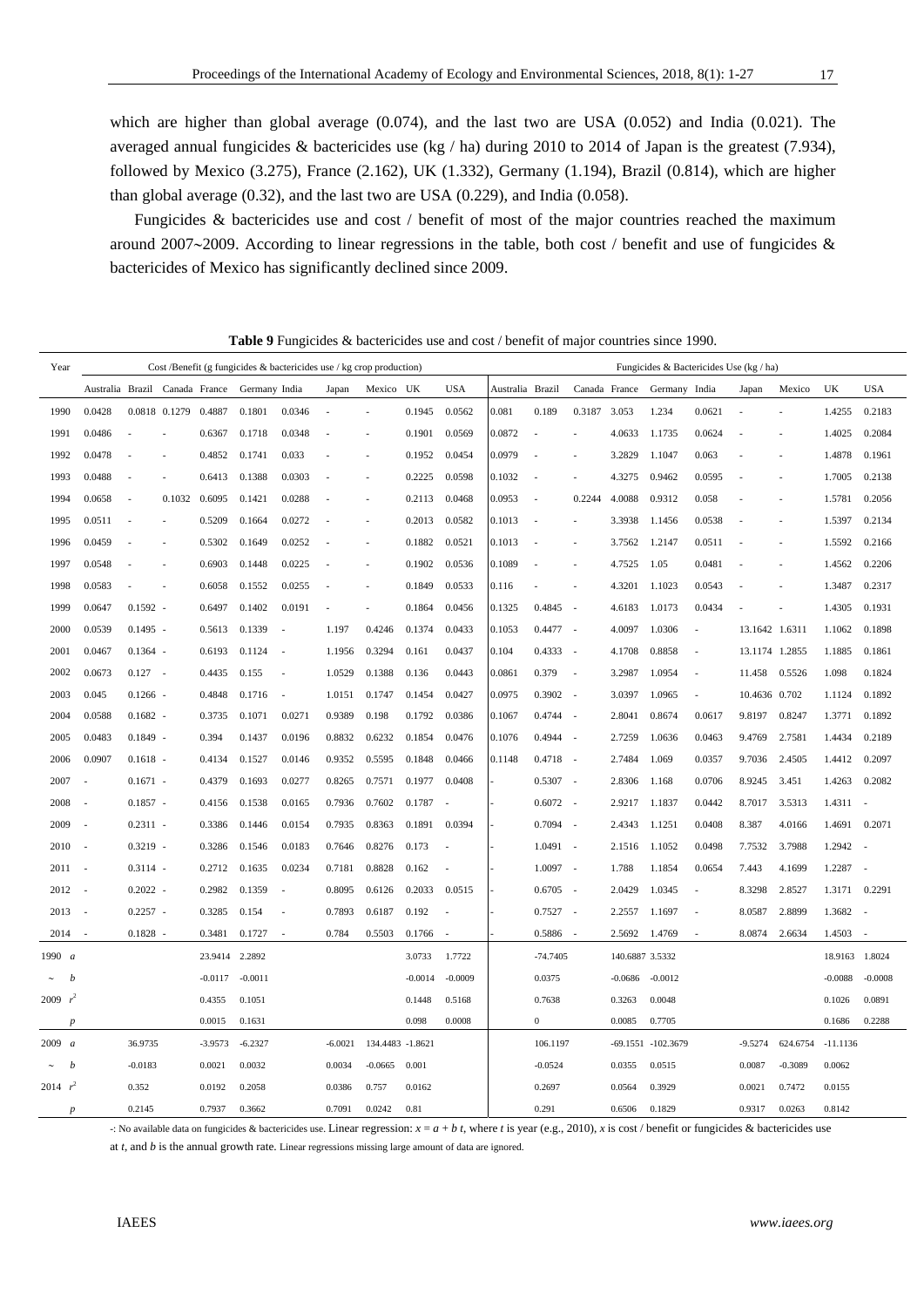#### **3.3 Trend in China**

As the world's largest country for pesticide production and use (Zhang et al., 2011), China plays an important role in reducing pesticide use and pollution. Actually, China has banned some highly toxic and residual pesticides since 2007 (Peshin et al., 2009; Peshin and Zhang, 2014). As indicated in Table 6, the cost / benefit of pesticide use of China has been declining since 2007, and overall, the use strength of pesticide (total) stabilized between 2010 and 2014.

Since 2015, China has launched zero growth action in the use of pesticides and has promoted reduction and efficiency enhancement of pesticide use. According to an investigation in 2017, the utilization rate of pesticides for the three major grain crops rice, corn and wheat was 38.8%, an increase of 2.2% over 2015, equivalent to a reduction of 30000 tons of pesticide use (Li, 2017). Consequently, the use strength of pesticide (total) declined from 2015.

3.3.1 Pesticide registrations

By the end of 2016, there were 35604 registered pesticide products and 665 registered active ingredients in China. Among them, insecticides, fungicides & bactericides, and herbicides accounted for 89.7% of the total registrations. Pesticide registrations rank first, accounting for 40% of the total registrations, with a total of 14233 registrations (1308 original pesticides), followed by fungicides & bactericides (9121 registrations, 959 original pesticides), and herbicides (8584 registrations, 1553 original pesticides) (Gu, 2017).

 The registered products were mainly low-toxic pesticides (26520 registrations), accounting for 74.5% of the total; the moderate ones accounted for 16.4% (5840 registrations); the slightly-toxic pesticides accounted for 7.8% (2767 registrations). Highly toxic pesticides accounted for 1.4% only. In terms of formulations, emulsifiable concentrates accounted for 30% of the total (9414 registrations); wettable powder accounted for 21.4% (6731 registrations); suspension concentrates, water concentrates, and water dispersible granules held 3527, 2143 and 1643 registrations, respectively (Gu, 2017).

The top 20 registered pesticides of China before 2017 are listed in Table 10. With a total of 9200 registrations, rice is the hottest crop for pesticide registrations, accounting for 29.3% of the total preparations registered, followed by cotton, wheat, citrus, apple, corn, cabbage, cucumber, health insecticides, and cruciferous vegetables (Gu, 2017).

| <b>Twore</b> To entries top 20 registered pesticides service 2017. |            |              |                    |              |                    |  |  |  |  |  |
|--------------------------------------------------------------------|------------|--------------|--------------------|--------------|--------------------|--|--|--|--|--|
|                                                                    | Avamectin  | Imidacloprid | Beta-cypermethrin  | Chlorpyrifos | Phoxim             |  |  |  |  |  |
| Registrations                                                      | 1642       | 1290         | 1072               | 1064         | 997                |  |  |  |  |  |
| Original pesti.                                                    | 31         | 76           | 31                 | 70           | 17                 |  |  |  |  |  |
|                                                                    | Glyphosate | Carbendazim  | Mancozeb           | Cyhalothrin  | Atrazine           |  |  |  |  |  |
| Registrations                                                      | 956        | 953          | 877                | 783          | 776                |  |  |  |  |  |
| Original pesti.                                                    | 158        | 21           | 30                 | 43           | 24                 |  |  |  |  |  |
|                                                                    | Thiram     | Acetochlor   | Acetamiprid        | Cypermethrin | Difenoconazole     |  |  |  |  |  |
| Registrations                                                      | 761        | 703          | 689                | 630          | 604                |  |  |  |  |  |
| Original pesti.                                                    | 13         | 33           | 49                 | 30           | 34                 |  |  |  |  |  |
|                                                                    | Emamectin  | Tebuconazole | Bensulfuron-methyl | Nicosulfuron | Thiophanate-methyl |  |  |  |  |  |
| Registrations                                                      | 586        | 584          | 566                | 535          | 504                |  |  |  |  |  |
| Original pesti.                                                    | 18         | 48           | 16                 | 54           | 18                 |  |  |  |  |  |

**Table 10** China's top 20 registered pesticides before 2017.

Source: Gu (2017).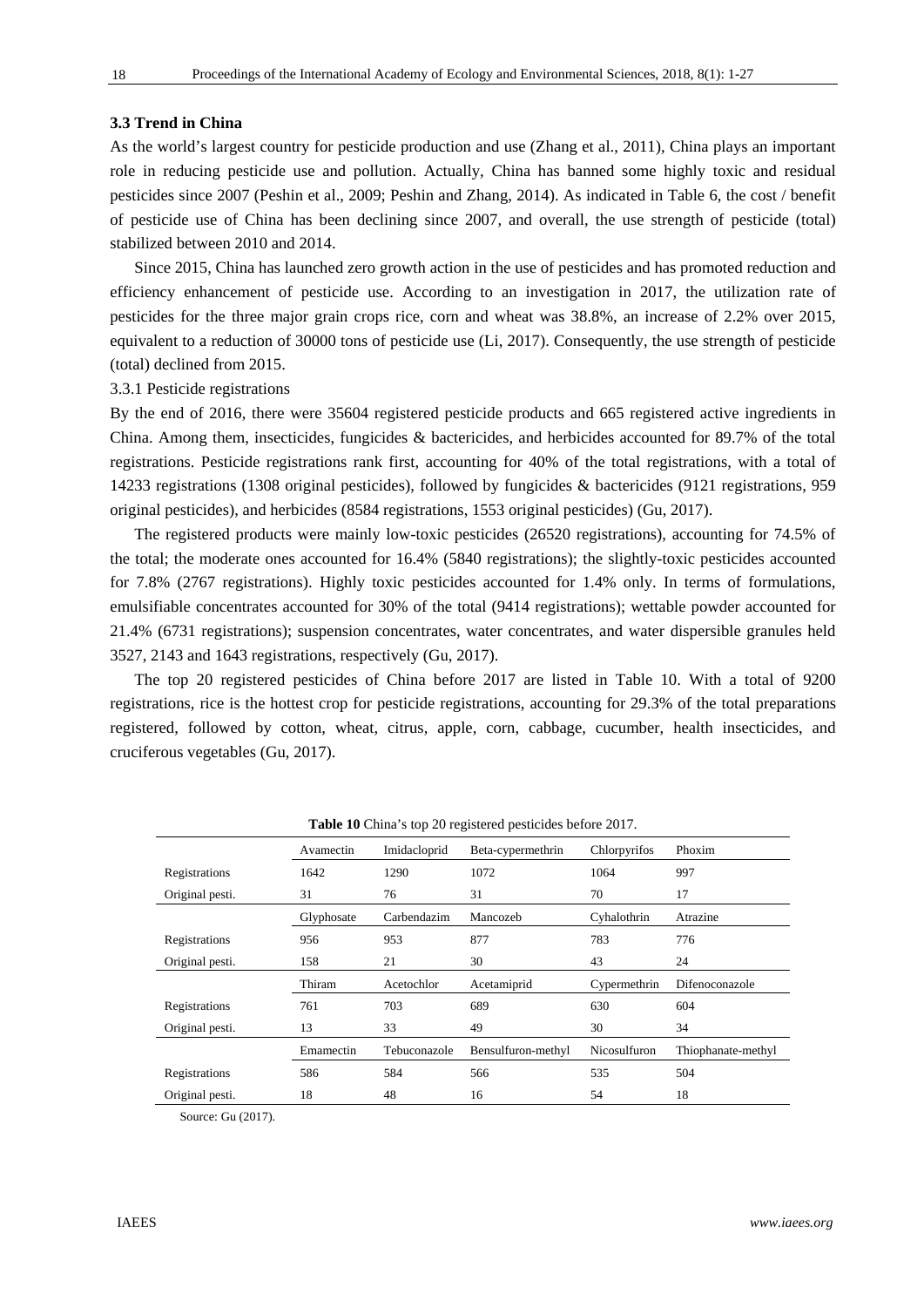In 2016, the registrations of the three major types of pesticides accounted for 92.4% of the newly registered in the year, and the registrations of fungicides  $\&$  bactericides and herbicides exceeded that of pesticides, of which 774 were fungicides & bactericides, 749 were herbicides and 560 were insecticides. Among the new registrations, suspension concentrates accounted for 28.1% (557). Both wettable powder and water-dispersible granules accounted for 12.3% of the newly added preparations, with the registrations of 243 and 244 respectively. In total of 156 registrations were dispersible oil-based suspension concentrates, accounting for 7.9%; 154 were aqueous solutions, accounting for 7.8%, and 104 were registered as emulsions, accounting for 5.2%. Among the newly registered products in 2016, the top ten varieties were pyraclostrobin (127 registrations, 19 originals), atrazine (114 registrations), mesotrione (89 registrations), thiamethoxam (88 registrations), difenoconazole (81 registrations), azoxystrobin (81 registrations), avermectin (74 registrations), tebuconazole (74 registrations), nicosulfuron (73 registrations) and glufosinate (60 registrations). In 2016, the newly registered active ingredients were guadipyr, triflumezopyrim, flupyradifurone, *Sophora alopecuroides* alkaloids, *Metarhizium anisopliae* CQMa421, *Bacillus methylotrophicus*, terpenes, *Bacillus amyloliquefaciens*, 2,4-dichlorophenoxybutyric acid sodium butyrate, halauxifen-methyl, benzobicylon, and pyraclonil, etc. 3.3.2 Export and import

Pesticide export of China were 1.4088, 1.5994, 1.6219, 1.6417, 1.5095, 1.3725 million tonnes and pesticide import were 43.9, 53.5, 62.2, 67.2, 57.6, 39.1 thousands of tonnes for the years 2011 to 2016. In 2016, China exported over 400 varieties of pesticides, of which the top 10 were glyphosate (0.477067 million tonnes), paraquat (0.172614 million tonnes), atrazine (40.014 thousands of tonnes), chlorothalonil (26.385 thousands of tonnes), chlorpyrifos (22.215 thousands of tonnes), imidacloprid (20.345 thousands of tonnes), acephate (18.311 thousands of tonnes), carbendazim (17.527 thousands of tonnes), clethodim (10.515 thousands of tonnes), and sulfentrazone (3120 tonnes) (Gu, 2017).

In 2016, the pesticide originals of China were mainly exported to (in terms of money) USA, Brazil, India, Australia and Argentina. The preparations were mainly exported to Brazil, Australia, Thailand, Indonesia and Vietnam. In terms of quantities, China's pesticides were mainly exported to Asia (33%) and South America (28%), followed by Africa (14%), Europe (9%), North America (8%) and Oceania (8%) (Gu, 2017).

3.3.3 Profile of bio-pesticide products

At present, the annual production of bio-pesticides in China reaches 120000 tonnes and the control area reaches 26700000 ha, accounting for about 5% of the pesticide market share (Survey Platform for National Bio-pesticide Business, 2017b). More than 90 active ingredients and about 3000 products of bio-pesticides were registered, of which about 75% of the total were antibiotics products. According to the latest statistics, at present the coverage of bio-pesticides in China has reached nearly 10%. So far (December 2017), the situation of major bio-pesticides is as follows (Survey Platform for National Bio-pesticide Business, 2017a)

#### (1) Microbial pesticides

There are 27 active ingredients and about 300 products. The main products include

Insecticides: *Bacillus thuringiensis* (181 products), HaNPV (23 products), SlNPV and AcMNPV (4 products each), EoNPV (3 products), etc (Fig. 6).

Fungicides and bactericides: *Bacillus cereus* (23 products), *Bacillus subtilis* (17 products), Trichoderma products (5 products), *Pseudomonas fluorescens* (3 products), etc.

#### (2) Biochemical pesticides

There are 21 active ingredients and more than 300 products. The main products include

Plant growth regulators: ethephon (94 products), gibberellin (57 products), oligosaccharins (23 products), indole acetic acid / Indole butytic acid (18 products), triacontanol (18 products), etc.

Fungicides and Bactericides: chitosan (6 products), dioctyl divinyltriamino glycine (9 products), etc.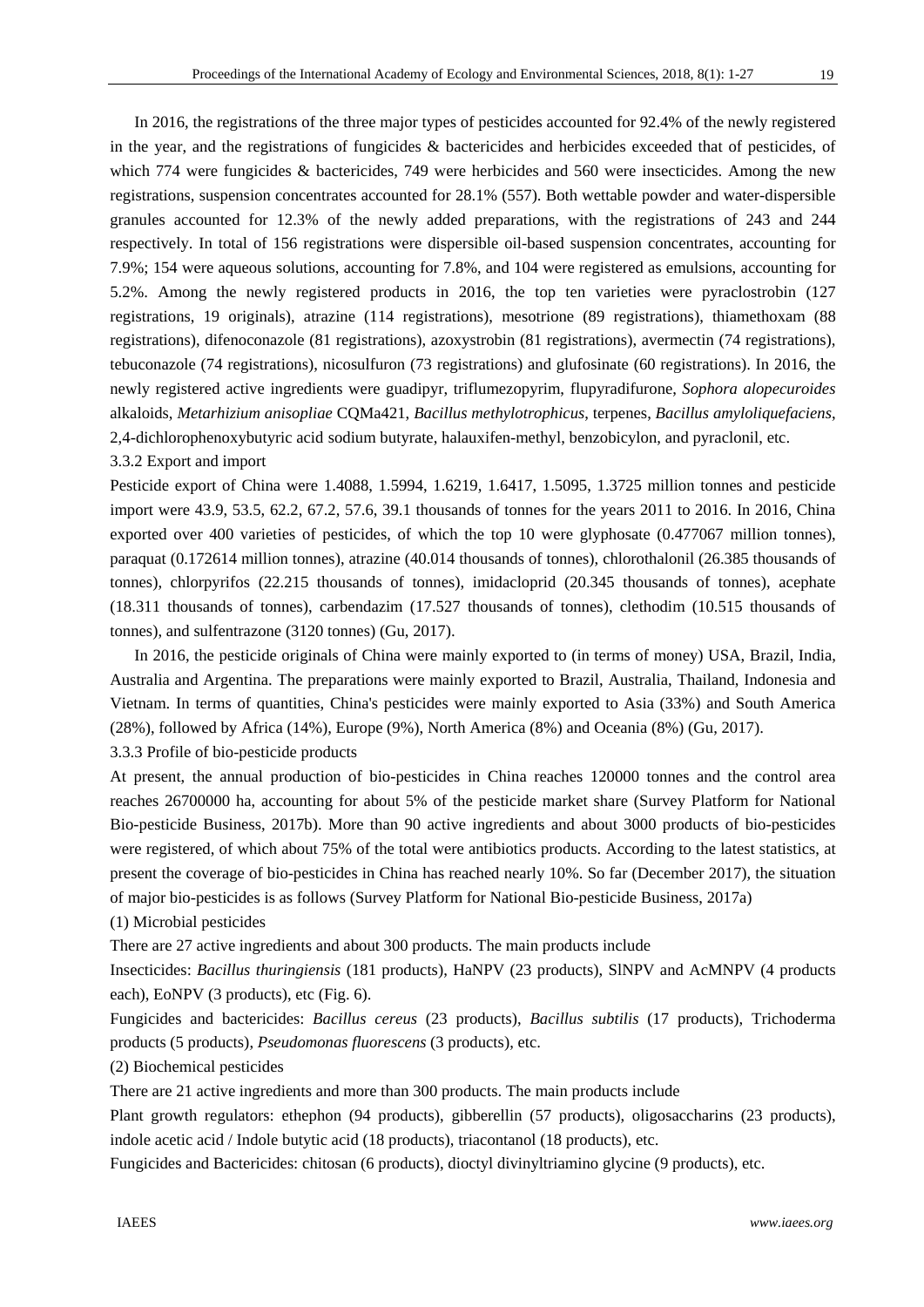#### (3) Plant-derived pesticides

In China, there are estimated more than 10000 species of plants with insecticidal or fungicidal / bactericidal ingredients. Currently, 19 active ingredients and more than 200 products have been utilized and developed. The main products include

Insecticides: matrine (62 products), rotenone (16 products), azadirachtin (15 products), nicotine (13 products), etc.

Fungicides and bactericides: allicin (20 products), etc.

Rodenticide: tetramine (1 product).

(4) Antibiotic pesticides

There are 21 active ingredients and more than 2200 products. The main products include

Insecticides: avermectin (1367 products), emamectin benzoate (406 products), etc.

Fungicides and bactericides: validamycin (197 products), kasugamycin (73 products), polyoxin (55 products), etc.

Although bio-pesticides grow quickly in recent years, it is still  $20~30\%$  lower than that in developed countries (Survey Platform for National Bio-pesticide Business, 2017a).

From the profile above, we conclude that China's pesticide production and export / import have declined in recent years. Development and production of highly toxic and residual pesticides have reduced and more safe and efficient formulations increased in the recent years. In 2017, China has adopted a series of new measures to strengthen the management of pesticide production and use, e.g., building a national administration for pesticide management (Fan, 2017), deciding to ban all of the highly toxic pesticides in the forthcoming five years (Dong, 2017), etc. It is expected that the pesticide use in China will continually decline and 40% or more of pesticide utilization rate will be achieved by 2020 (Li, 2017).

## **3.4 Relationship between crop yield and cost / benefit of pesticide use**

Based on the data of crop yield and global pesticide use (total) between 1990 and 2007, the observed relationship between cost / benefit of pesticide use and crop yield is indicated in Fig. 6. The fitted model (1) and fitting goodness are as follows

 $y = 3100 + 920 / (1 + e^{(27.3-42*x)})$ *r* 2 =0.701, *p*=0

It is obvious that model (1) fits the observed data well  $(p<0.0001)$ .

This is a pseudo-case (i.e., dynamic production condition and multiple influential factors on crop yield) to partially verify the theoretical relationship and model (1). In model (1), I have assumed that the production conditions are constant. Thus in Fig. 6, the constant production conditions refer to the averaged production conditions between 1990 and 2007. According to Fig. 6 and model (1), the reasonable cost / benefit of pesticide use (total) is approximately between 0.62 and 0.8 for the averaged production conditions between 1990 and 2007.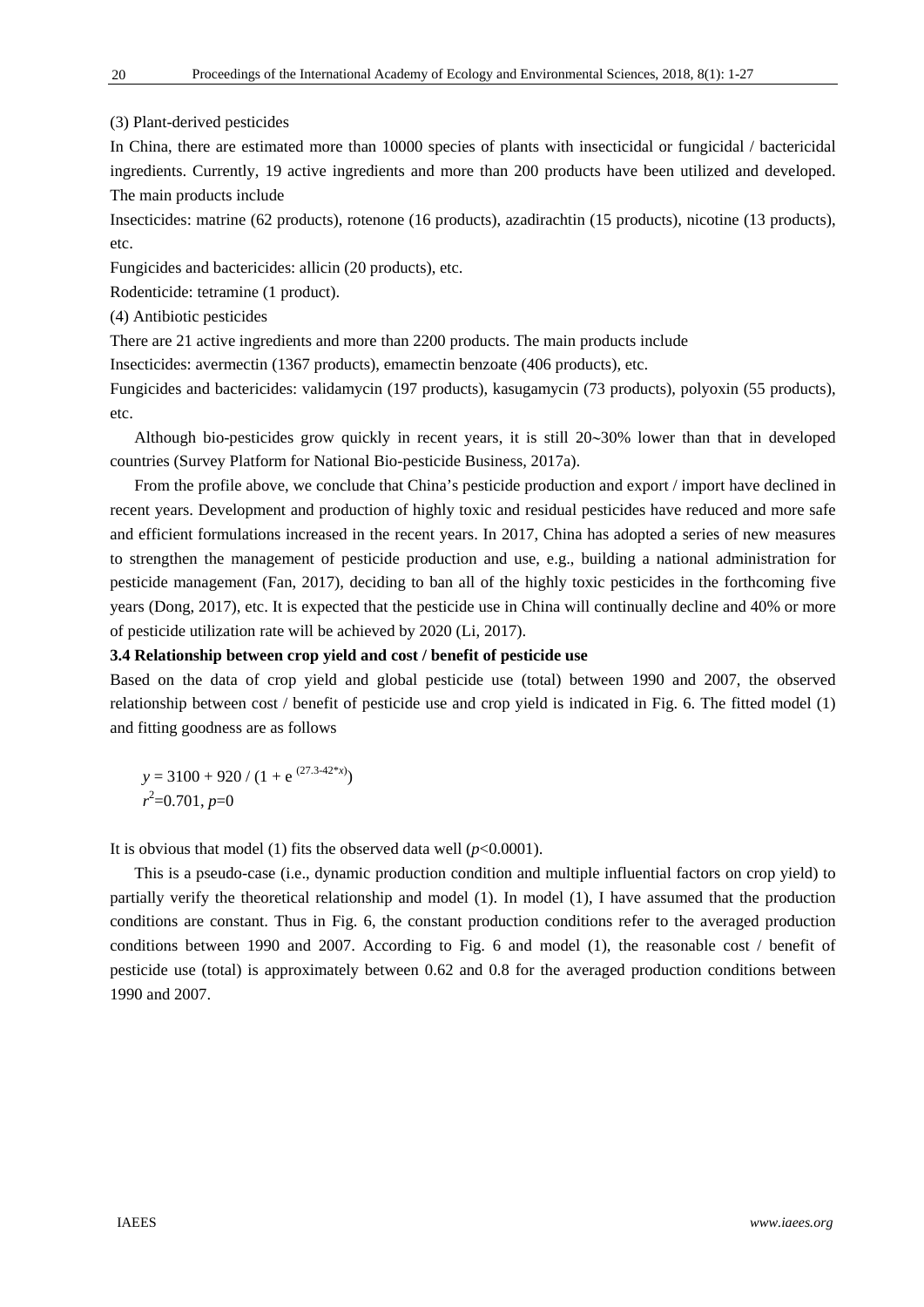

**Fig. 6** Observed ( $\bullet$ ) and fitted (-) relationship between cost / benefit of pesticide use and crop yield (for global pesticide use (total) between 1990 and 2007).

#### **4 Discussion**

#### **4.1 Estimated pesticide use and cost / benefit between 2017 and 2020**

According to Table 3 and the trend, the estimated pesticide cost / benefit during  $2017\text{~}2020$  is  $\text{~}0.6$  g pesticide use (total) / kg crop production, and the estimated pesticide use (total) is annually  $\sim$ 2.7 kg/ha. It is known that only 3040% of pesticide use is directly acted on target crops and pests (Fan, 2017). Therefore, if pesticides fully functions without any waste, by using various accurate tools and methods,  $\sim 0.18$  to  $\sim 0.24$  g pesticide use (total) / kg crop production, or  $\sim 0.81$  to  $\sim 1.08$  kg / ha of pesticide use (total) are the most ideal indices for pesticide use (total) at the present crop yield levels and production conditions.

Based on Table 4, the estimated cost / benefit (g pesticide use / kg crop production) for use of organophosphates, pyrethroids, carbamates insecticides, amides, phenoxy hormone products, bipiridils, inorganics, dithiocarbamates, triazoles / diazoles, and plant growth regulators during  $2017 \sim 2020$  are  $\sim 0.0050$ ,  $\sim 0.0015$ ,  $\sim 0.0007$ ,  $\sim 0.0065$ ,  $\sim 0.0050$ ,  $\sim 0.0030$ ,  $\sim 0.0130$ ,  $\sim 0.0050$ ,  $\sim 0.0030$ , and  $\sim 0.0080$ , respectively, and the estimated pesticide use during this period are  $\sim 0.0230$ ,  $\sim 0.0065$ ,  $\sim 0.0030$ ,  $\sim 0.0250$ ,  $\sim 0.0100$ ,  $\sim 0.0130$ ,  $\sim 0.0600$ ,  $\sim 0.0250$ ,  $\sim 0.0110$ , and  $\sim 0.0360$  kg / ha, respectively.

From Table 6, the estimated cost / benefit (g pesticide use (total) / kg crop production) for Brazil, Canada, China, France, Germany, India, Japan, Mexico, UK, and USA during  $2017 \sim 2020$  are  $\sim 1.5$ ,  $\sim 1.0$ ,  $\sim 1.0$ ,  $\sim 0.7$ ,  $\sim 0.65$ ,  $\sim 0.09$ ,  $\sim 1.85$ ,  $\sim 1.3$ ,  $\sim 0.5$ , and  $\sim 0.8$ , respectively, and the estimated pesticide use (total) during this period are  $\approx$  5.7,  $\approx$  2.5, 9.0 $\sim$  10.5,  $\sim$  5.0,  $\sim$  5.0,  $\sim$  0.25,  $\sim$  18.5,  $\sim$  6.5,  $\sim$  4.0, and  $\sim$  3.8 kg / ha, respectively.

Based on Table 7, the estimated cost / benefit (g insecticides use / kg crop production) for Brazil, Canada, France, Germany, Japan, Mexico, UK, and USA during  $2017 \sim 2020$  are  $\sim 0.35$ ,  $\sim 0.045$ ,  $\sim 0.035$ ,  $\sim 0.01$ ,  $\sim 0.60$ ,  $\sim 0.40$ ,  $\sim 0.015$ , and  $\sim 0.13$ , respectively, and the estimated insecticides use during this period are  $\sim 1.15$ ,  $\sim 0.12$ .  $\sim 0.20$ ,  $\sim 0.08$ ,  $\sim 6.0$ ,  $\sim 2.0$ ,  $\sim 0.15$ , and  $\sim 0.60$  kg / ha, respectively.

From Table 8, the estimated cost / benefit (g herbicides use / kg crop production) for Brazil, Canada, France, Germany, Japan, Mexico, UK, and USA during  $2017 \sim 2020$  are  $\sim 1.05$ ,  $\sim 0.80$ ,  $\sim 0.30$ ,  $\sim 0.25$ ,  $\sim 0.41$ ,  $\sim$ 0.35,  $\sim$ 0.20, and  $\sim$ 0.45, respectively, and the estimated herbicides use during this period are  $\sim$ 3.4,  $\sim$ 2.1,  $\sim$ 2.1,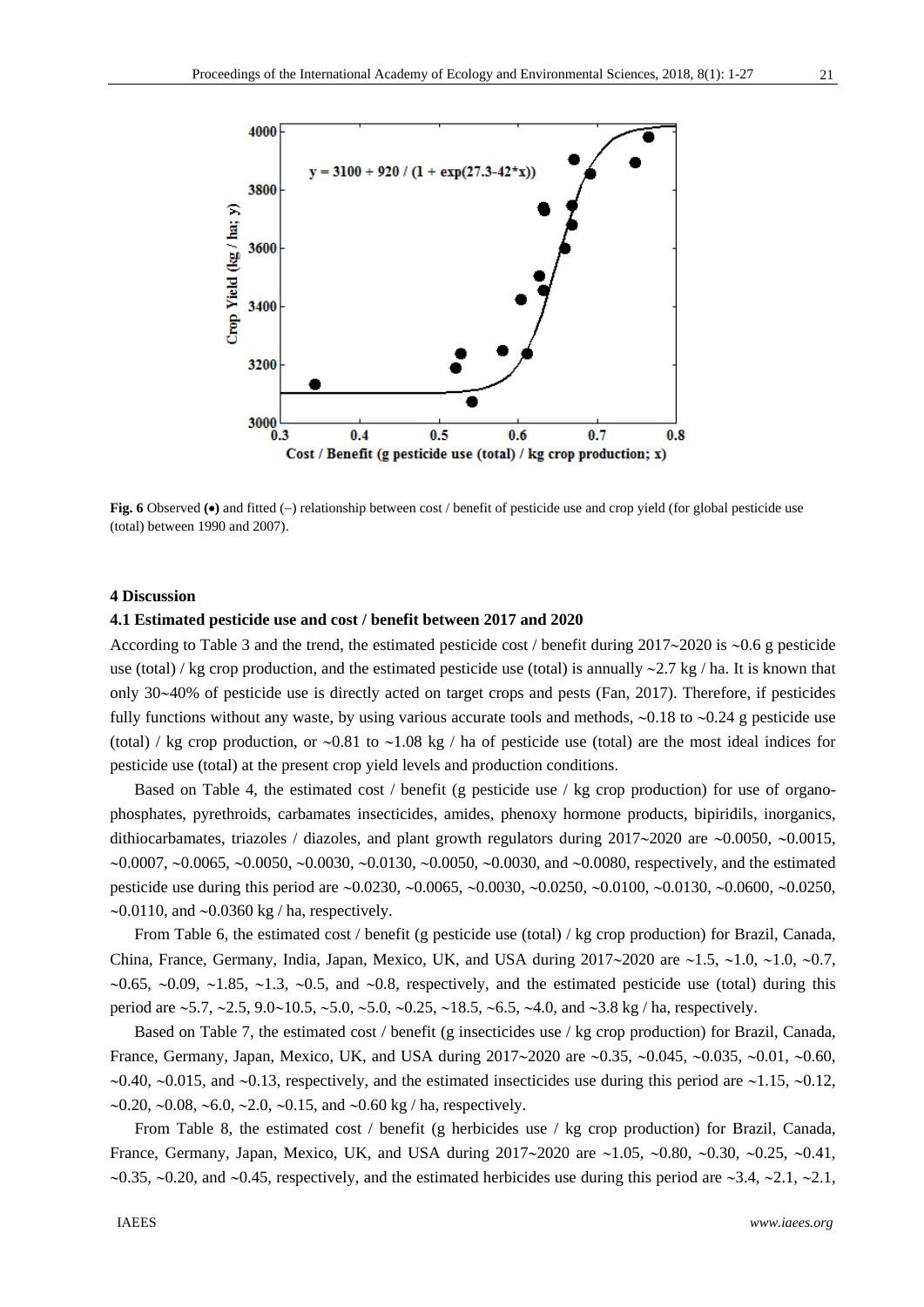$\sim$ 2.1,  $\sim$ 4.1,  $\sim$ 1.6,  $\sim$ 1.6, and  $\sim$ 2.0 kg / ha, respectively.

Finally, according to Table 9 the estimated cost / benefit (g fungicides  $\&$  bactericides use / kg crop production) for Brazil, France, Germany, Japan, Mexico, UK, and USA during  $2017 \sim 2020$  are  $\sim 0.18$ ,  $\sim 0.3$ ,  $0.16$ ,  $0.78$ ,  $0.50$ ,  $0.16$ , and  $0.04$ , respectively, and the estimated fungicides & bactericides use during this period are  $\sim 0.55$ ,  $\sim 2.5$ ,  $\sim 1.2$ ,  $\sim 8.0$ ,  $\sim 2.5$ ,  $\sim 1.4$ , and  $\sim 0.2$  kg / ha, respectively.

The estimates above are combined estimation of both the past and the trend, which are not exact values and can only be used as approximate and referential data.

#### **4.2 Insect Control and Microbial Pesticides**

#### 4.2.1 Conceptual frame of insect control

According to the criteria: (1) strength and frequency of external control; (2) environmental impact of external control: (a) environmental pollution; (b) impact on human health, and (3) sustainability, the conceptual frame of insect control is redescribed as the following

H<sub>1</sub>: Natural Equilibrium: Without or basically without artificial forces; eternal control.

H11: Natural ecosystems. For original ecosystems, insect pests are completely controlled by natural equilibrium through biodiversity, ecological food webs, etc., without artificial interferences (Jiang et al., 2015; Zhang, 2011; Zhang et al., 2014).

H12: Artificially aided natural ecosystems. For the ecosystems with poorer natural equilibrium mechanisms, try to achieve ideal natural equilibrium by eternally alter the environment of the insect pest, e.g., create harbouring sites for natural enemies, improvement of irrigation facilities, etc.

H2: Biological Control: Introduce organisms to ecosystems; semi-eternal / eternal control.

 $H_{21}$ : Release of beneficial animals. Increase the population size of a natural enemy (beneficial arthropods, etc.) by releasing more individuals of the natural enemy in agricultural ecosystems.

H221: Release of pathogenic microorganisms to kill insect pests directly by living microorganisms. Spray a pathogenic microorganism to infect and kill the insect pest, and possibly trigger epidemic disease (pathogenic fungus, virus, bacteria, etc.).

H222: Release of pathogenic microorganisms to kill insect pests by excreting poisonous substance. Spray the pathogenic microorganism to infect and kill an insect pest, and possibly trigger epidemic disease (Bt, etc.).

H3: Physical / Agri. Control: Physical and some agricultural control measures; temporary control. This includes black light, magnetic control, artificial removing of insects, etc.

H4: Chemical Control: Introduce natural or synthesized chemicals to ecosystems; temporary control.

H41: Control with natural chemicals. Use the natural chemicals derived from plants, or other organisms to control insect pests. Or, use other natural products, e.g., minerals, etc., to control insect pests.

H42: Control with synthesized chemicals. Use artificially synthesized chemicals, e.g., organophosphorus insecticides, etc., to control insect pests.

From  $H_1$  to  $H_4$ , the strength and frequency of external control increase, negative environmental impact of external control increases, and sustainability declines. The conceptual frame is expected to be valuable for assessing the environmental impact and sustainability of a control measure.

4.2.2 Potentiality and exploitation of microbial pesticides

Microbial pesticides, which mainly refer to the pesticides composed of living microorganisms with insecticidal or fungicidal / bactericidal activity, are expected to be the most promising bio-pesticides in the future (Fig. 7). The substantial advantage of microbial pesticides is that they can induce epidemic diseases in insect populations. According to the modelling analysis of Zhang et al. (2011), for a NPV pesticide, triggering a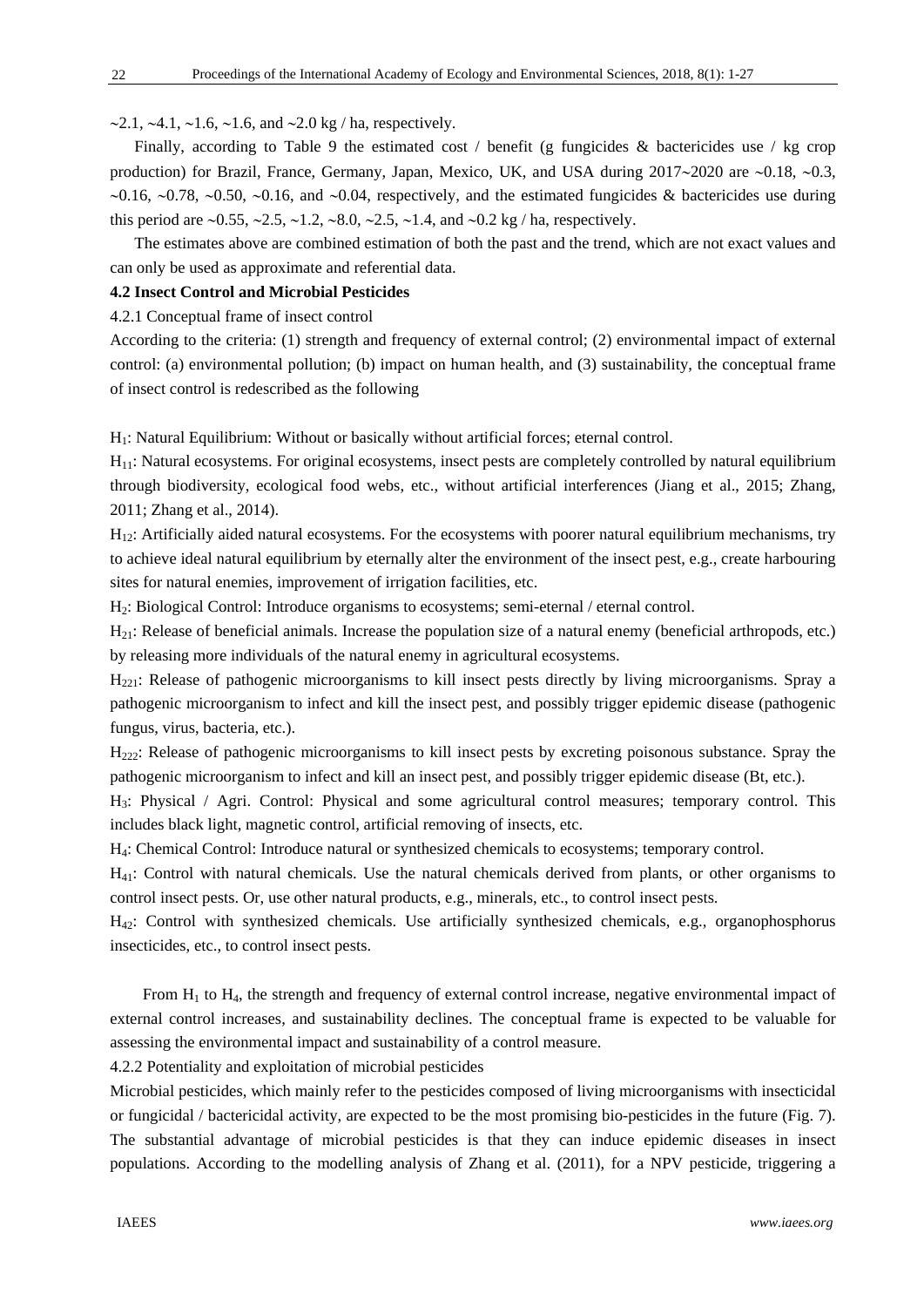sustainable epidemic disease is more effective than just using it as a one-time pesticide, and spraying time (the optimal larva instar for spraying NPV) and incubation time (incubation duration of NPV inside insect body) are more significant than NPV dosage. Therefore, how to exploit the epidemic mechanism of the disease caused by microbial pesticide and to trigger a sustainable epidemic disease is a focus for optimal use of the microbial pesticide. Insecticidal microorganisms should be further studied to (a) find new resources of insecticidal microorganisms; (b) expand insecticidal spectrum; (c) shorten the incubation duration; (d) enforce the capability for vertical transmission and horizontal transmission, and (e) enhance the environmental viability.



 $(a)$  (b)



**Fig. 7** (a) A Metarhizium pesticide. Prof YuXian Xia (twoeggz.com) and his research team have built the world's largest base for fungal pesticide production in Chongqing, China. The annual production of the Metarhizium pesticide, "a drinkable pesticide", has reached about 3000 tonnes, and after the mass production it is expected to reach 28000 tonnes/yr. (b) An insect infected and died of the fungus Metarhizium (1688.com). (c) A SlNPV insecticide. (d) A Bt insecticide (http://www.biologicalcontrol.org/biopest/biopesticide.asp).

# **4.3 Further discussion on cost / benefit of pesticide use**

Cost / benefit and pesticide use can be jointly used to compare the relative efficiency of pesticide use between two countries if the two countries have the similar composition of pesticides to be used. Suppose the cost / benefit of the countries *A* and *B* are  $x_A$  and  $x_B$ , and the pesticide use are  $y_A$  and  $y_B$ , respectively. If  $y_A/y_B > x_A/x_B$ , the relative efficiency of pesticide use of *A* is considered to be greater than *B*.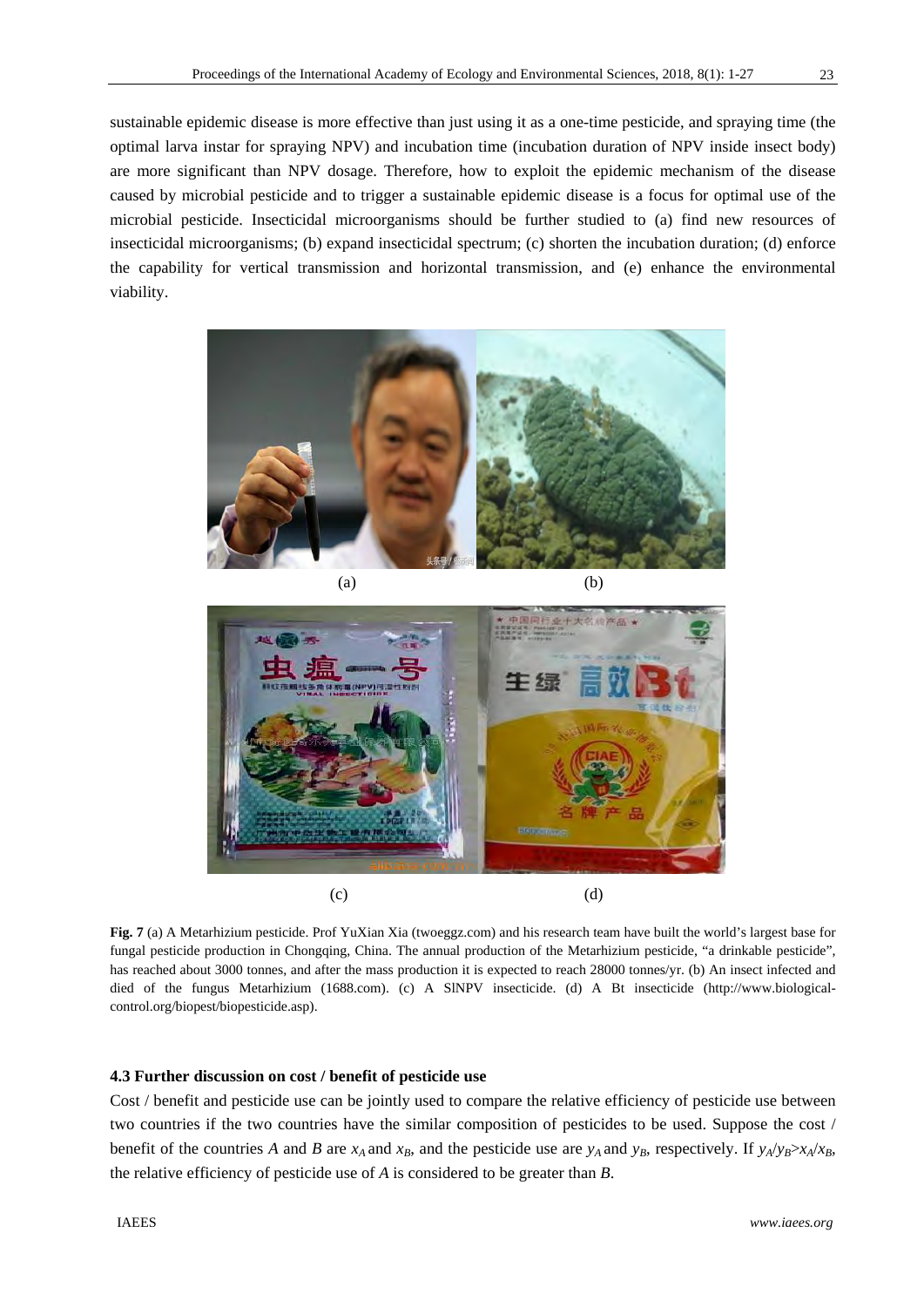It must be noted that more experimental cases are needed to verify the theoretical relationship and model (1). In such cases, pesticide use should be the only factor to determine the change of crop yield, as stressed above.

## **4.4 Further discussion on global pesticide development, production and use**

Pesticide use in major countries, as listed above, has generally declined or oscillated since 2007~2009. Globally, pesticide use has overall declined since 2007. It is a positive sign for reducing pesticide pollution worldwide. Nevertheless, we should aware of the possible resurgence of pesticide overuse in the future. As the development of economy in developing countries, the hazard of sharp rise of pesticide use in these countries may increase in the forthcoming years. Keeping or strengthening the declining trend of pesticide use in major countries is still an arduous task. On the other hand, the same amount of pesticide use may have different pollution equivalent for different countries because the complex composition of pesticide varieties. In general, the developed countries tended to use low-toxic / low-residual pesticides, herbicides and bio-pesticides, and the developing countries tended to use highly toxic chemical pesticides. Misuse should be avoided when directly comparing environmental impacts of pesticide use between two countries.

General works to reduce pesticide use and pollution include:

(1) Develop highly efficient, low toxic and low residual pesticides, particularly bio-pesticides (Sanjaya et al., 2013; Darvishzadeh et al., 2014; Jafarbeigi et al., 2014; Sharifian and Darvishzadeh, 2015; Gupta et al., 2017). Mixture pesticides, as a resistance management strategy as well as a pollution reduction measure, can be explored also.

(2) Minimize the use of chemical pesticides (Mardani et al., 2017), increase the use of bio-pesticides, implement integrated pest management (IPM), protect natural enemies and biodiversity, and maximize the role of natural balance.

(3) Promote precision use of pesticides, reduce off-target phenomena and enhance utilization rate of pesticide use.

(4) Step up efforts to supervise, manage and standardize the production, distribution and use of pesticides.

(5) Further strengthen the legislation and regulation of pesticide production and use, for example, implement real-name registration and management of pesticide purchase and use.

(6) Strengthen the education of farmers on pesticide use, and improve their awareness and sense on environmental protection.

For a specific country or region, further guidelines can be manipulated based on both cost / benefit and use strength. For China, according to Table 6, the use strength of pesticides is strong but the cost / benefit of pesticide use is lower. Therefore, how to optimize the composition of pesticides in terms of production and use (e.g., the suggested works (1) and (2) above) is the first consideration, and to reduce pesticide use (total) by, in particular, the precision use of pesticides is another focus also.

#### **Acknowledgment**

This work is supported by The National Key Research and Development Program of China (2017YFD0201204), Guangzhou Science and Technology Project (No. 201707020003), and Discovery and Crucial Node Analysis of Important Biological and Social Networks (2015.6-2020.6), from Yangling Institute of Modern Agricultural Standardization, China.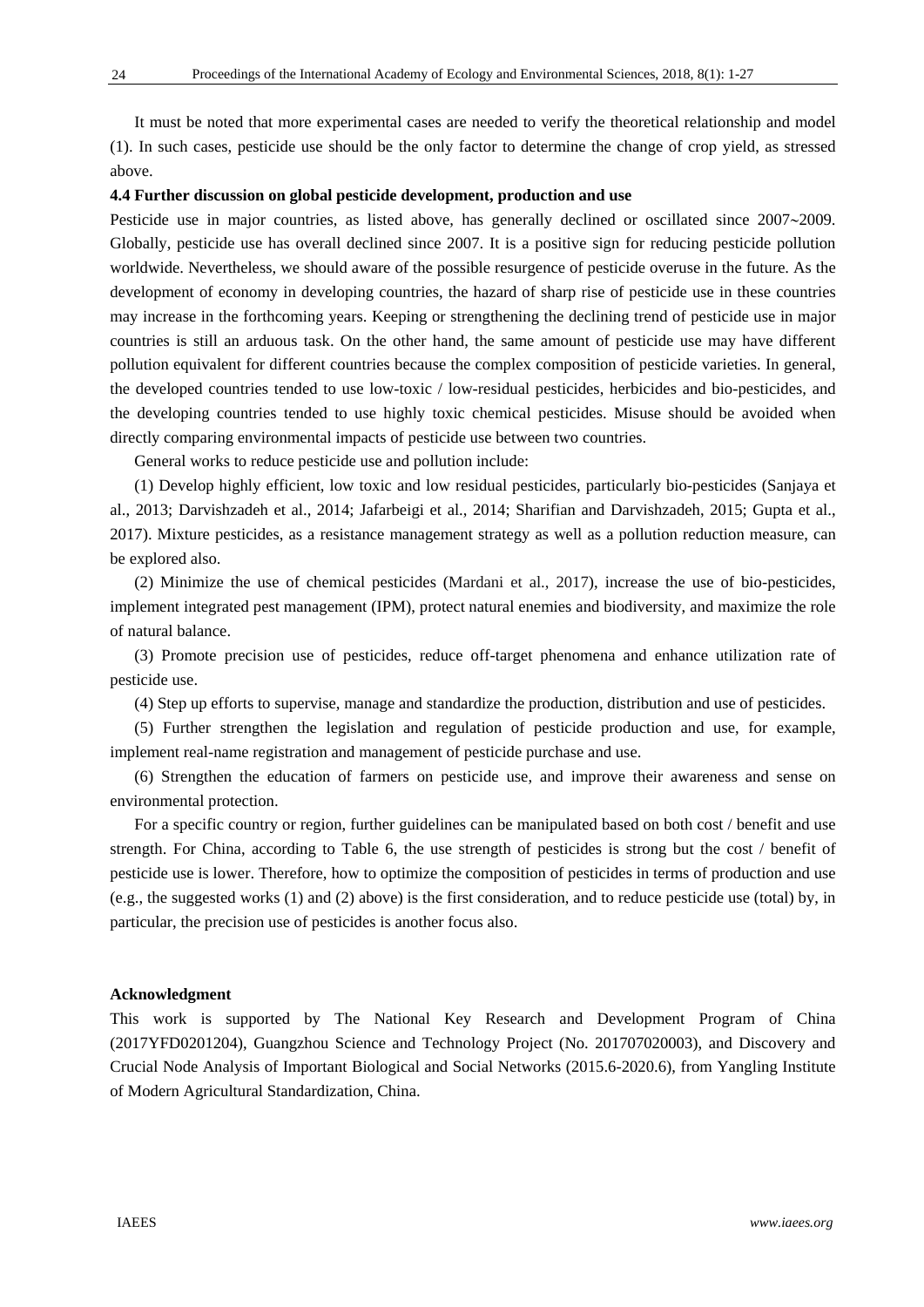#### **References**

- Cai DW. 2008. Understand the role of chemical pesticides and prevent misuses of pesticides. Bulletin of Agricultural Science and Technology, 1: 36-38
- Carson R. 1962. Silent Spring. Houghton Mifflin Company, Boston, USA
- Chen JP, Lin G, Zhou BS. 2004. Correlation between pesticides exposure and mortality of breast cancer. China Public Health, 20: 289-290
- Chen SY, Wang HF, Yi Y. 2005. The reporting system of acute pesticides poisoning and general situation of pesticides poisoning in China. Chinese Journal of Industrial Hygiene and Occupational Diseases, 5
- Darvishzadeh A, Salimian-Rizi S,Katoulinezhad AA. 2014. Effect of Biolep®, Permethrin and Hexaflumuron on mortality of cotton bollworm, *Helicoverpa armigera* (Noctuidae: Lepidoptera). Arthropods, 3(4): 161- 165
- Dong J. 2017. China will ban all highly-toxic pesticides in forthcoming five years. http://m.thepaper.cn/newsDetail\_forward\_1891396. Access on Dec 5, 2017
- Fan LY. 2017. China Founds Pesticide Office to Combat Pollution, Overuse. http://www.sixthtone.com/news/1000987/china-founds-pesticide-office-to-combat-pollution%2C-overuse#. Accessed Oct 12, 2017
- FAOSTAT. 2017. Data. http://www.fao.org/faostat/en/#data. Accessed on February 8, 2017
- Gu LL. 2017. General situation of pesticide registration and analysis of pesticide import and export of China. Pesticides Letters, 11: 3-4, 9
- Guo XF, Zhang HF, Li JG. 2007. The importance of fungicides/bactericides in American agriculture. World Pesticides, 9(3): 21-25
- Gupta S, Chauhan NS, Bhushan S, et al. 2017. Insecticidal, food utilisation and biochemical effect of essential oils extracted from seeds of *Brassica juncea* (Czern.) against *Spodoptera litura* (Lepidoptera: Noctuidae) (Fabricius). Arthropods, 6(3): 93-106
- Harvard School of Public Health. 2015. Pesticides found in most pollen collected from foraging bees in Massachusetts. https://phys.org/news/2015-07-pesticides-pollen-foraging-bees-massachusetts.html. Accessed on June 26, 2017
- Jafarbeigi F, Samih MA, Zarabi M, et al. 2014. Sublethal effects of some botanical and chemical insecticides on the cotton whitefly, *Bemisia tabaci* (Hem: Aleyrodidae). Arthropods, 3(3): 127-137
- Jiang LQ, Zhang WJ, Li X. 2015. Some topological properties of arthropod food webs in paddy fields of South China. Network Biology, 5(3): 95-112
- Jin N. 2017. Where did the insects go? Scientists exploit the reason for the sharp drop in the number of insects in the past 30 years. China Science Daily, May 23, 2017
- Kumar JIN, Bora A, Kumar RN, et al. 2013. Toxicity analysis of pesticides on cyanobacterial species by 16S rDNA molecular characterization. Proceedings of the International Academy of Ecology and Environmental Sciences, 3(2): 101-132
- Li YX. 2017. Zero growth of chemical fertilizer and pesticide use has been achieved three years in advance. http://mp.weixin.qq.com/s?\_\_biz=MzU0OTQ4MzM5Ng==&mid=2247483762&idx=1&sn=2817287cb07f 037f8944ae4fade90837&chksm=fbae6799ccd9ee8f5ff9c67ea1549ad74f80f7e0068564ef155e1b6bb494d1b c68661883cc2c&mpshare=1&scene=23&srcid=1225Zu2YIUbufj1Hz260f1mt#rd. Accessed on December 25, 2017
- Liu CJ, Men WJ, Liu YJ, et al. 2002. The pollution of pesticides in soils and its bioremediation. System Sciemces and Comprehensive Studies in Agriculture, 18(4): 295-297
- Liu LH, Zhong LQ, Li MQ. 2008. An epidemiological review on pesticide poisoning in China. China

25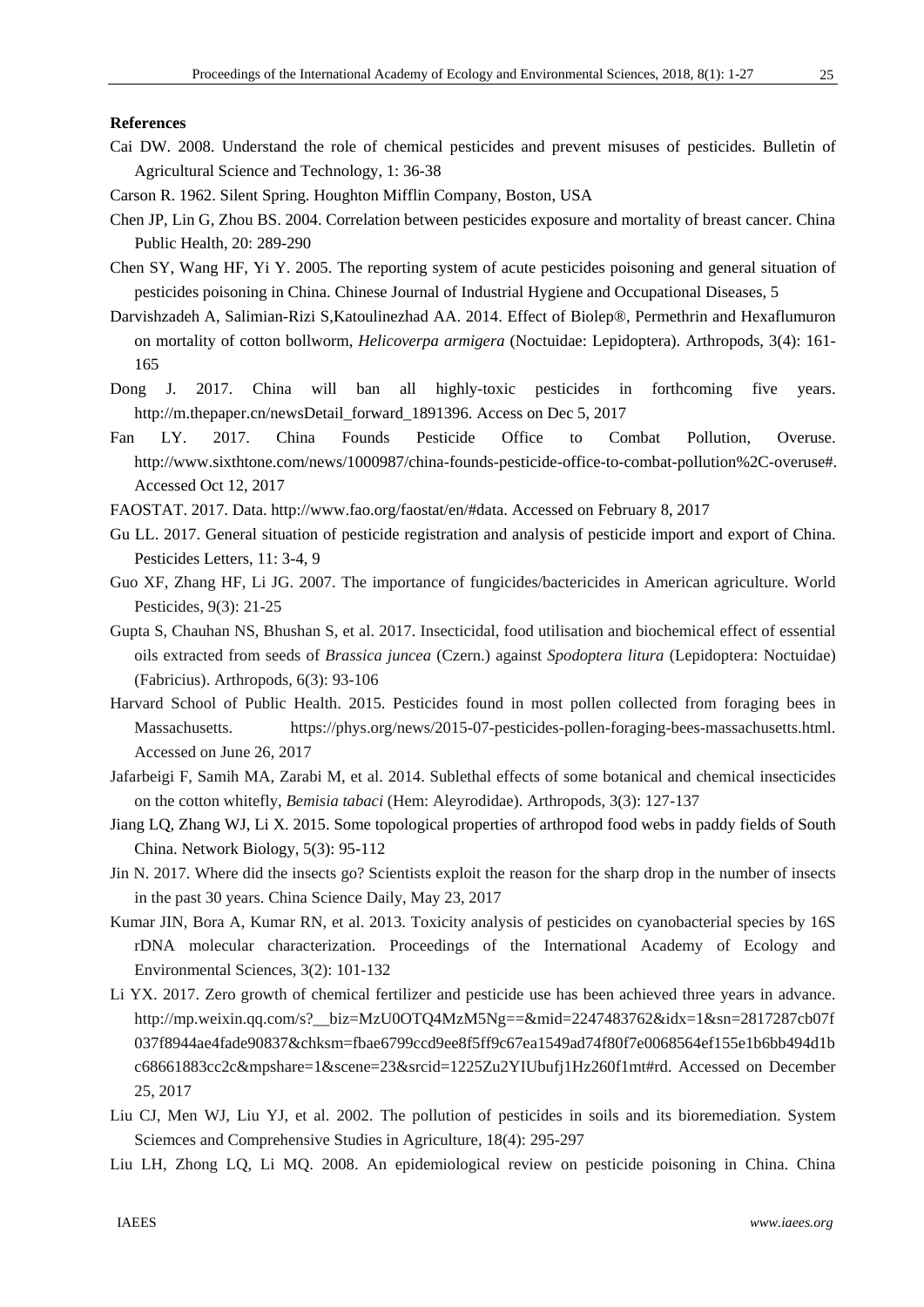Occupational Medicine, 35(6): 518-520

- Mardani A, Almasi A, Hashemi SM, et al. 2017. Side effects of thiacloprid+deltamethrin, pirimicarb and pymetrozine on the black bean aphid parasitoid, *Lysiphlebus fabarum* Marshall (Hymenoptera: Aphidiidae). Arthropods, 6(2): 67-77
- Peshin R, Bandral RS, Zhang WJ, et al. 2009. Integrated Pest Management: A Global Overview of History, Programs and Adoption. In: Integrated Pest Management: Innovation-Development Process (Vol. 1) (Peshin R, Dhawan AK, eds). 1-50, Springer, Netherlands
- Peshin R, Zhang WJ. 2014. Integrated Pest Management and Pesticide Use. In: Integrated Pest Management: Pesticide Problems (Vol. 3) (Pimentel D, Peshin R, eds). 1-46, Springer, Netherlands
- Pimentel D. 1997. Techniques for Reducing Pesticide Use: Environmental and Economic Benefits. John Wiley and Sons, Chichester, USA
- Pimentel D. 2009a. Pesticides and pest control. In: Integrated Pest Management: Innovation-Development Process (Vol. 1) (Rajinder P, Dhawan A, eds). 83-87, Springer, Netherlands
- Pimentel D. 2009b. Environmental and economic costs of the application of pesticides primarily in the United States. In: Integrated Pest Management: Innovation-Development Process (Vol. 1) (Rajinder R, Dhawan A, eds). 88-111, Springer, Netherlands
- Sanjaya Y, Ocampo VR, Caoili BL. 2013. Selection of entomopathogenic fungi against the red spider mite *Tetranychus kanzawai* (Kishida) (Tetranychidae: Acarina). Arthropods, 2(4): 208-215
- Sharifian I, Darvishzadeh A. 2015. Chemical composition and insecticidal efficacy of essential oil of *Echinophora platiloba* DC (Apiaceae) from Zagros foothills, Iran. Arthropods, 4(2): 38-45
- Sheridan K. 2017. Bee-harming pesticides in 75 percent of honey worldwide: study. https://phys.org/news/2017-10-bee-harming-pesticides-percent-honey-worldwide.html. Accessed on October 8, 2017
- Survey Platform for National Bio-pesticide Business. 2017a. Department of Agriculture: China Will Speed Up Popularization of Bio-pesticide Use. https://mp.weixin.qq.com/s?\_\_biz=MzU0OTQ4MzM5Ng==&mid= 2247483746&idx=1&sn=d74ff4805b4f1122a1e0bd9eb666078f&chksm=fbae6789ccd9ee9fbd187a272bb5 e24a0b4b5689b20e26b00ad49d60a9221c2a4927a6529b57&mpshare=1&scene=23&srcid=1220PGHAuhL rseDAmgK4xtvI#rd
- Survey Platform for National Bio-pesticide Business. 2017b. Summary of Bio-pesticides. https://mp.weixin.qq. com/s?\_\_biz=MzU0OTQ4MzM5Ng==&mid=2247483756&idx=1&sn=f68166cb7cb8345f711eaf3e82ee6 7b5&chksm=fbae6787ccd9ee9167cd54a6f02ea667687703728ff7519997952f57bc1c71abafd988bc4a1e& mpshare=1&scene=23&srcid=1221vho27e8qNMic6WHw48Au#rd. Access on December 20, 2017

Zeng YD. 2017. http://cn.agropages.com/. Accessed on December 20, 2017

- Zhang WJ. 2008. A forecast analysis on world population and urbanization process. Environment, Development and Sustainability, 10: 717-730
- Zhang WJ. 2011. Constructing ecological interaction networks by correlation analysis: hints from community sampling. Network Biology, 1(2): 81-98
- Zhang WJ. 2018. A long-term trend of cancer-induced deaths in European countries. Network Biology, 3(2) (Accepted)
- Zhang WJ, Bai CJ, Liu GD. 2007. A longer-term forecast on global supply and demand of food products. Journal of Food, Agriculture and Environment, 5(1): 105-110
- Zhang WJ, Jiang FB, Ou JF. 2011. Global pesticide consumption and pollution: with China as a focus. Proceedings of the International Academy of Ecology and Environmental Sciences, 1(2): 125-144
- Zhang WJ, Jiang LQ, Chen WJ. 2014. Effect of parasitism on food webs: Topological analysis and goodness